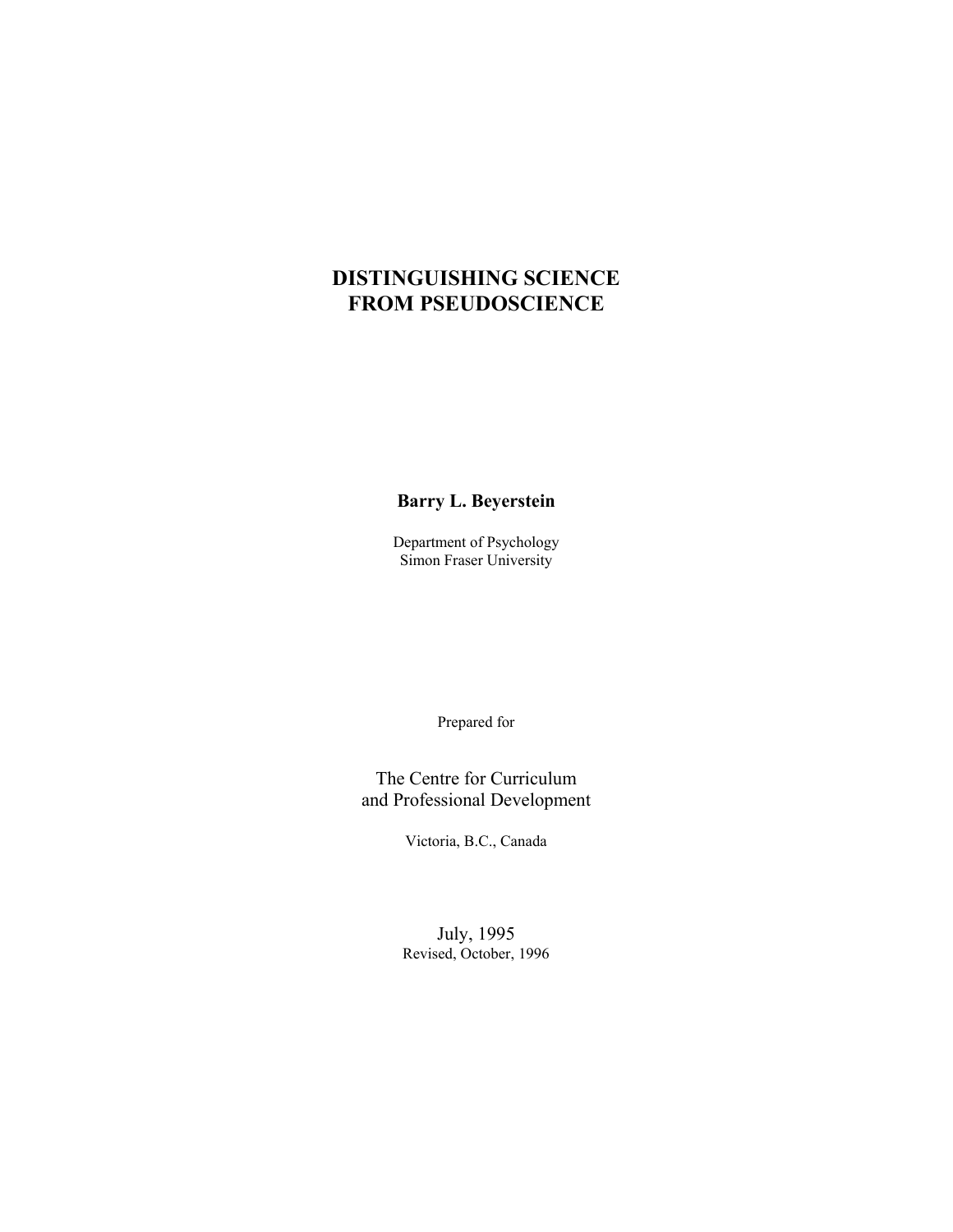*Knowledge consists in understanding the evidence that establishes the fact, not in the belief that it is a fact*.

Charles T. Spraling

# **INTRODUCTION**

The prestige and influence of science in this century is so great that very few fields outside of religion or the arts wish to be seen as overtly unscientific. As a result, many endeavors that lack the essential characteristics of a science have begun to masquerade as one in order to enhance their economic, social, and political status. While these pseudosciences are at pains to resemble genuine sciences on the surface, closer examination of their contents, methods, and attitudes reveals them to be mere parodies. The roots of most pseudosciences are traceable to ancient magical beliefs, but their devotees typically play this down as they adopt the outward appearance of scientific rigor. Analysis of the perspectives and practices of these scientific poseurs is likely to expose a mystical worldview that has merely been restated in scientificsounding jargon. Pseudosciences are characterized by non-reproducible findings that are allegedly mediated by forces unmeasurable by conventional scientific methods. Critics' failures to validate these claims are frequently dismissed with the self-serving assertion that the results are obtainable only by those who share the pseudoscientist's beliefs and arcane skills. Before considering some examples and criteria for distinguishing pseudosciences from real sciences, a few definitions are in order.

# *SCIENCE:*

Science is systematized knowledge derived from observation, study, and experimentation. Thus, it deals only with phenomena that can be examined empirically. Contrary to popular opinion, it is not a grab-bag of immutable facts, but rather a way of asking questions and evaluating various possible answers. The objective is to describe the makeup of the physical universe and the underlying principles that govern activities therein. In the process, scientists attempt to agree upon a limited number of constituents that combine to produce the complexity the natural domain and to derive a set of laws that describe the interactions among those components.

Scientific observations are carried out under controlled conditions in order to minimize the impact of researchers' biases and expectations as well as random influences from the environment. Public accessibility of methods and findings, and skeptical evaluation of results, are paramount requirements in the scientific community. Single experiments practically never settle an important scientific debate—it is the preponderance of evidence among researchers in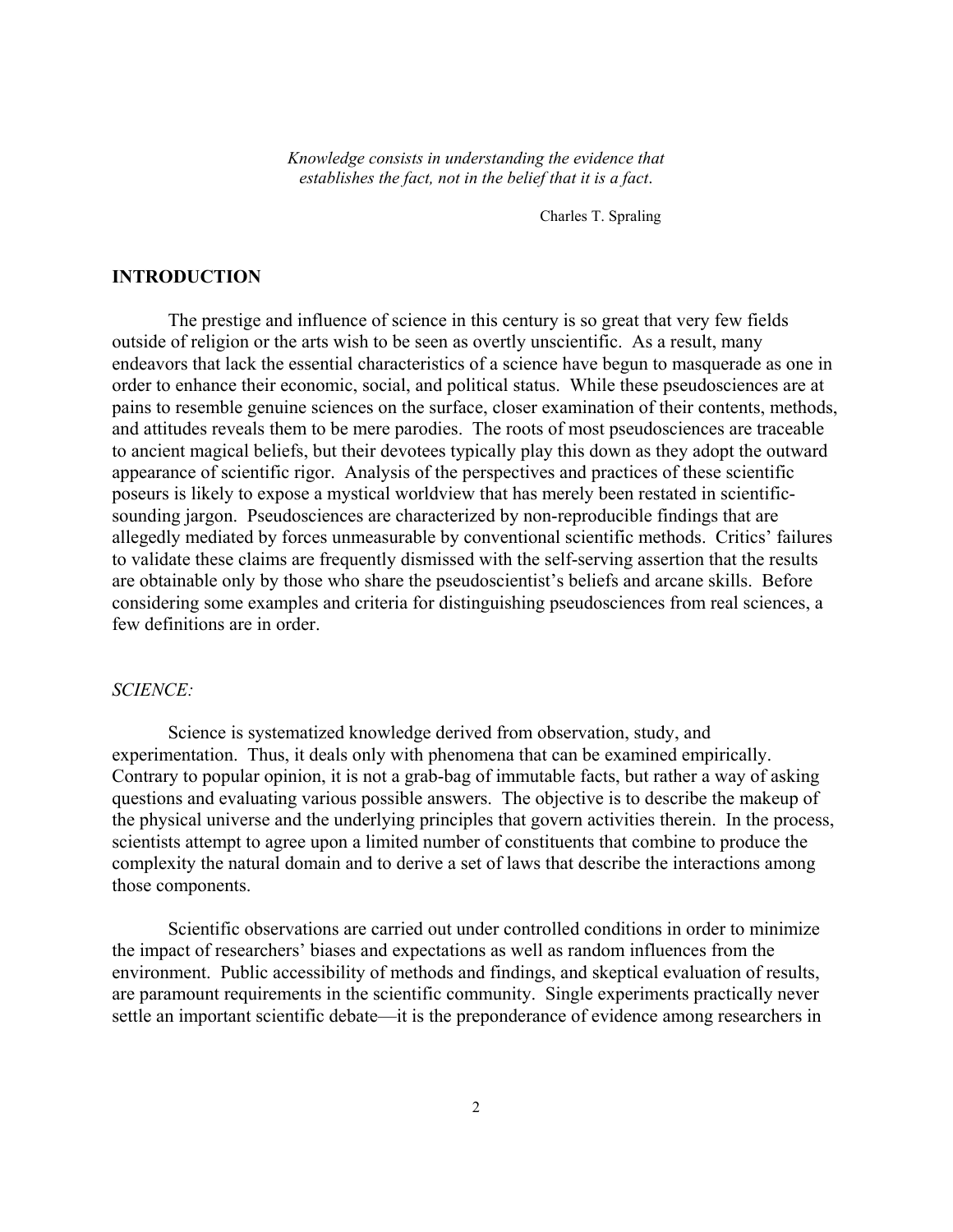the field (who must be able to replicate each others' findings) that determines the currently accepted explanation for any given phenomenon.

In carrying out this disciplined examination of the natural world, scientists attempt to generalize from particular observations to formulate general laws. Having established those lawful relationships and a body of reliable data, they organize them into *testable* theories to explain the facts at hand and, if possible, predict new phenomena that would not otherwise have been apparent. By broadening the generality of their theories, scientists hope to extend their explanatory power to cover other phenomena in the subject domain.

The paleontologist Stephen Jay Gould defined a scientific or "natural" law as: "a generalization so overwhelmingly confirmed by empirical observation that it would be perverse to withhold provisional assent." Note Gould's insertion of the word "provisional." By this he meant to emphasize that while currently accepted laws are the best-supported conjectures we have at the moment, they are subject to revision if improved tools or methods should generate novel findings. The same honing and revision is also applicable to scientific theories. It is this self-correcting aspect that perhaps most distinguishes sciences from religious doctrines and pseudosciences. The latter are prone to enshrine their explanations in stagnant dogmas that are immune to revision by new discoveries. Active sciences are constantly in flux.

#### *PSEUDOSCIENCE:*

Pseudosciences are fields that try to appropriate the prestige of genuine sciences, and copy their outward trappings and protocols, but fall far short of accepted standards of practice and verification in the legitimate fields they seek to emulate. Pseudosciences do not value debate and criticism and rarely show intellectual ferment or genuine progress. Their explanations are usually contradicted by well-established scientific knowledge and their own findings rarely, if ever, withstand scrutiny by competent critics. Box 1 contains some examples of the kinds of laws, principles, and research data that pseudosciences contradict.

### *TECHNOLOGY:*

Technologies are processes that utilize the knowledge derived from basic research in applied, usually commercial, settings. E.g., medicine is applied biological science; mechanical engineering employs the principles of physical mechanics to create useful machines, structures, etc.; DNA "fingerprinting" identifies individuals by using the principles of genetic diversity discovered in molecular biology; and behaviour modification psychotherapies utilize insights into the mechanisms of learning and reinforcement discovered in experimental psychology.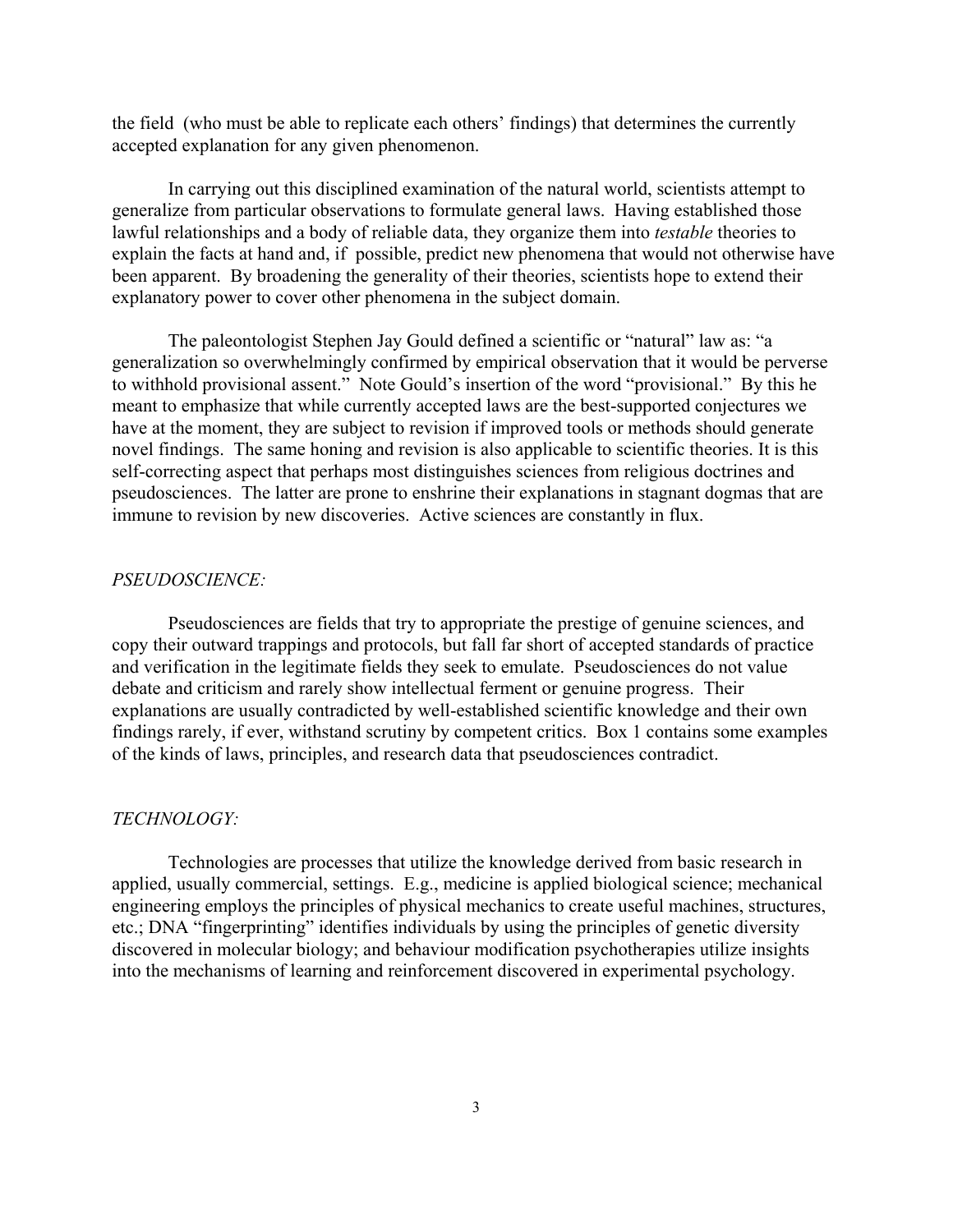|                  | BOX 1. KINDS OF SCIENTIFIC LAWS, EMPIRICAL DATA, AND WELL-ESTABLISHED                                                                    |
|------------------|------------------------------------------------------------------------------------------------------------------------------------------|
|                  | PRINCIPLES VIOLATED BY PARANORMAL OR PSEUDOSCIENTIFIC CLAIMS:                                                                            |
|                  |                                                                                                                                          |
| 1.               | The Inverse Square Law                                                                                                                   |
|                  |                                                                                                                                          |
| $\overline{2}$ . | Laws of Thermodynamics (e.g., the Law of Entropy) <sup>1</sup>                                                                           |
|                  |                                                                                                                                          |
| 3.               | Laws of Conservation of Energy, Momentum, etc.                                                                                           |
|                  |                                                                                                                                          |
| 4.               | Injunctions against reverse causality ("Time's Arrow")                                                                                   |
| 5.               | One or more of C. D. Broad's "Basic Limiting Principles" (see Box. 3)                                                                    |
|                  |                                                                                                                                          |
| 6.               | Data of modern neuroscience, psychology, and psychophysiology                                                                            |
|                  |                                                                                                                                          |
| 7.               | Many pseudosciences claim extraordinary precision, power, or yields—                                                                     |
|                  | well beyond those achievable by conventional scientists (and often by<br>means of secret proprietary processes, formulas, or equipment). |

Many detractors who claim to dislike science turn out, upon closer examination, to be opposed instead (and often quite reasonably) to uses of particular technologies that are harmful to people or the environment. While scientists cannot always foresee or control the potential applications of the knowledge they produce, neither have they always been as vigilant or vocal as they ought to have been in opposing certain harmful or exploitative applications of their fundamental insights.

Quite a few pseudosciences are really pseudotechnologies; i.e., commercial ventures promoted by hucksters who mislead consumers into thinking that their products are sound applications of scientific knowledge. Often the research these promoters cite is valid in itself,

<sup>&</sup>lt;u>1</u> <sup>1</sup>These three laws, which, among other things, rule out perpetual motion machines and reverse causality (which would have the case if precognition were true, for instance), were once humorously summarized by an anonymous wag as:

<sup>1.</sup> You can't get something for nothing.

<sup>2.</sup> You can't break even.

<sup>3.</sup> You can't get out of the game.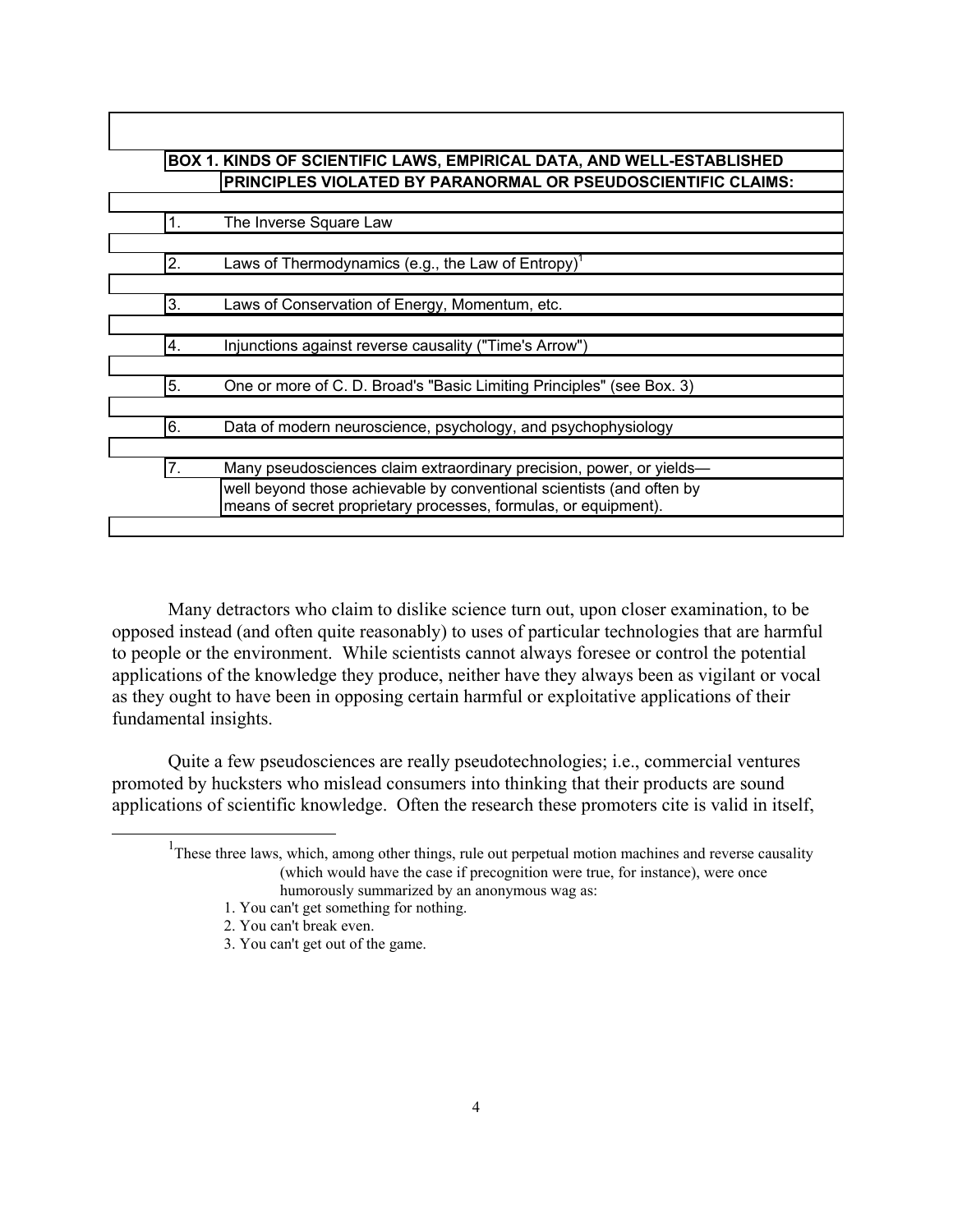but its relevance to the hawker's wares is misrepresented in order to overcome buyer resistance. Generally speaking, any supporting "research" done by these distributors or their associates will be found to be seriously flawed. Mountebanks are especially fond of claiming that their products are derived from whatever ranks as the most prestigious scientific field of the day. The hope, of course, is that this unearned affiliation will allay the customer's skepticism. This kind of soothing is often necessary because the sales patter is likely to contain extravagant promises which no ethical expert would make—claims that one would hope would arouse suspicion in any reasonably well-educated person. Even if the promised results are well beyond the state of the art in the legitimate fields whose data these pitchmen misappropriate, the prospect is so enticing that wishful thinking can easily overpower common sense.

Pseudoscientists commonly use a number of rhetorical ploys to advance their cause. These sales gambits are well-known to social psychologists who specialize in persuasion techniques. The manipulative ways in which pseudoscientists apply them were recently dissected in an informative article by Anthony Pratkanis ("How to sell a pseudoscience," *The Skeptical Inquirer*, Vol. 19[4], 1995; pp. 19-25).

Bogus science prospers in the market place by selling false hope, usually by pandering to the naive belief that someone, somewhere has figured out how to get something for nothing (see Box 4). Artful manipulators thrive on the comforting but doubtful assertion that all physical constraints and limitations on human achievement are mere conventions, applicable only to those so unimaginative as to believe in them. Wild claims of this sort are likely to surface wherever proven empirical techniques offer no quick and easy route to a highly desirable end. Potential consumers are well advised to keep in mind that if something sounds too good to be true, it probably is.

# **EXAMPLES OF PSEUDOSCIENCES:**

This section introduces a representative sample of pseudoscience. Included are examples of state-sponsored, ideologically-driven pseudoscience as well as cases where competent, conventional scientists have strayed temporarily into pseudoscientific pursuits without recognizing, initially anyway, the error of their ways. And then there are the more common varieties of pseudoscience epitomized by self-styled "researchers" with minimal qualifications working on the periphery of established fields. These practitioners are easily recognized by their penchant for making brash claims about how their pending "discoveries" will revolutionize the fields they expect to enlighten.

As the reader will see, there are some pursuits that are pseudoscientific by any reasonable definition and others that, although they may be wrong-headed or overblown in some of their claims, are clearly not pseudoscientific in their entirety. In other words, there is a large gray area. In some instances in this disputed region, the practices, data, and theories in question may be unorthodox and overly speculative, but not demonstrably absurd. Claims of this sort should merely be considered "unproven at present." The history of fringe science leads one to expect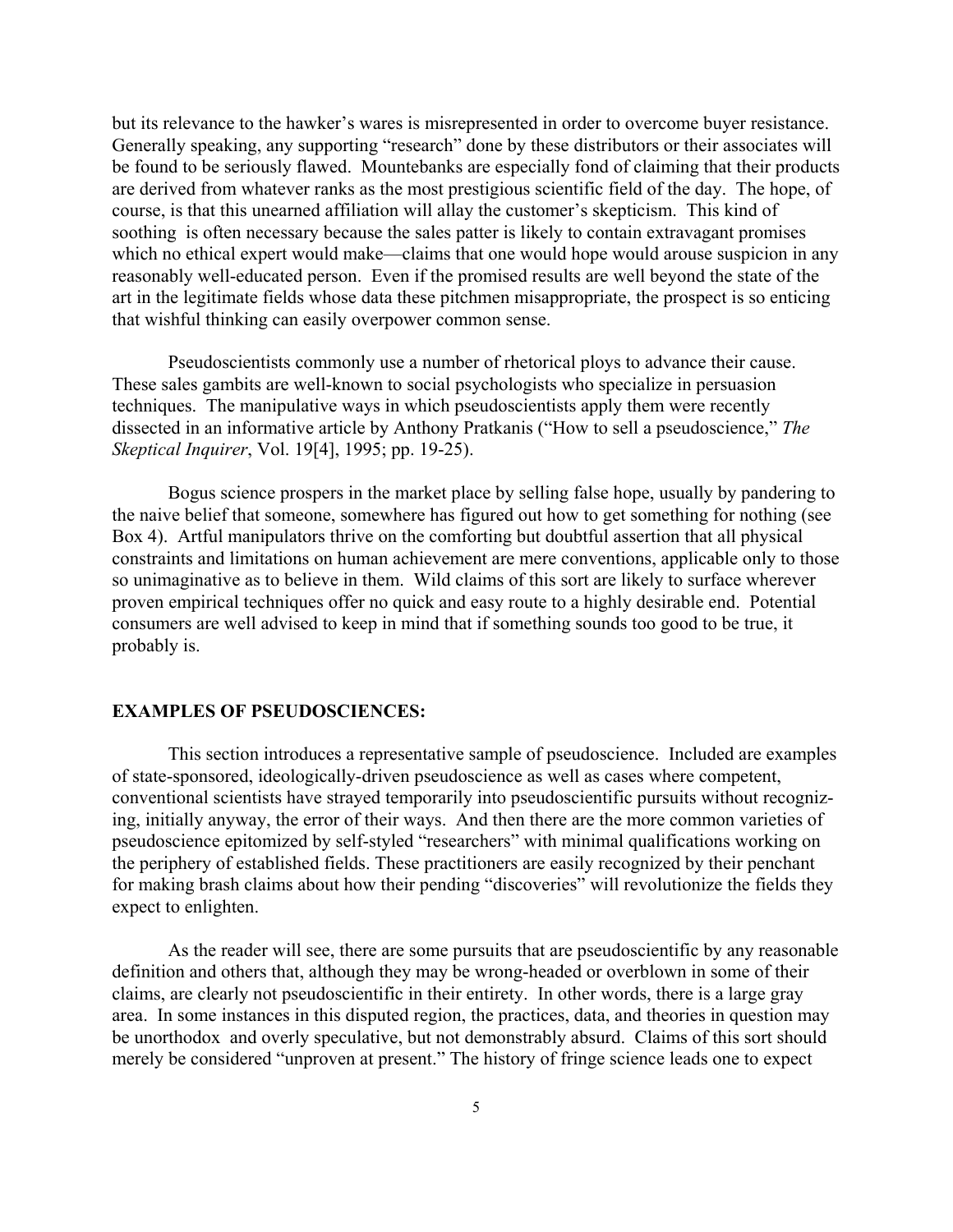that most of these outlandish conjectures will eventually be rejected, but as long as their proponents abide by the accepted rules of verification and open discourse, it is only fair that they be afforded a reasonableopportunity to demonstrate the worth of their ideas. Those who keep returning with the same threadbare idea, after repeated failures, however, are another matter.

Though most solitary visionaries ultimately turn out to be cranks, every so often one proves to be the pioneer in a new and important branch of science. It is well to remember, though, that the heroes of these rare success stories brought the initially doubting fields around *by force of evidence, not mere conjecture and special pleading.* Although there are several wellknown cases where the scientific community was unduly slow in accepting an unconventional but correct theory, it is also worth emphasizing that, most of the time, such reluctance is quite reasonable. It is up to the claimant to support his or her own case and the scientific community is generally well-served by its institutional skepticism. Pseudoscientists are fond of the *non sequitur* that, because orthodox scientists opposed a few innovators who were later proved correct, this somehow implies the validity of their own far-fetched ideas.<sup>2</sup> The illogical nature of this argument was wittily exposed by Carl Sagan who quipped that, yes, they laughed at Copernicus and they laughed at Einstein, but they also laughed at Bozo the Clown.

Fringe thinkers whose ideas have been spurned often charge that they were rejected merely because the "Scientific Establishment" is unreasonably resistant to new ideas, especially when they come from "outsiders." An Australian researcher, William K. Honig, took this charge to heart. Although he was a reputable conventional scientist himself, Honig felt this large corpus of unorthodox musings might contain some useful ideas that *were* being overlooked by mainstream scientists. So, in 1978, Honig founded a unique journal called *Speculations in Science and Technology.* He intended it to be a forum for unconventional arguments and theories that would not get past the editors of the existing peer-reviewed journals because they were overly speculative, lacked sufficient supporting data, contradicted presently accepted theories, etc.

 $\overline{a}$ 

<sup>&</sup>lt;sup>2</sup> In many accounts by supporters of fringe science, the ultimately-vindicated pioneer was not only rejected, but also ridiculed by the closed-minded, irrational Establishment. In fact, in most of these oft-repeated cases (e.g., Alfred Wegener's proposal of continental drift), there was no means available at the time to test the unconventional ideas, so they were merely put on the shelf, pending the presentation of suitable data. Wegener himself, though his ideas about continental drift remained in scientific limbo because they could not be tested at the time, was not ridiculed for proposing them, as some anti-science critics claim. He continued to enjoy the justly deserved prestige his other contributions had earned and once the technology became available to find empirical support for his theories, they were accepted remarkably quickly by the field of geophysics (see Nils Edelman: "Wegener and pseudoscience," *The Skeptical Inquirer*, 12[4], 1988, pp. 398-402. See also the commentary by the editor, Kendrick Frazier, in the same issue).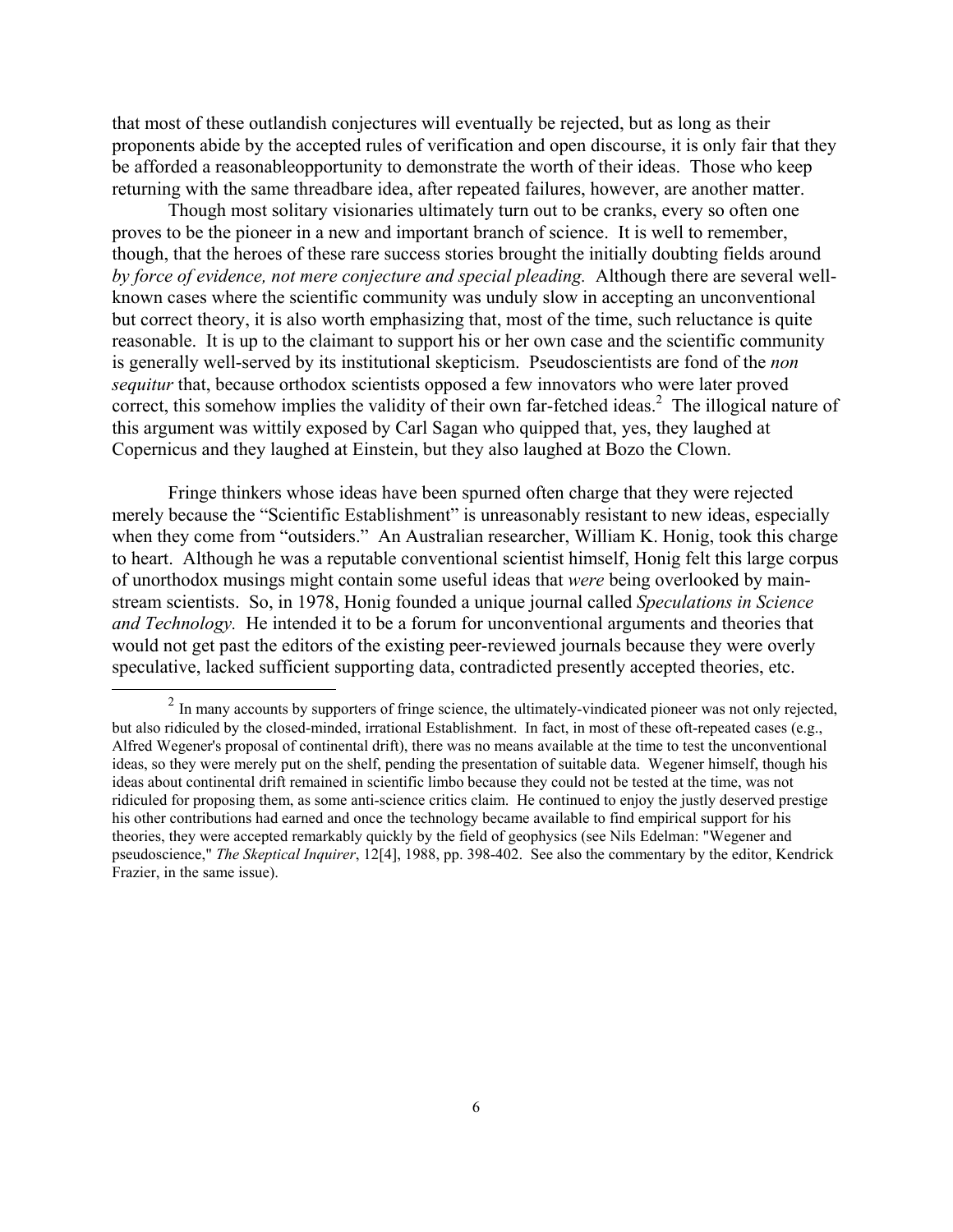Despite their exotic sources, seeming implausibility, or errors in the way they were presented, Honig hoped a few submissions would prove to be diamonds in the rough. After five years of offering the world's scientific oddballs the fair hearing they had supposedly been denied, Honig was disappointed to have to conclude that there had been valid reasons for ignoring these selfstyled visionaries. In an article titled "Science's Miss Lonelyhearts" (*The Sciences*, May-June, 1984, pp. 24-27), Honig described why he finally abandoned his optimistic new venture. Despite diligent searching, and monumental patience, he had found none of the proverbial "backyard geniuses" who had been suppressed by an envious, hidebound in-group. Instead, he found only a steady stream of cranks, near-paranoids, and malcontents, sprinkled with the occasional individual with a possibly interesting idea but who was incapable of developing it or communicating it to others. Honig concluded that the truly innovative thinker, though he or she might have a harder time than those who stay closer to the received wisdom of the time, will eventually receive a hearing through the normal scientific channels. More recently, the advent of the Internet has been a boon to all who wish to swim against the tide of orthodoxy. The good news is that never before have outsiders had as much opportunity to disseminate their thoughts. The bad news is that the sheer volume of speculation has made it harder than ever to discover the pearls among the dung. With this in mind, let us now turn to some concrete examples of pseudosciences.

#### *PSEUDOSCIENCE IN BIOLOGY:*

Political and religious beliefs periodically lead to distortions of objective scientific data and sometimes spawn full-blown pseudosciences. Two illustrative examples of such corruptions of biological science in this century are "Lysenkoism" and "Scientific Creationism."

In Stalin's USSR, the demonstrably false ideas of Trofim Lysenko were declared true principles of genetics by the state. Lysenko was favoured because his bogus support for the Lamarckian notion that acquired characteristics could be inherited fit well with the Marxist ideology of the political hierarchy. The result was to stifle legitimate genetic research in the Soviet Union for decades. Serious practical consequences followed, such as lost agricultural productivity, environmental degradation, and shortages of trained personnel ready to help the country prosper in the dawning era of biotechnology. Sad to say, many of Soviet science's best and brightest were sent to the Gulag for daring to question Lysenko's folly (see Valery N. Soyfer: *Lysenko and the Tragedy of Soviet Science*, Rutgers University Press, 1994).

More recently, and closer to home, so-called "Scientific Creationists" have begun to assert that a literal interpretation of the story of divine creation in the Biblical Book of Genesis is a reasonable alternative to the theory of evolution by natural selection. Proponents argue that creationism is a legitimate science that should be taught in the standard biology curriculum. There are, of course, no biologists, paleontologists, or geologists of any standing who support this crude attempt to disguise religion as science. Indeed, most thoughtful Christians find the idea of a 6000-year-old universe ludicrous as well. There are also some biologists, it should be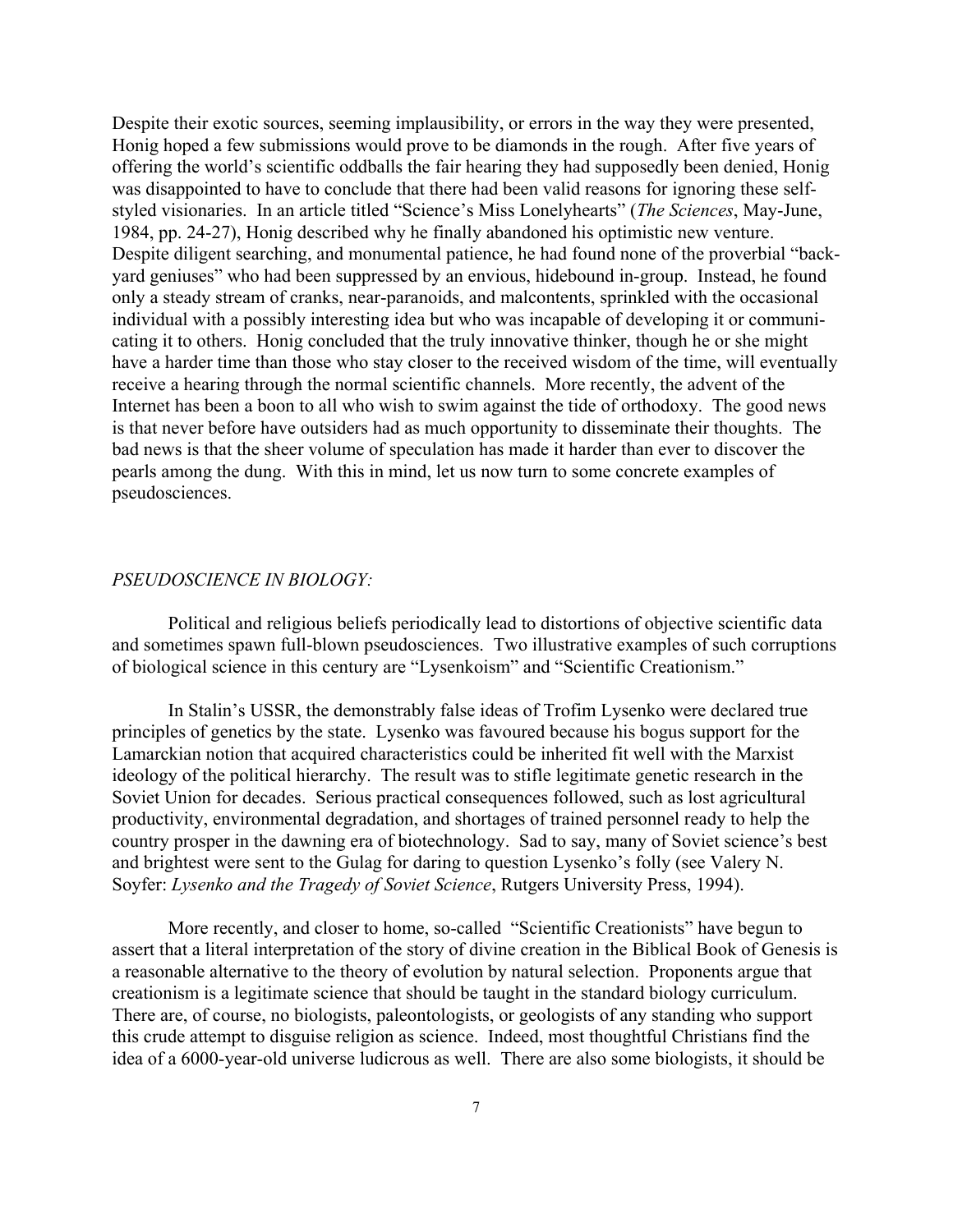noted, who are practicing Christians but see no need for conflict between religion and science in this arena. They accept evolution as the mechanism by which the Creator chose to have life on earth unfold. Indeed, Pope John Paul II recently promulgated this position as the official doctrine of the Catholic Church. Although most biologists probably see no need to postulate a personal agent who willed the laws of nature into existence, there is no logical contradiction in this view, because science deals only with proximal mechanisms. It cannot deal with questions of ultimate causation which are the realm of metaphysics and religion.

Lysenkoism and Creationism both provide sad but fascinating examples of how some people with advanced degrees and accomplishments in relevant scientific fields can distort and ignore what they have learned in service of their religious or political convictions. The racial pseudoscience of the Nazi regime is a more repugnant example of how state sponsorship of biological nonsense can lead to tragedies of immense proportions. Fortunately, such extreme cases are rare but they stand as a sobering reminder of what can happen when the public is willing to make skepticism and the demand for solid evidence subservient to ideology.

### *PSEUDOSCIENCE IN CHEMISTRY:*

*Polywater*: In the 1960's, reports emerged from the laboratories of two respected Russian scientists, Fedyakin and Deryagin, that seemed to reveal a fourth state of water, i.e., in addition to its liquid, gaseous, and frozen forms. In the rush to confirm and possibly harness this new phenomenon, a number of scientists with good reputations let their hopes and beliefs cloud their objectivity. In so doing, several of them behaved in this particular instance much like pseudoscientists do as a matter of course (see Felix Franks, *Polywater*, MIT Press, 1982). They managed to confirm the existence and report various novel properties of this "new" substance. The system of peer review and replication eventually corrected these false starts, however. More careful analyses revealed that the "new" material was in fact a very subtle form of contamination introduced by parts of the laboratory apparatus. The initial "breakthrough" was an honest mistake, not crackpot science, but as egos and reputations became threatened in the ensuing debate, a few members of the scientific community initially failed to live up to the accepted canons of their profession. The polywater story is both a case of pathological science and a good example of how the system can work to correct such errors. Every generation seems to produce its own debacle of this sort. The story of "cold fusion," to be discussed later, ranks as the current generation's contribution to this literature.

*Crackpot Additives and Nostrums*: While the polywater fiasco shows that even respected scientists can occasionally behave like pseudoscientists, the majority of pseudoscience comes from outsiders who believe they have achieved striking discoveries that are being overlooked, if not outright suppressed, by the hidebound, self-serving "Establishment." For instance, hardly a year goes by without another announcement of a unique additive that will double or quadruple thefuel efficiency of an internal combustion engine. The story is usually accompanied by allegations that the big oil companies are persecuting the discoverer in desperate attempts to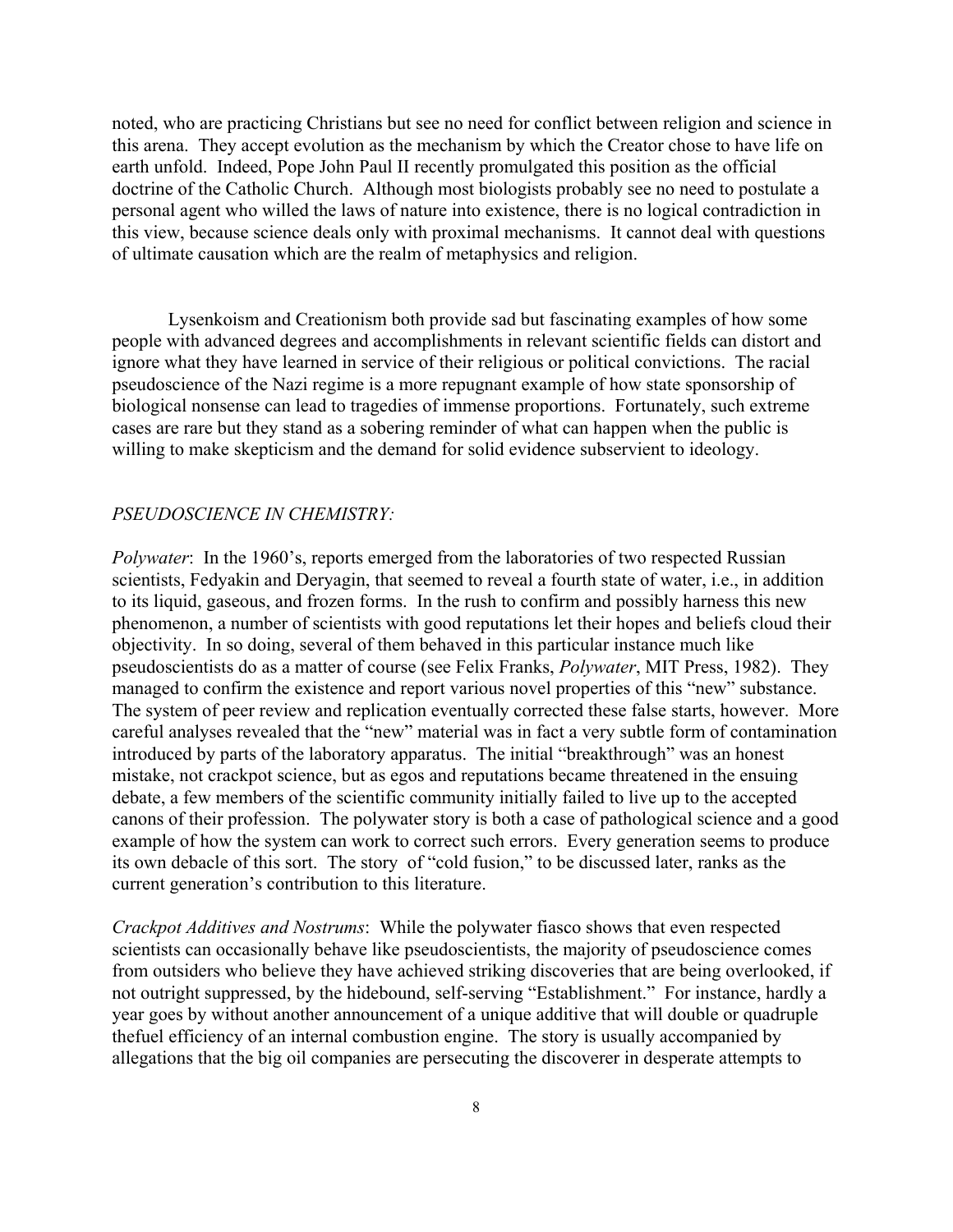protect their bloated profits. $3$  As consumers have become accustomed to ethical consumer industries touting examples of "better living through chemistry" through reasonably accurate publicity campaigns, many people have been lulled by this truly remarkable progress into a willingness to accept even the most outrageous puffery at face value. Thus they eagerly enrich unscrupulous or self-deluded operators who cater to these seductive but unobtainable dreams. For instance, in our slimness-obsessed society, there is always a ready market for "revolutionary, new" pills, salves, or creams that will "melt fat away" (without the need for exercise or selfdenial, of course). Likewise, grooming products with "secret European formulas" that supposedly dispel wrinkles continue to come and go like clockwork. There is no credible evidence that these products work, but this has hardly dented their sales. Garage sales across the continent are littered with the discarded leftovers of disappointed customers.

# *PSEUDOSCIENCE IN PHYSICS:*

*N-Rays.* One of the best-known examples of esteemed scientists acting like pseudoscientists is found in the career of the French physicist, René Blondlot, around the turn of the 20th century. On the heels of the discovery of X-rays by the German, Roentgen, French scientists felt pressured to catch up by scoring a breakthrough of their own. Blondlot, who already had several important discoveries to his name, believed he had observed yet another form of radiation which he named "N-rays" in honour of his institution, the University of *N*ancy. Blondlot's "observations" were eventually shown by the American physicist, Robert Wood to have been the joint result of wishful thinking and some subtle distortions that normally occur in visual perception. These visual aberrations tend to be ignored under ordinary viewing conditions but they stood out against the backgrounds of Blondlot's viewing apparatus. The discoverers of N-Rays had allowed their hopes and expectations to colour their observations. Unfortunately, they had failed to include a simple experimental control that would have saved them much embarrassment. Wood made his point by surreptitiously inserting this control condition into a demonstration provided for him during a visit to Blondlot's laboratory. It is interesting to note that there had been a number of independent "replications" of N-rays by respected laboratories; the fact that some others had failed to find the new radiation had piqued Wood's interest. His exposé highlights the need for mechanized recording of data, wherever possible, to minimize the all too human tendency to "see" what we are predisposed to see. It is this tendency to find what we expect that makes tight experimental controls, independent replication, and careful statistical analyses an absolute necessity in all research. If honest, well-trained scientists occasionally fall prey to such foibles, it is not hard to understand why pseudoscientists are such frequent victims.

As mentioned earlier, outside of mainstream physics, there continues to be a determined cadre of home inventors and tinkerers who remain convinced that they have found ways around

 $3<sup>3</sup>$  A particularly distressing instance, one that resulted in a fatal explosion, was recounted by Richard Feynman who was being favoured with a demonstration of such a "revolutionary, new" engine (see his "Mr. Papf's perpetual motion machine," *The Skeptical Inquirer*, 14[1], 1989, pp. 46-48).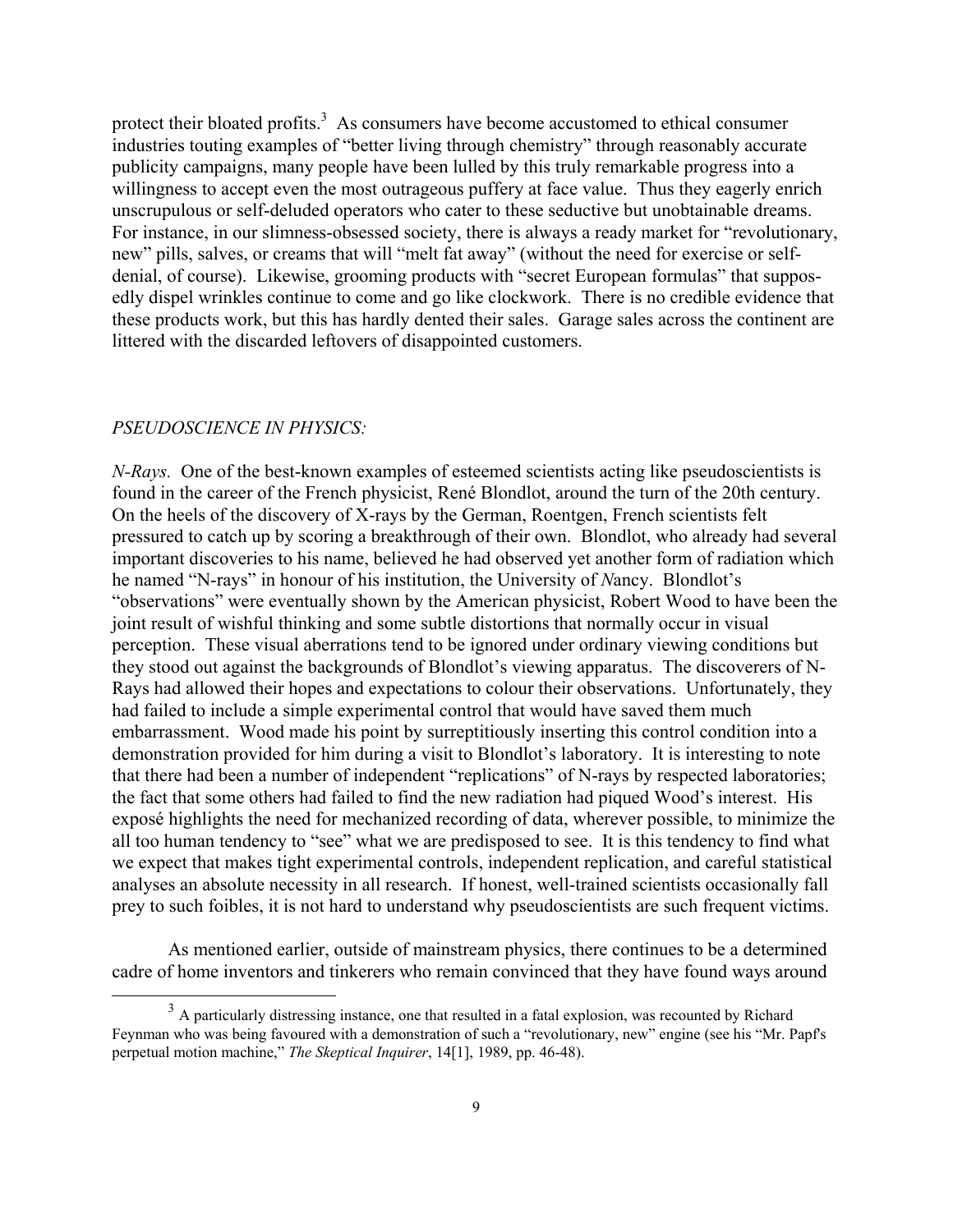one or more of the nagging limitations imposed by the conventional laws of science. The infamous Newman Energy Machine is only the latest in a long line of "perpetual motion devices" which purportedly generate more energy than what is fed into them. Newman continues rail in the media about his mistreatment by physicists who maintain that such devices are precluded by the laws of thermodynamics and to fight the U.S. Patent Office for their refusal to grant him a patent on his device (see Marjorie Sun, *Science*, 11 July 1986, p. 154). In the same vein, every

so often we see another claim to have developed an anti-gravity device that, if true, would violate several well-established laws of science.

*Fantastic Energies.* Also in the sphere that calls itself "paraphysics," there are those who postulate heretofore unsuspected kinds of energy<sup>4</sup> to explain the supposed ability of "vortices" such as the Bermuda Triangle to swallow up disproportionate numbers of vessels without a trace. In fact, there is no good evidence that a higher proportion of ships or planes disappear in this region than on any other equally well-traveled route that is subject to comparable weather and tidal conditions (see Lawrence Kusche, *The Bermuda Triangle Mystery-Solved*, Warner Books, 1975). In the absence of a phenomenon in need of an explanation, it seems quite superfluous to be hypothesizing brand new energy forms that are neither required by nor predicted by the established branches of physics .

*Mysticism and Quantum Mechanics.* The New Age has spawned another popular cottage industry, this one devoted to showing that various ancient writers of Eastern philosophy were really cognizant of the underlying structure of the universe that has only recently been revealed by modern particle physics. The best-known of this genre is *The Tao of Physics* (Fontana, 1975). Its author, Fritjof Capra, claims to have discovered striking parallels in the two traditions, such as the notions that emptiness is form, reality is everything you can think of, and all existence is an unbroken wholeness. In his book *Physics and Psychics* (Prometheus, 1990) the physicist Victor Stenger, describes Capra's attempts to marry mysticism and modern science as "random meanderings through Eastern literature to find a catchy quotation here and there that vaguely sounds like the new physics." Another excellent reply to those who would mix mysticism and subatomic physics can be found in *The God Particle* by the Nobel Laureate, Leon Lederman.

Once again, we see that if one is allowed to interpret poetic metaphors freely, a match can easily be forced between "what the author obviously meant" in this or that allegorical passage and virtually any modern referent. This has been demonstrated time and again with the predictions of the 16th century astrologer and soothsayer, Nostradamus. Modern disciples of Nostradamus point out remarkable similarities between the descriptions contained in his flowery

<sup>&</sup>lt;sup>4</sup> Conventional science recognizes only electromagnetism, gravity, and the strong and weak nuclear forces as legitimate forms of energy.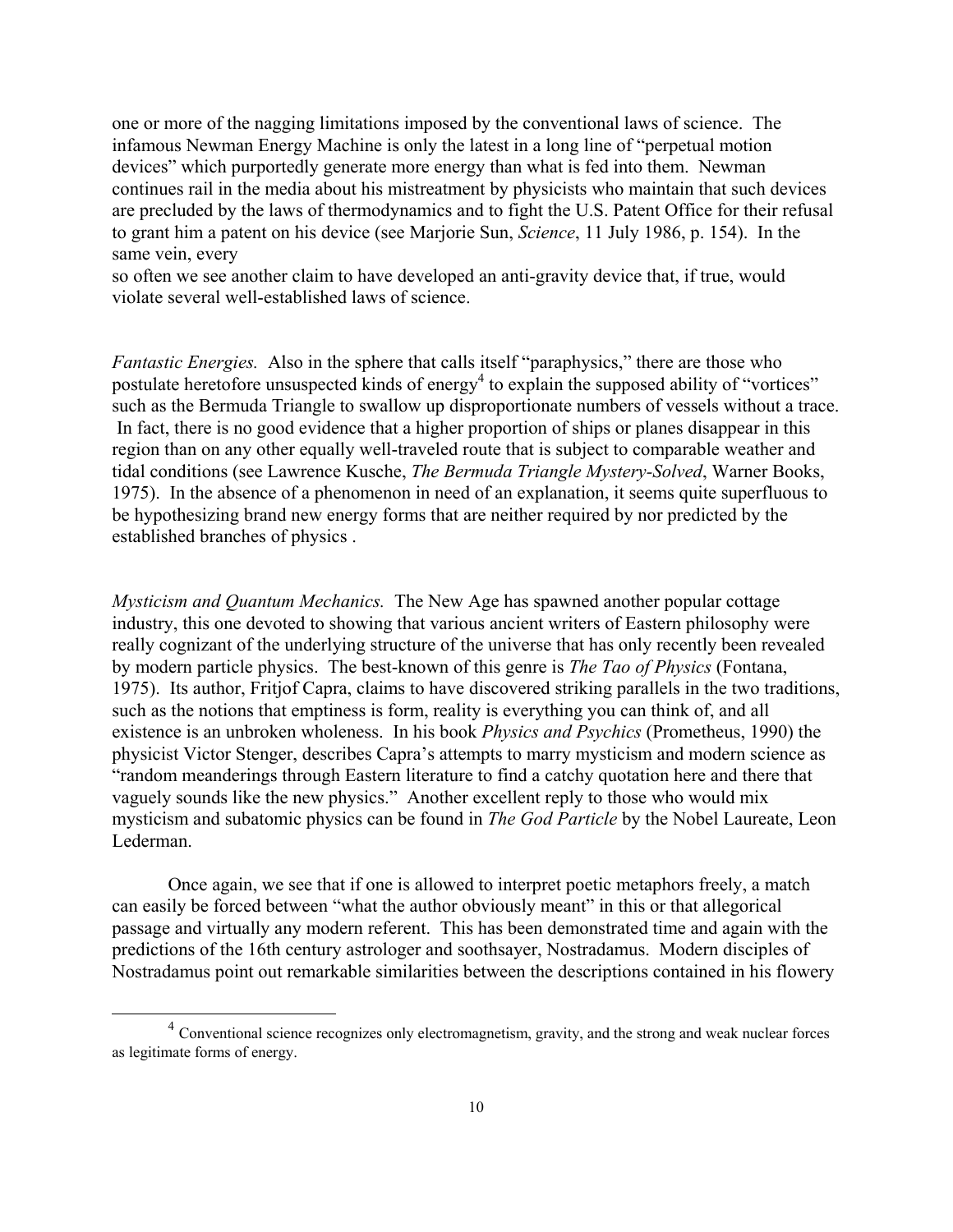images and events in their own lifetime. Unfortunately for these seekers, the same passages they see as obviously having foretold events in their own time have been just as convincingly attributed by people in earlier eras to monumental happenings in their own lifetimes (see James Randi's *The Mask of Nostradamus*, Prometheus Books, 1992). To make matters worse, many of those allegedly stunning "hits" are mistranslations or outright fabrications inserted into the original writings after the events they were supposed to have predicted. For the modern romantics who see threads of quantum mechanics in ancient tomes of oriental mysticism, the resemblances are equally superficial and in the eye of the beholder. For a fascinating explanation of how our minds read personally-relevant specifics into the pronouncements of fortune-tellers and others, where there are really only vague generalities awaiting interpretation, see Ray Hyman's 1977 article on "cold reading" listed in the bibliography.

*Crop circularity.* Another quaint example of pseudoscience is "cereology," the study of supposedly mysterious circles (and, later, increasingly complex patterns, including Mandelbrot sets!) that show up unexpectedly from time to time in grain fields. Explanations from the cereologists have included fanciful new physical theories, akin to those favoured in Bermuda Triangle lore (though the trend of late has been to invoke extraterrestrial machinations). Why visitors from foreign worlds, who have mastered the daunting technological problems of space travel, would content themselves with making graffiti in grainfields, rather than, say, carving a new Mount Rushmore-type tableau in the Rockies to inform us of their obscure intentions, remains a mystery. And that such allegedly advanced beings should need the cover of darkness and choose only unobserved fields in which to play should strike the cereologists as a bit suspicious. Although numerous pranksters have come forward to claim credit for the nighttime appearance of these "signs," most cereologists remain unconvinced. British skeptics in conjunction with the BBC have created patterns in fields which the top figures in the cereology movement subsequently declared impossible to create by human means. Self-debunking by the very humans who made the patterns merely engendered a bit of back-pedaling and the assertion that there are too many of these mysterious happenings for them *all* to be hoaxes. One of the strongest indications that they are indeed all hoaxes was supplied by Joe Nickell and John Fischer in their 1992 investigative report which appeared in *The Skeptical Inquirer* ( Vol.16, No. 2, pp. 136-149). The authors showed that the geographical and chronological distributions of the circles, as well as their increasing complexity over time (a mere circle no longer attracts the network news cameras), followed a predictable pattern reminiscent of those of many hoaxing fads from the past. It has also been noted that the extra-terrestrials initially seemed to have had a distinct anti-Chinese bias. It was not until the earlier European reports began to be translated into Chinese and broadcast by the liberalized Chinese media that crop circles started to miraculously appear in the People's Republic. True to form, the cereology movement has amassed its share of mystery mongers with no formal qualifications, but it has also attracted the usual smattering of maverick engineers, climatologists, and physicists, as well.

*Free energy for all.* We should not leave this section without a brief mention of the recent "Cold" Fusion" controversy. Like the polywater story discussed above, it is a good example of the grey areas between science and pseudoscience. In 1989, two chemists at respected universities in the US and England, Stanley Pons and Martin Fleishman, stunned the physics community with an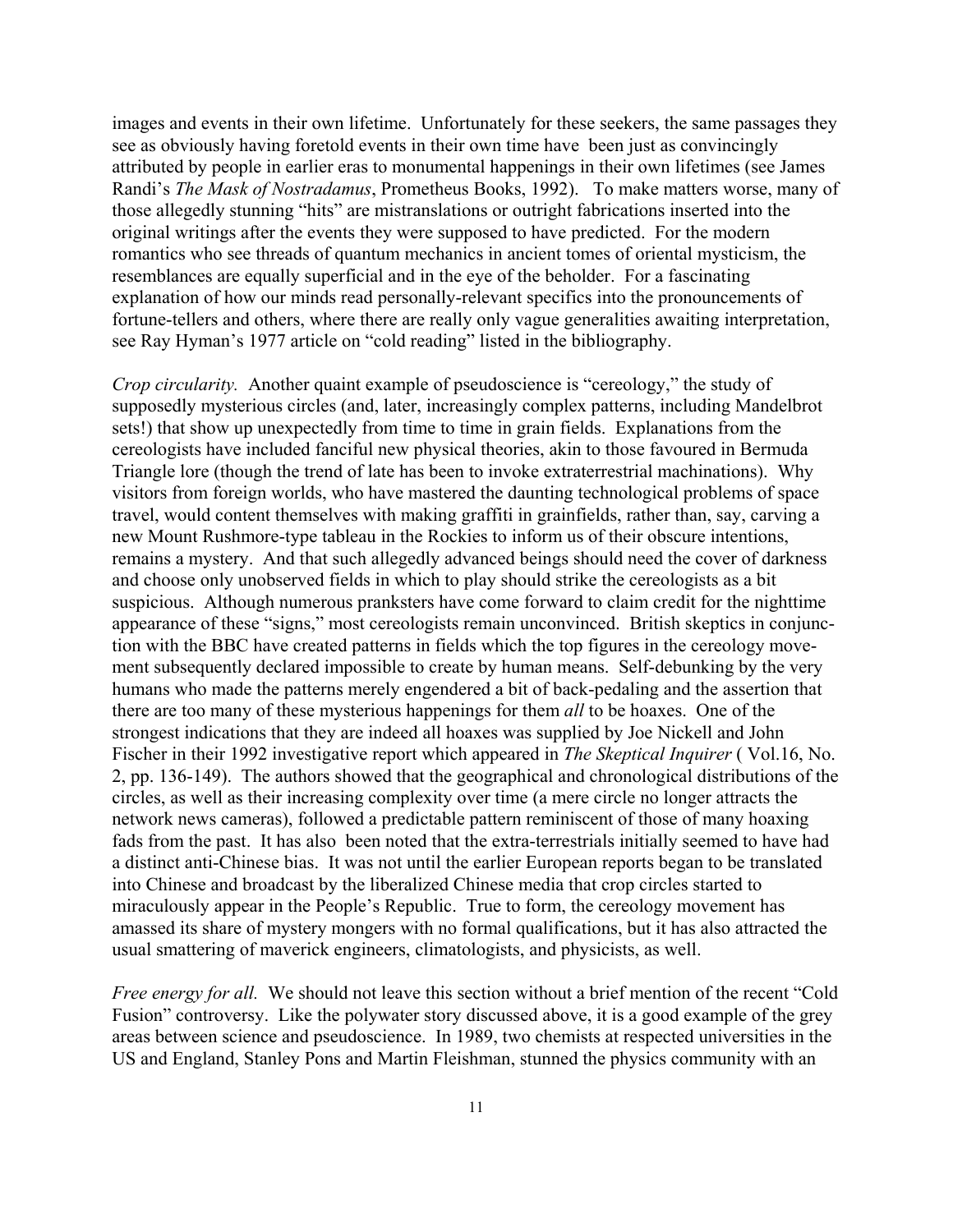announcement which, if true, would have heralded the end of energy shortages forever. They reported (in the popular press initially, rather than via a peer-reviewed journal, although refereed papers did eventually appear) that they had achieved nuclear fusion with inexpensive apparatus in a conventional chemistry lab. This was all the more remarkable given that decades of concerted effort with multi-million-dollar reactors had made only limited progress toward achieving sustained nuclear fusion.

In an example of how vetting of claims in the scientific community ought to proceed, experts around the world immediately attempted to replicate Pons and Fleishman's findings—but ultimately without success. The emerging consensus was that they had misinterpreted certain ambiguous results in their initial experiments. Some critics contended that this had been abetted by lapses in objectivity arising from strong emotional commitment to the idea of cold fusion and prospects of the immense fame and fortune that might have followed. That the scientific community took these improbable findings seriously and quickly set out to see if they could be repeated is to the system's great credit.

Honest errors and misinterpretations bred of hope and expectancy happen frequently in science, especially at the messy frontiers of active fields—that is why *independent* replication is the gold standard in any legitimate discipline. Although Pons and Fleishman's purported breakthrough stemmed from unconventional methods and it represented an intrusion by chemists into a field requiring considerable sophistication in nuclear physics, their initial work would not have qualified as pseudoscience. However, their response to criticisms and their dogged refusal to accept failures by many others to reproduce their work are more worrisome. Today, practically no reputable physicist anywhere still believes in cold fusion, but Pons and Fleishman continue to soldier on. They have left academia and are continuing their search in a private institute in the south of France. It is funded by a large Japanese industrial corporation.

### *PSEUDOSCIENCE IN MEDICINE:*

The health professions have attracted more than their share of pseudoscientists offering eagerly-awaited cures for various diseases. Conditions for which medical science can, at present, offer the least hope are particularly likely to attract bogus therapists. The uncertainty and sense of helplessness that follow diagnosis of a serous illness are often more than a match for the critical thinking skills that, in happier times, might have led the patient to question such overblown promises. The body's normal healing processes and the ubiquitous placebo effect can easily make any sham treatment seem effective. For that reason, all putative therapies must be tested in carefully designed and controlled clinical trials. They must involve a large number of patients with the same complaint. Any new treatment must be compared in a "double blind" evaluation where neither the patient nor the therapist knows who was randomly assigned to receive either the "active" therapy or an inert placebo. Unless the active treatment group shows a significantly greater recovery rate than the placebo control group and a no-treatment group, it has no claim to legitimacy. Most so-called "alternative medicine" has either not been properly tested in this way, or has been tested and failed.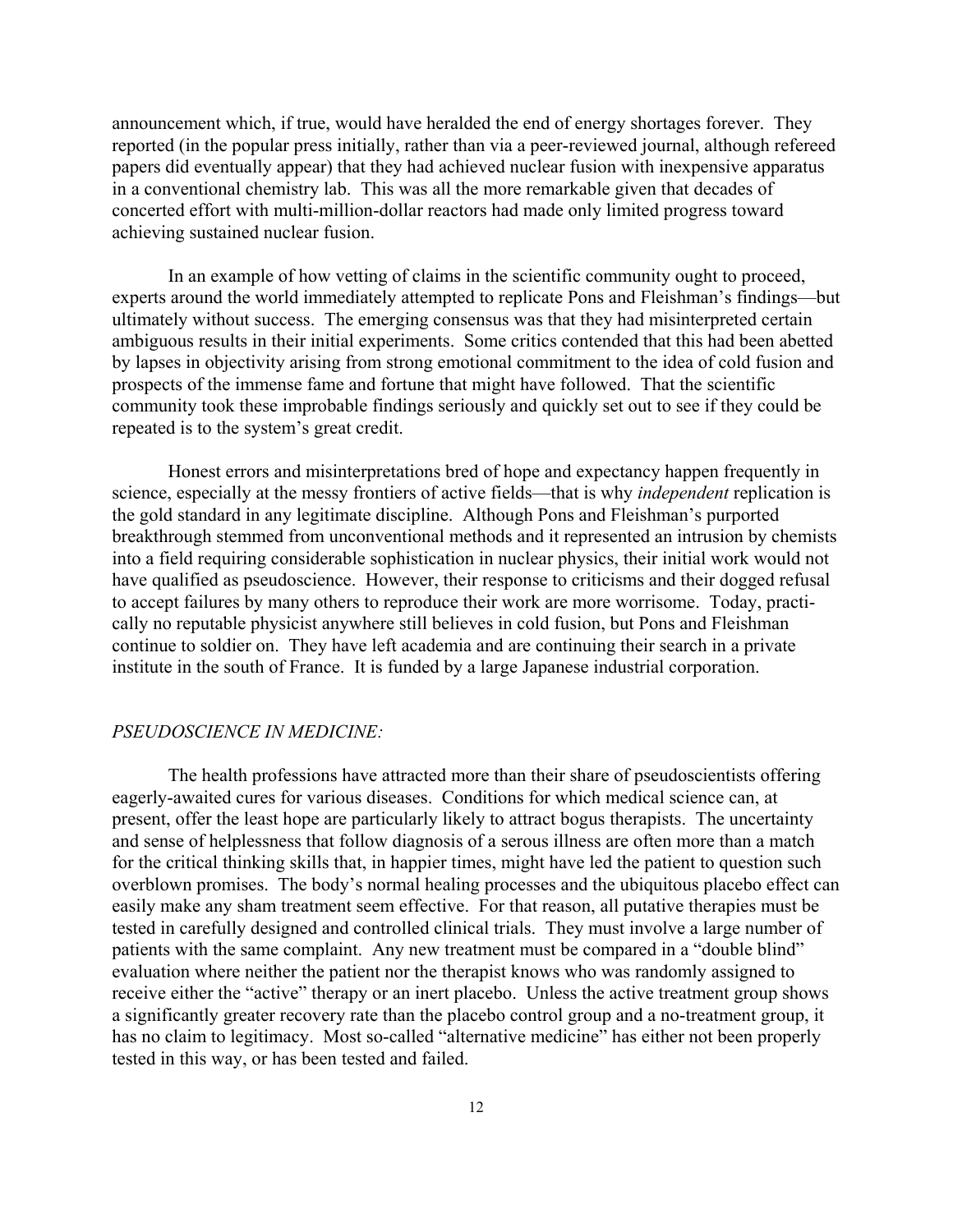If there truly is nothing more scientific medicine can do for a patient, the comfort pseudoscientific practitioners can provide is not necessarily a bad thing (unless of course the widows and orphans are left destitute by the unconscionably high price of the treatment). But when quacks divert patients from genuinely curative treatments, the results can be tragic. A recent case of this sort occurred in the province of British Columbia where belief in quackery led to the unnecessary death of a 16-year-old girl. She was considered a good candidate for a lifesaving liver transplant, but at the urging of her parents who were devotees of "alternative medicine," she chose instead to fly to a clinic in Mexico whose main treatment was a bizarre vegetable diet coupled with frequent coffee enemas.

*Homeopathy*. A few quacks manage to come up with novel nonsense, but most merely present recycled versions of old, long since discredited nostrums. For instance, homeopathy was a serious contender among the competing philosophies of disease and treatment during the prescientific era of medicine. Although its remedies were pushed aside when scientific research showed its theory of pathology to be untenable, homeopathy has remained alive despite the inanity of its underlying rationale.

Homeopathy recommends treating diseases with agents that will actually *exacerbate* the symptoms, but which are administered in solutions so dilute that it is almost certain that none of the active ingredient survives in the watered-down concoction. The claim that such a vanishingly weak potion could still affect bodily processes is akin to saying that if I spit in Vancouver harbor, I will pollute Tokyo Bay. Homeopathy requires the dubious assumption that pure water can "remember" something that it once contained and thereby continue to produce the absent substance's effect. To instill this "memory," homeopaths engage in quaint preparation rituals that demand a huge but *exact* number of dilutions and a precise number and type of shakes of the vial between each dilution. These comical ceremonies, coupled with their farfetched "explanations" for why their elixirs could possibly work (when, admittedly, no active ingredients remain), are just the kind of warning signals that should raise a discerning consumer's suspicions that a pseudoscience is lurking in the wings.

The resurgent popularity of homeopathy in recent years is due to a combination of aggressive marketing by New Age entrepreneurs, the support of a small number of maverick scientists and physicians, and the patronage of a few high status clients such as some members of the British royal family. This revival was fueled by some apparently supportive research from the lab of the Paris immunologist, Jacques Benveniste. Largely on the strength of Benveniste's reputation (justly achieved early in his career by successfully toppling an entrenched orthodoxy in his specialty), the counterintuitive results were published in the prestigious journal, *Nature.* A subsequent investigation by a team sent by the editor of *Nature* revealed several irregularities in the procedures followed by some of the collaborators who actually carried out the experiments in Benveniste's lab. Incidentally, the original studies were funded by a large manufacturer of homeopathic remedies. A full chronicle of this episode can be found in the Spring 1988 issue of *The Skeptical Inquirer.*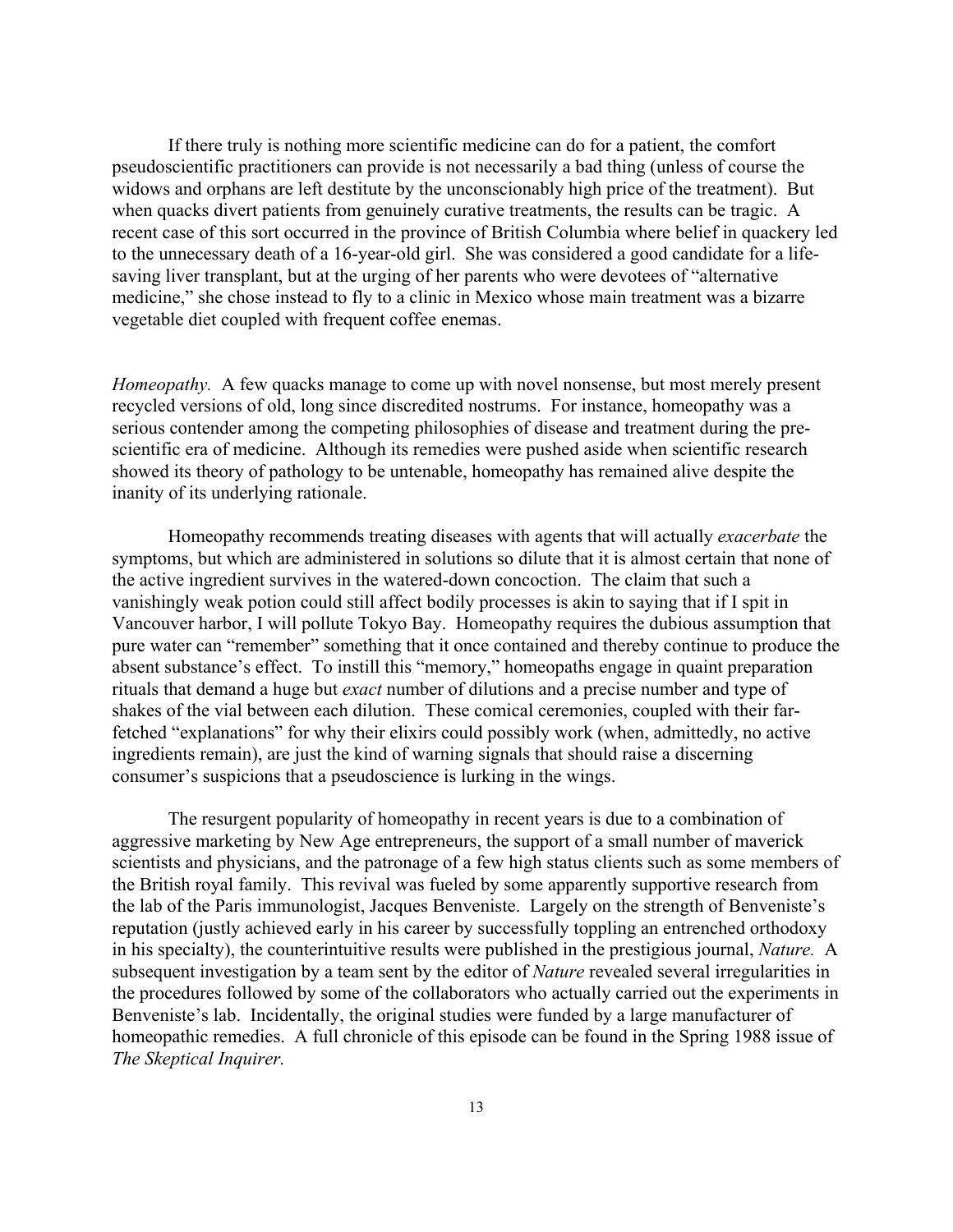Although these homeopathic effects could not be replicated by independent researchers, this has not dampened the enthusiasm of the healing cult's devoted followers. My standing challenge to them is simple. My lawn is a biological system that is presumably immune to placebo effects (I am not currently aware of any claims for "grass consciousness," but I might welcome the idea if it became an accepted reason to avoid mowing). It should be possible to produce a homeopathic fertilizer in the time-honoured way. We could then have a double-blind comparison of its efficacy vis-a-vis the product from my local garden shop. It would then be apparent to all if the grass is indeed greener on the other side of the metaphysical fence.

The foregoing account, and others in the following sections, demonstrate that intelligence, proper training, and high achievement in a scientific field are not automatic proof against being drawn into pseudoscientific blind alleys.

*Quack Cancer and Arthritis Cures and Vitamin Fads.* The field that refers to itself as "alternative medicine" is awash with doubtful cancer and arthritis remedies and fad "dietary aids" that cannot withstand expert scrutiny. What passes for research in these areas provides numerous case studies of how pseudoscientists think and work. Laetrile, for instance, the most infamous of the "alternative" cancer remedies, has failed all reliable double-blind clinical trials, and is not approved for use in Canada or the US. Nonetheless, this has not stemmed the flow of desperate patients who flock to Laetrile clinics in other countries. Likewise, sales of copper bracelets and exotic elixirs that supposedly alleviate arthritis continue, despite the lack of empirical support and the revelation that many of the anti-arthritis potions contain toxic ingredients. Overblown claims for the therapeutic efficacy of Vitamin C provide additional instructive examples, as do those for "orthomolecular" or "megavitamin" cures for psychoses. The alleged anti-cancer properties of vitamin C are equally unsubstantiated.

*Gray Areas.* In most fields of medicine there are also controversial treatments that are neither generally accepted practice nor total quackery. The practice of chelation therapy is a case in point. It is the conventional treatment of choice for patients suffering from heavy metal poisoning, but recently it has been claimed to be effective in treating atherosclerosis ("hardening of the arteries"). Despite its poor showing in numerous research studies, its supporters (a small band of duly licensed physicians, many of whom are allied with fringe health food faddists) continue to advocate chelation therapy for cardiovascular problems. In this, they run counter to the advice of the vast majority of the research community and their respective medical associations.

*Chiropractic.* Likewise, chiropractic falls into a gray area. Its ministrations can be beneficial in certain cases, but its underlying rationale is pure pseudoscience. Joint manipulation has a long history and seems to be therapeutic for a limited number of musculoskeletal disorders. Chiro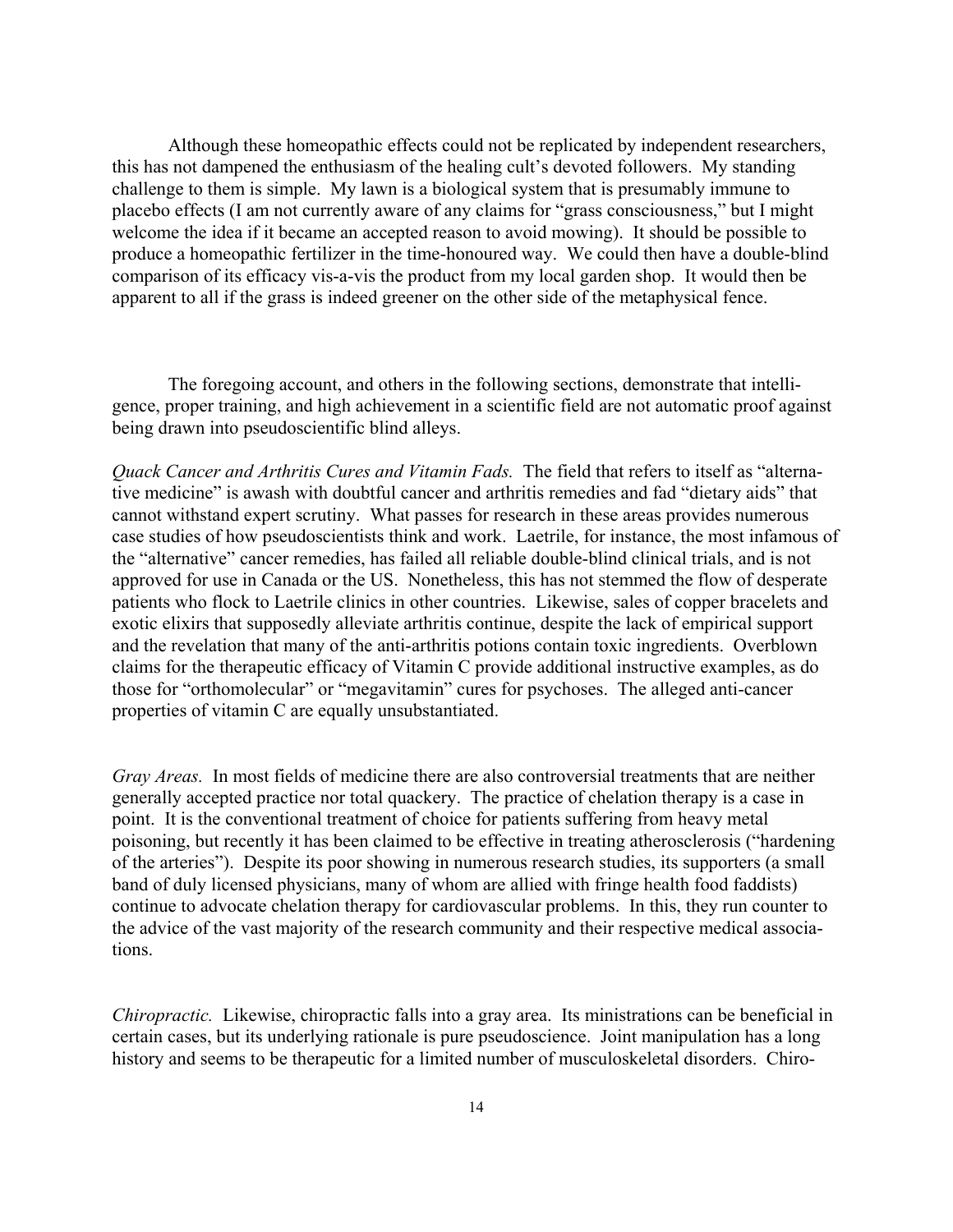practors who limit their efforts to such ailments undoubtedly do some good. The dangers lie in those who espouse chiropractic as a complete health care system applicable to all maladies, including infections, malignancies, diabetes, immune disorders, etc. Chiropractors who believe this often overstep their sphere of competence and divert people from proven medical therapies that could actually help them. There are also many cases on record where chiropractors have caused serious harm by manipulating vertebrae that were diseased for reasons other than what their training would lead them to believe. The penchant of many chiropractors for dubious diagnostic devices and dietary supplements are also causes for concern. Likewise, the profession's irrational stand against childhood immunization and the appropriate use of antibiotics (based on its rejection of the germ theory of disease) has been actively harmful.

When chiropractic treatments do help, they almost certainly do so for reasons other than what passes for theory in this field that suffers from very shaky scientific underpinnings. Chiropractic's explanatory system was devised in the last century by an self-taught grocer, Daniel David Palmer, and has remained largely unchanged since then. Its principal tenets are (a) that *all* disease stems from blockage of so-called "vital energies" which supposedly flow through the nerves that exit from the spinal column, and (b) that this vital flow (and health) can be restored by realigning the vertebrae to alleviate the bottleneck. This theory is no more tenable today than the archaic notion that diseases are caused by demons. That is not to say, however, that chiropractic manipulation mightn't alleviate some cases of low back pain, for instance, but for reasons quite unrelated to the pseudoscientific theory used by chiropractors to justify the treatment.

*Acupuncture.* Other areas that are plagued by a mix of pseudoscience with reliable research are acupuncture and traditional herbal medicine. Acupuncture undoubtedly works in some people as an analgesic. However, as in the case of chiropractic, its traditional explanation must be placed firmly in the category of pseudoscience. The traditionalists believe that acupuncture works by balancing the flow of "vital energies" through "meridians" in the body. Both of these conjectural entities have remained undetectable by modern scientific methods. This is not surprising because acupuncture's traditional explanatory rationale dates back thousands of years, before human anatomy and physiology were scientific fields, indeed to a time when it was forbidden in China to dissect cadavers to explore their inner structure.

Making sense of the large and conflicting literature on Traditional Chinese Medicine (TCM) is made all the more difficult by the fact that TCM, until recently, was heavily promoted by the Chinese Communist regime for political purposes. Although Mao Tsedong and the party hierarchy preferred their own private physicians trained in Western scientific medicine, they touted the superiority of TCM to the masses. This was partly for purposes of building national pride and partly because the impoverished country could not afford to provide scientific  $\frac{1}{2}$  medicine for all.<sup>5</sup> One of the consequences of this policy was that research papers from Chinese

 $\overline{a}$ 

<sup>&</sup>lt;sup>5</sup> For a revealing look at the low esteem in which the Chinese Communist Party hierarchy held traditional Chinese medicine, when amongst themselves, see Li Zhisui's *The Private Life of Chairman Mao* (NY: Random House, 1994). Dr. Li, a doctor trained in Western scientific medicine, was Chairman Mao's private physician from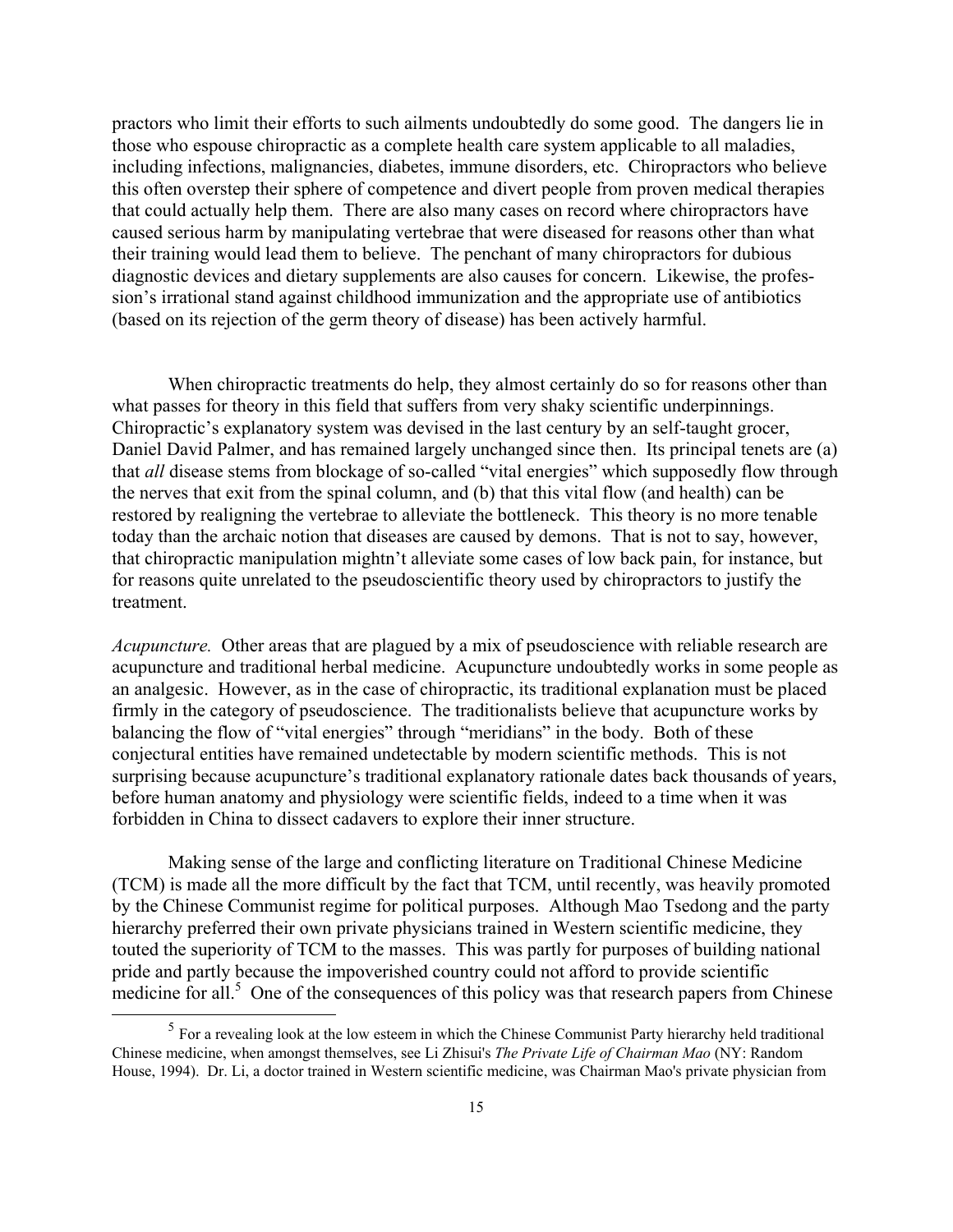hospitals of that era had to be vetted by political commissars (who usually had no biomedical training) before publication. Predictably, the results usually favoured the party line that TCM was superior. These tainted papers linger on in the literature, making it doubly hard to assess the true worth of TCM, which is not to say that there are no traditional practices that are scientifically defensible.

How much of acupuncture's demonstrable clinical effect is due to a combination of placebo effect, distraction, or self-hypnosis and how much to its ability to cause the release of the body's own natural pain-killers (the endorphins), remains an active subject of research and debate. One of the doubters, the Stanford oncologist Wallace Sampson, has pointed to an interesting relationship in the acupuncture literature, one often seen in fringe areas of science. When the entire corpus of research is surveyed, and the individual papers ranked for the adequacy of their methodology and experimental controls, there is a strong *inverse* relationship between the quality of the research procedures and the amount of therapeutic relief reported. The quality of research in the area is improving, however. The better researchers are making much more modest claims and have tightened their experimental procedures considerably. Several reputable laboratories are now attempting to document acupuncture's mechanisms of action at the cellular and biochemical level. This group includes such well-known neurophysiologists as Professor Han Ji Sheng of Beijing Medical University, whose laboratory I have visited. These researchers restrict their study to acupuncture's effects on pain, inflammatory processes, etc., where there are scientifically plausible mechanisms that might mediate its clinical effects. They reject, as did I when I was a visiting professor in China, the wilder claims some acupuncturists make, such as that acupuncture can cure maladies like cholera, deafness, and mandibular overbite. Unfortunately, many not-so-competent researchers continue to muddy the waters with poorly controlled clinical studies of acupuncture that make it difficult to sift the wheat from the chaff. Those interested in a comprehensive and hard-nosed critique of the acupuncture literature will find one in the chapter by Petr Skrabanek in the edited volume by Stalker and Glymour, listed in the readings at the end of this essay. Another good source is George Ulett's *Beyond Yin and Yang: How Acupuncture Really Works* (Warren H. Green Inc., 1992). A more general overview of the philosophy, origins, and practices of Traditional Chinese Medicine (TCM) is contained in a two-part article by Barry Beyerstein and Wallace Samson that appeared in the July/August and the September/October issues of *The Skeptical Inquirer.*

*Herbalism.* Many mainstays of modern pharmacology have their origins in traditional folk

 $\overline{a}$ 

1954 until Mao's death. For Mao and his closest associates, Li had the latest in scientific treatments available at all times. At the same time, party officials extolled traditional medicine treatments for the masses. On a recent scientific exchange visit to China, I was able to ascertain from the traditional practitioners themselves that only about 15% of the medical care administered in China today is of the traditional variety.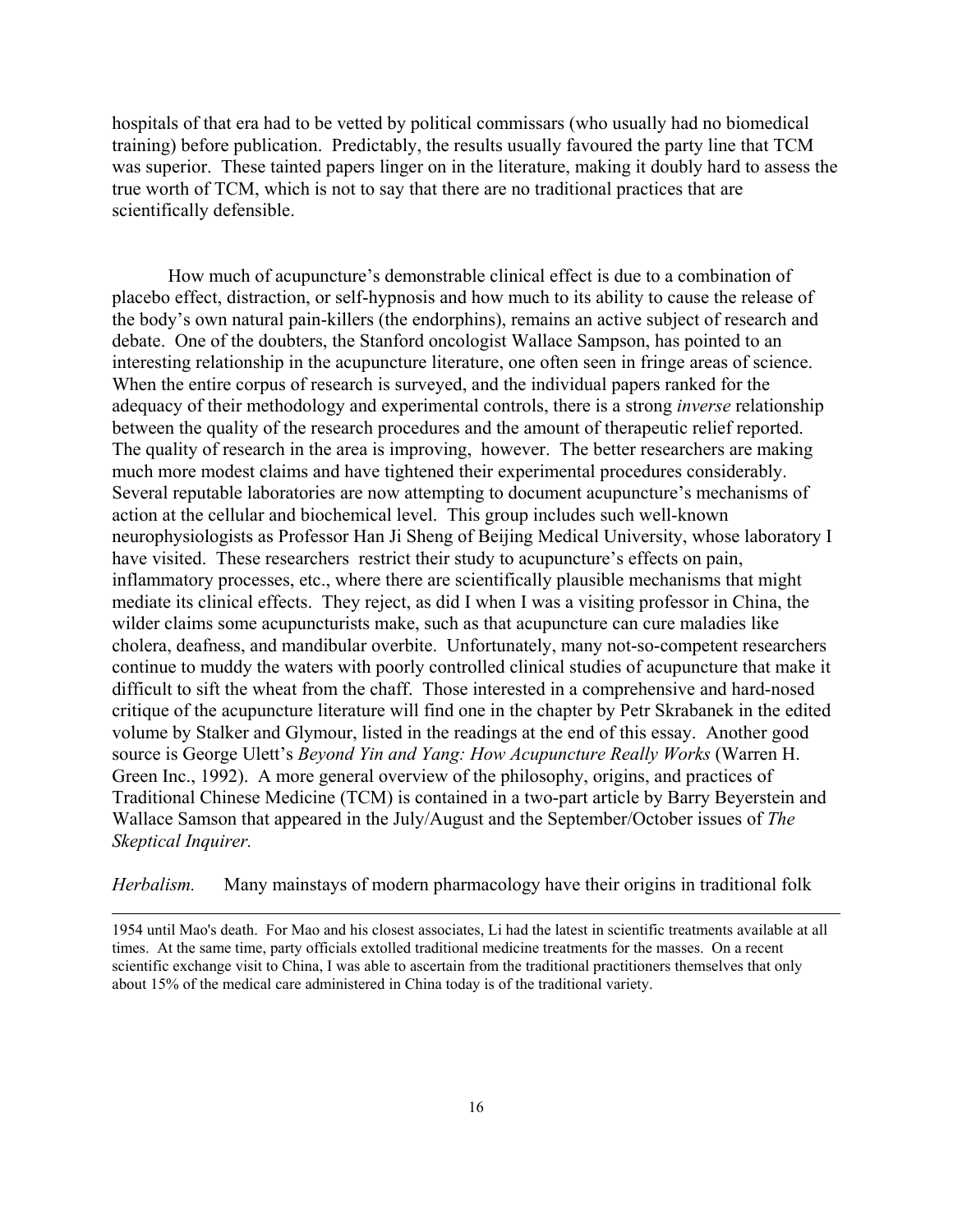remedies: e.g., aspirin (from the willow tree), digitalis (from foxglove), morphine (opium poppy), quinine (chinchona bark), curare (*Strychnos toxifera*), and vinblastine and vincristine (anti-tumour drugs derived from the Madagascar periwinkle), to name just a few. Traditional Chinese herbalism has already provided western physicians with valuable medications such as ephedrine (from the plant Chinese herbalists call *Ma Huang).* Undoubtedly, many other useful medicines remain to be isolated from the huge traditional pharmacopeia and a number of drug companies are actively supporting expeditions by ethnopharmacologists to places such as the Amazon rain forest in search of effective traditional remedies.

Unfortunately, as it stands, most traditional herbs have not yet been properly tested for safety or efficacy. Thus herbalism remains an inseparable mixture of some safe and effective remedies, some inert placebos, and some dangerous substances. It is difficult, if not impossible, in most instances, to tell which concoction belongs in which of these categories. The good news is that, particularly in China, attempts have begun to try to apply modern scientific methods to separate the effective herbal medications from the placebos and to isolate the active ingredients from those that actually work. Those traditional practitioners around the world who oppose such efforts and cling to their frankly magical explanations for the effects of their preparations can hardly be surprised if the scientifically-inclined continue to regard their practices as pseudoscientific at best.

Also in the pseudoscience camp must be placed all traditional remedies made from rhinoceros horns, tiger penises, bear gall bladders and parts of other magnificent, endangered species. Lucrative poaching to harvest these animal parts is seriously threatening these species with extinction. And all this for useless treatments based solely on principles of sympathetic magic, the ancient belief that "like begets like"—these are symbolically potent parts of powerful beasts, so it is believed that the organs must therefore magically transfer to the people who take them the vitality and fortitude of their donors.

*Psychological effects on disease.* Finally, in the gray areas of health care, there is the muchdebated idea that psychological factors make a large contribution to the onset and remission of diseases. Obviously, some of these claims are more controversial than others. People's attitudes can certainly make them act in ways that are beneficial or detrimental to their health. It is also well-established that various kinds of stress can impede immune system functioning, for instance. This can raise susceptibility to infections and lower vigilance against certain cancerous cells. Similarly, via prolonged over-activation of the autonomic nervous system, psychological states can contribute to various stress-related problems such as stomach ulcers<sup>6</sup> and some cardiovascular illnesses.

Nonetheless, the percentage of variance in disease statistics that can be attributed to psychological factors alone is not nearly as large as many New Age healers and pseudoscientists

 <sup>6</sup>  ${}^6$ Even here the role of stress has been downplayed following the recent discovery by the Australian physician, Barry Marshall, that the primary cause of ulceration is actually a bacterium, *Helicobacter pylori*. The contribution of stress is now seen as impeding immune responses, making it easier for the bacterium to proliferate.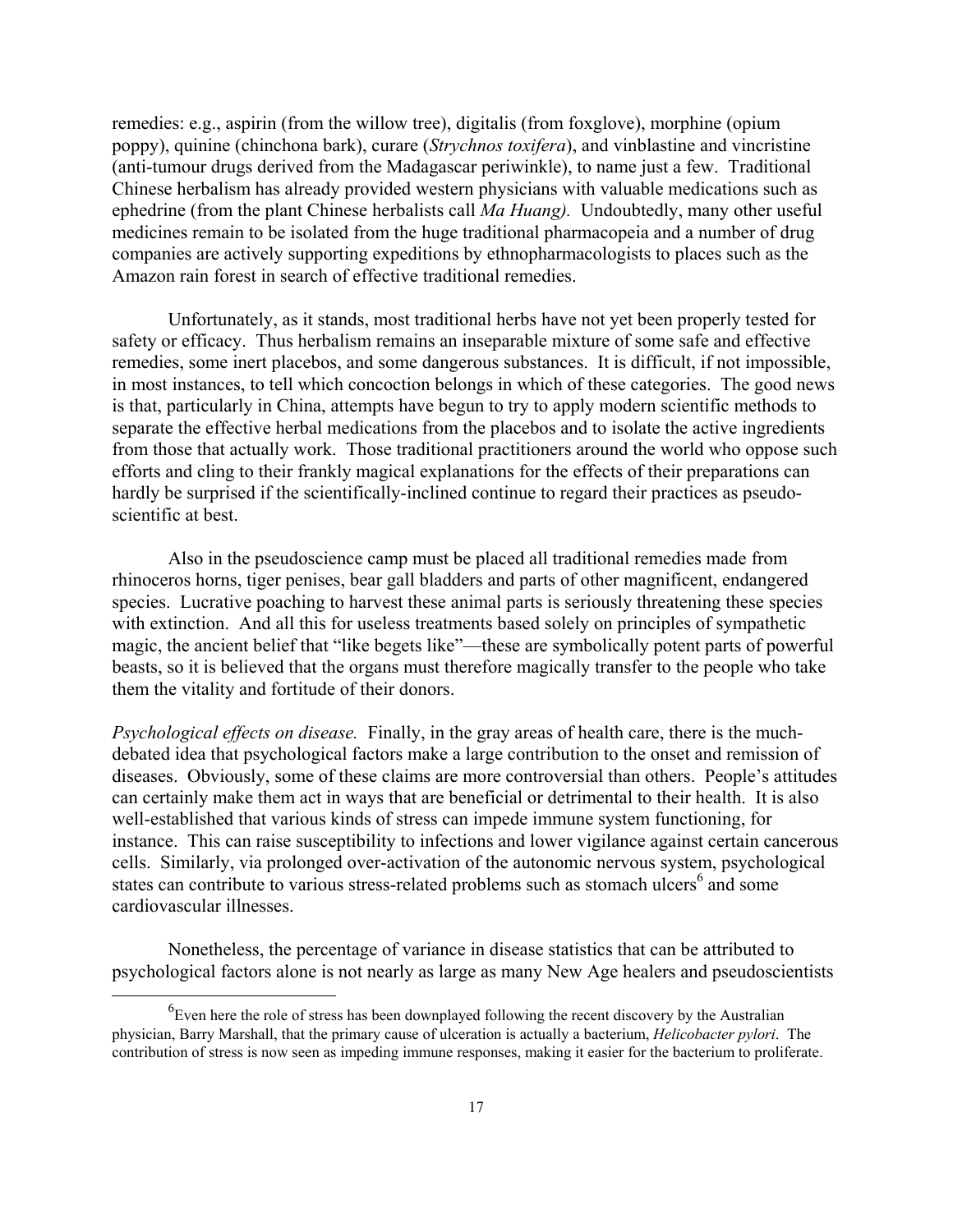contend. Much research in this area suffers from methodological flaws and the most reliable estimates seem to agree that psychological variables account for, at most, 2-3% of the variance in incidence of most diseases.

The downside of these worthwhile attempts to encourage people to improve their lifestyle and take more responsibility for their own health care is that it has also led to a resurgence of the superstitious belief that people become ill because they *deserve* to. In keeping with the New Age agenda, this is part of a strong wish to reinstate a moral dimension in the workings of the natural world. An unintended consequence of the suggestions of "alternative" therapists that diseases can be cured by laughing, praying, thinking good thoughts, or practicing mental imagery, is that when they fail, as they usually do, to halt the course of a serious ailments, these patients are likely, quite unfairly, to blame themselves. In keeping with the New Age notion of moral forces settling scores in the natural world, they assume their own moral shortcomings must have been responsible not only for their becoming sick initially, but also for not getting better this is truly adding insult to injury.

*PSEUDOSCIENCE IN PSYCHOLOGY:*

*Astrology.* Most people today would think it ludicrous to explain astrophysical phenomena with cosmological speculations that were accepted 3000 years ago, but a surprising number of otherwise well-educated individuals see no inconsistency in using the magical theories of behaviour that comprised the psychology of the ancient world to explain human conduct in the here and now. Astrology, an immensely popular pseudoscience with great pretensions, has been subjected to rigorous empirical tests and found to be worthless. Nonetheless, in the minds of many educated people it remains an acceptable way of explaining our personalities and inclinations. For documentation of the futility of astrology, graphology, palmistry, and other pseudoscientific "character reading" schemes, the reader should consult the relevant sections of the reference list at the end of this essay.

*Graphology.* Astrology's close relative, graphology, which claims that personality, ability, and moral stature can be discerned from the configuration of one's handwriting, has also been thoroughly discredited, but this has not deterred the many businesses and some government agencies that still hire handwriting analysts to assist them in making personnel decisions. A few police departments and courts have also fallen prey to this pseudoscientific character reading system. Not content to suggest that sloppy people might have sloppy handwriting and artistic people may write with a certain originality or flair (which is not always the case, anyway), these consultants claim to detect hidden dishonesty, sexual perversion, drug addiction, philandering, etc., all from looking at a person's style of writing.<sup>7</sup> With no more scientific credibility than

 $<sup>7</sup>$  Like the concoctions of animal-parts discussed above, graphology is founded on a belief in sympathetic</sup> magic (i.e., "like begets like"). So, for instance, according to handwriting analysts, someone who doesn't close the loops on his letters can't close his mouth either, and is judged, therefore, to be a gossip. Likewise, someone who has variable slopes on her letters is assumed to be subject to "changing inclinations." The scientific evidence that this primitive character reading system actually works in overwhelmingly negative. For evidence of graphology's impotence and harmfulness, see *The Write Stuff*, edited by Barry and Dale Beyerstein, listed in the bibliography.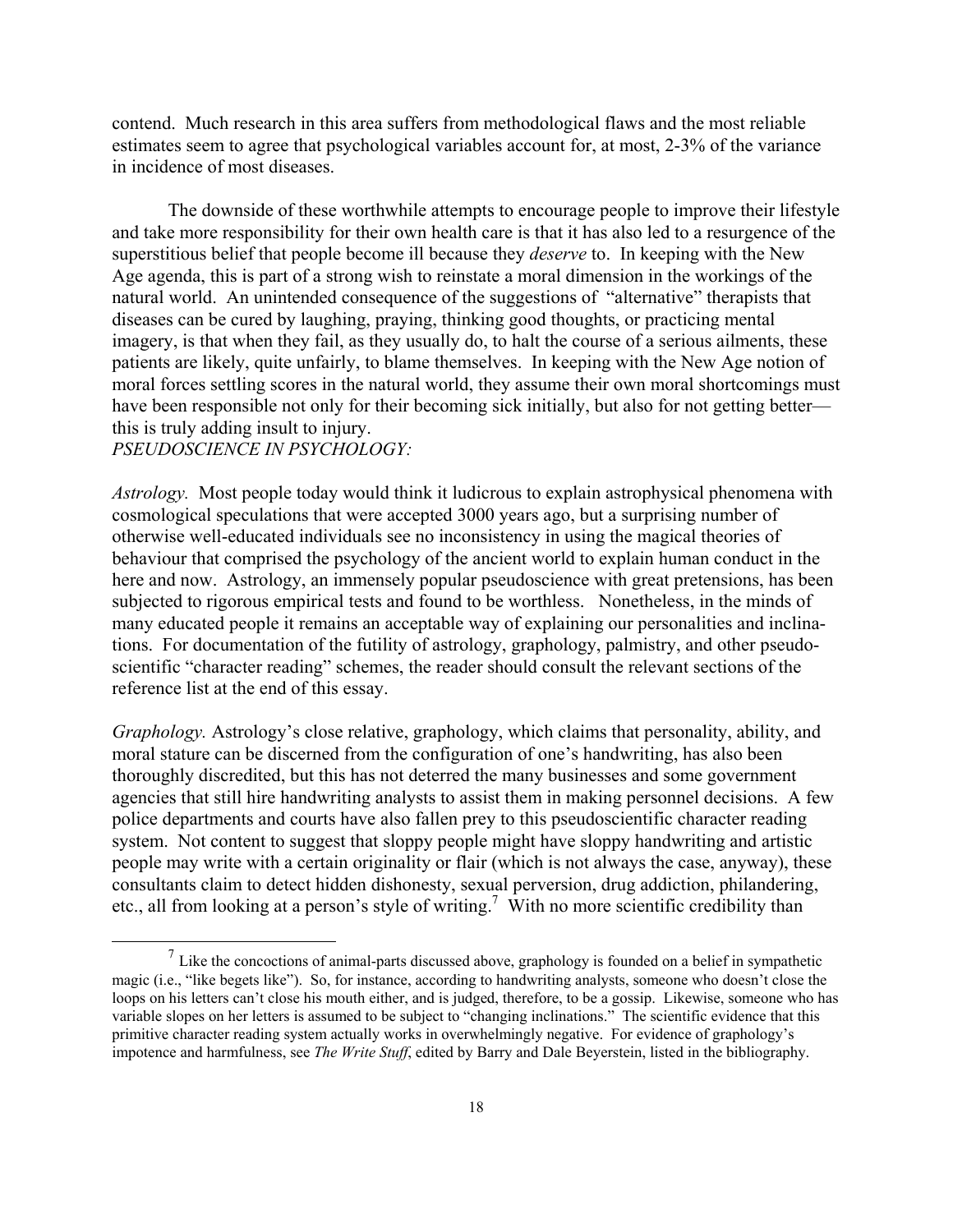palm readers, they offer their services in areas where people's reputations, professional advancement, and livelihoods can be affected. One handwriting analysis firm actually has the audacity to offer courses for therapists on how to reveal repressed memories of childhood sexual abuse from nuances in the writing of the supposed victims. To cast aspersions on the competence or ethical standing of unsuspecting people (many people slandered in this fashion never even know their writing was shown to a graphologist) by means of this kind of pseudoscience is really no different from passing judgement on someone's diligence, honesty, or suitability for a job by reference to his or her skin colour or presumed percentage of "Jewish genes."

*Subliminal self-help tapes.* These days, we are constantly assailed by flamboyant sales pitches from promoters of the subliminal self-help industry. They are hoping to sell audiotapes that contain therapeutic suggestions too faint to be heard amidst the background of music, forest sounds, etc. Although the self-help messages are not audible, they allegedly go directly to the subconscious where they have an irresistible effect. According to the ads, such messages can produce everything from relaxation, a super memory, and enhanced social competence to cancer remission and breast enlargement. My personal favorite is a subliminal tape that offers to cure deafness! Of course, these products have been carefully tested and found to be worthless. Although respected psychologists such as Begg, Greenwald, Merikle, Moore, and Pratkanis have independently confirmed the inability of these products to deliver the promised benefits, the reader should no longer be surprised to hear that the subliminal self-help industry continues to thrive. The British Psychological Association has taken a strong stand against subliminal pseudoscience, but despite concerted efforts by Professor Timothy Moore of Toronto, the Canadian and American Psychological Associations have declined to do the same. It is perhaps significant that many dues-paying members of these associations continue to profit from the sale of these scientifically debunked self-help products.

*Pop-Psychology.* The human potential movement and the fringe areas of psychotherapy also harbor a number of other scientifically questionable panaceas. Among these are Scientology, Neurolinguistic Programming, Re-birthing, and Primal Scream Therapy which have never provided a scientifically acceptable rationale or evidence to support their therapeutic claims (see the accompanying bibliography for further readings on these topics).

These days, many pop-psychology products seek sorely needed credibility by claiming unearned affiliation with legitimate areas of brain research. Thus a spate of "brain-tuners" have hit the market, offering all manner of benefits by supposedly re-training brain waves. Again, evidence is lacking (see Barry Beyerstein, "Brainscams: Neuromythologies of the New Age," *International Journal of Mental Health*, Vol. 19(3), 1990). The health food industry and New Age marketers have cashed in on equally dubious "smart cocktails" that allegedly improve brain functioning by pre-loading the body with the amino acids used by the brain to manufacture various neurotransmitters. It should come as no surprise that the sales programs preceded the validation research which, as usual, disputes the claims.

Another current fad among gullible counselors is "eye-movement desensitization" therapy which claims that serious mental symptoms can be cured simply by asking clients to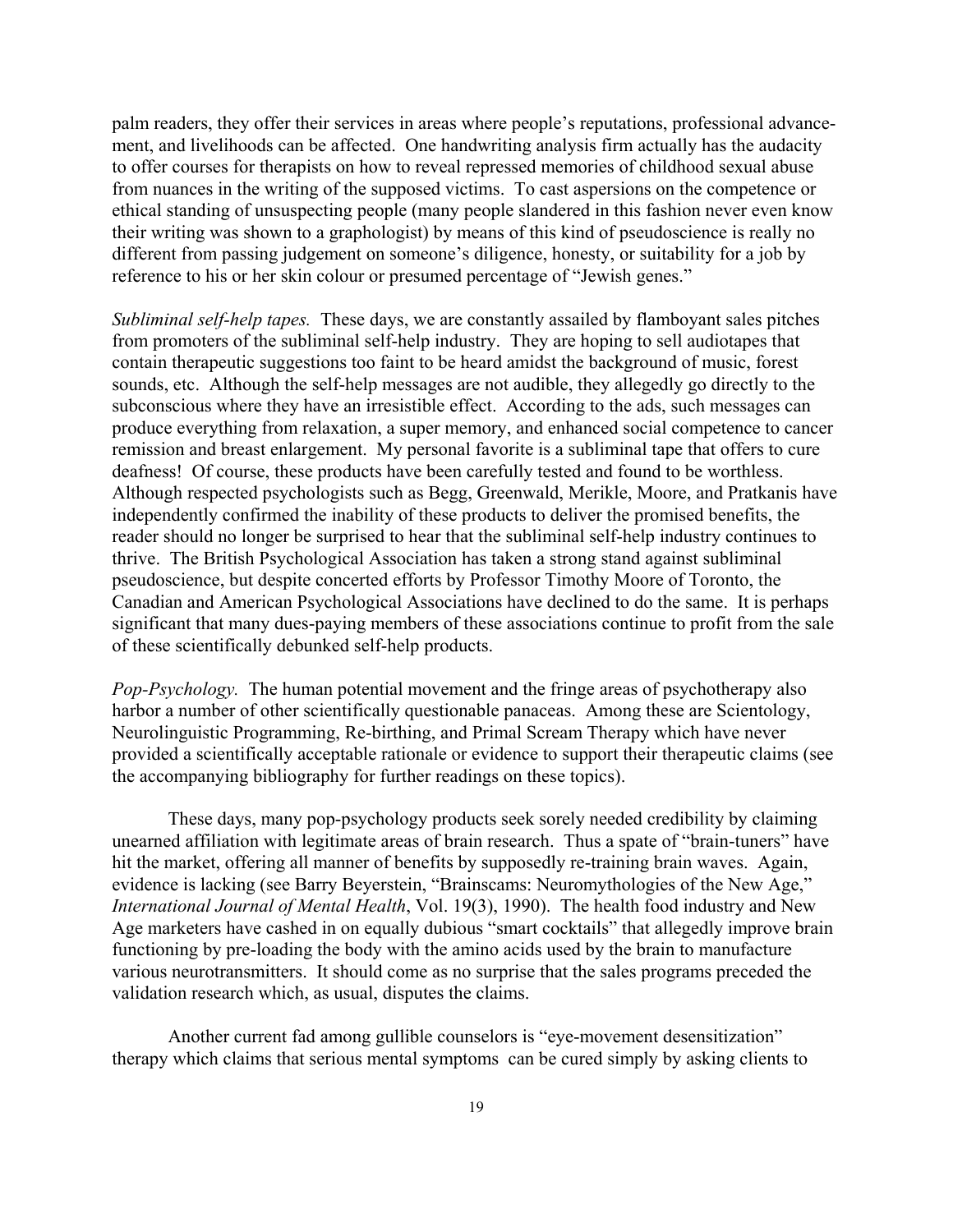track the therapist's fingers as they waggle in the periphery of the client's visual field. Like the brain tuners, this too is alleged to break up dysfunctional patterns of neural activity, scoring miraculous recoveries where conventional therapies have failed. Testimonials rather than hard data from placebo-controlled studies keep all such pop-psychology enterprises afloat.

*False memory creation.* A more pernicious example where parts of the therapeutic community have refused to heed the cautions of scientific researchers is the use of so-called "memoryenhancement" techniques. In their zeal to combat the real and all too prevalent problem of childhood sexual abuse, many therapists have espoused risky methods that supposedly revive in the adult long-repressed memories of childhood abuse. In fact, memory researchers have shown that these probing techniques are just as likely to create vividly believable pseudomemories of abuse as they are to trigger accurate recollections of real trauma (see E. Loftus and K. Ketcham: *The Myth of Repressed Memory: False Memories and Allegations of Sexual Abuse*, St. Martin's Press, 1994). In addition to producing many tragically false allegations, it is sad that the growing public realization that *some* of the "memories" these patients fervently believe to be true are actually illusory has begun to engender a backlash which could potentially hamper the efforts of some bona fide victims to achieve the justice and the therapeutic relief they deserve.

The same risky methods of memory probing in distressed and suggestible people are also popular among therapists who encourage their patients' delusional beliefs that they were abducted by the crews of UFOs for nefarious purposes. In these cases, similar "memory enhancement" techniques elicit highly emotional "recollections" of supposed kidnappings, and sexual or other types of maltreatment at the hands of space aliens. Having talked to many "abductees," I am convinced that most are sincere in their convictions. That they can honestly feel they are recalling (as opposed to fantasizing) events that most people consider utterly improbable, strengthens the case of those researchers who argue that compelling pseudomemories of many kinds can be created without anyone's intent to do so.

*Parapsychology.* Some critics dismiss psychical research, or parapsychology as it is now known, as unalloyed pseudoscience. Despite the long history of self-delusion, non-replicable findings, and fraud that has plagued the field, it must be conceded that there is, today, a core of honest and competent researchers who employ the conventional methods of psychological research in their quest for paranormal phenomena. As long as these investigators apply the appropriate experimental controls and statistical procedures, and allow critics to scrutinize their labs and their findings, they do not deserve to be associated with the psychic charlatans that titillate the tabloid journalists. Nonetheless, the vast majority of psychologists still believe that the tiny deviations from chance expectancy that parapsychologists find in their experiments are due to subtle, undetected artifacts, rather than truly supernatural phenomena. Until psychical researchers can meet the skeptics' demands for a routinely replicable effect, one that doubters as well as believers can obtain, the field will continue to be regarded with suspicion by most mainstream scientists. In the meanwhile, parapsychologists who attempt to live up to the accepted rules of scientific research should not be branded as pseudoscientists. That should be reserved for those in their ranks who are demonstrably guilty of the kinds of misconduct outlined below. The bibliography at the end of this treatise contains extensive commentaries on the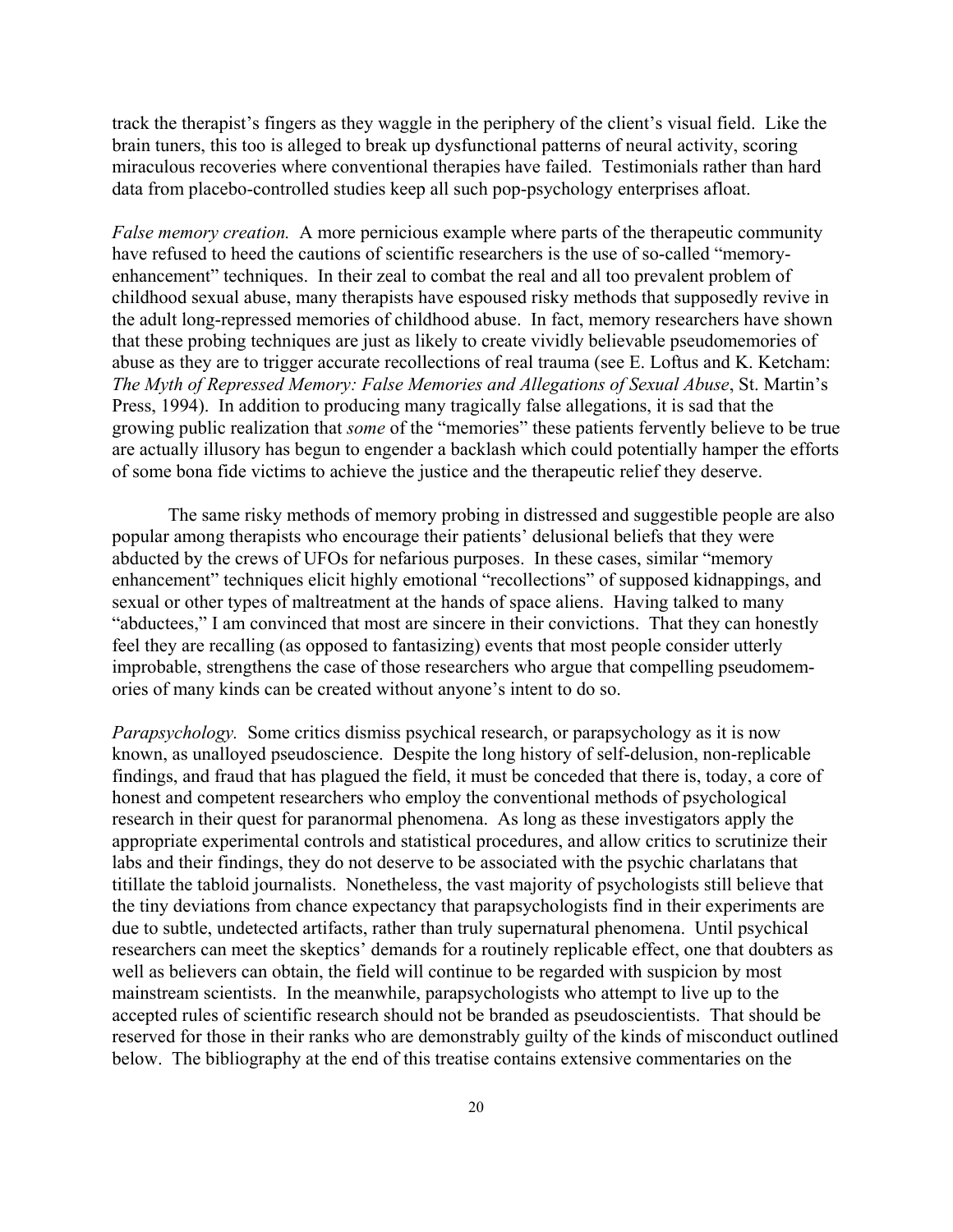longstanding debate between the parapsychologists and their critics.

The foregoing discussion has provided a sample of the variety of pseudoscientific claims and practices that are currently fashionable. For a more accurate picture of the extent to which such beliefs permeate modern technological societies, Box 2 provides a representative, but far from complete, list of phenomena considered doubtful, if not outright fanciful, by scientists in relevant fields of study. Although we cannot begin to deal with them all in a short overview such as this, readers are encouraged to select others of their favorites for more detailed examination via the reading list provided. Note that within the various sections in Box 2, the entries run the gamut from merely unproven at this time to extensively tested and debunked at the other extreme. Note also that, in certain instances, the phenomenon or experience may be valid in itself, but the most widely accepted explanation is occult or pseudoscientific nonsense. In such cases, the public often assumes the phenomenon is supernaturally caused because it is unaware that there are scientifically credible, non-occult explanations available to anyone willing to pick up a library card and do a bit of homework. Near-death experiences and out-ofbody experiences are two examples where scientists accept the honesty and accuracy of people's subjective reports but reject the notion that there is anything supernatural about such experiences. Similarly, firewalking, which is widely beleived to require supernatural intervention to avoid serious injury, can be explained by well-known principles of physics. The reading list at the end of this document will aid those who wish to examine the evidence presented by skeptical investigators of these and other occult or pseudoscientific claims.

| BOX 2. KINDS OF CLAIMS CONSIDERED DOUBTFUL BY THE MAJORITY OF THE<br><b>SCIENTIFIC COMMUNITY:</b>                                                                                                     |  |  |
|-------------------------------------------------------------------------------------------------------------------------------------------------------------------------------------------------------|--|--|
| <b>Extra-Sensory Perception:</b>                                                                                                                                                                      |  |  |
| telepathy, clairvoyance, precognition, retrocognition (seeing the past),<br>psychokinesis ("mind over matter"), fetal memories, angel sightings                                                       |  |  |
| Alleged Evidence of Survival After Death: <sup>8</sup>                                                                                                                                                |  |  |
| Spiritualism, mediums, past-life regression, ghosts, poltergeists, spirit (or<br>demonic) possession, near-death experiences, out-of-body experiences., Ouija<br>boards, past-life memories, exorcism |  |  |
| Alleged Extraterrestrial Influences on Human Behaviour: <sup>9</sup>                                                                                                                                  |  |  |

 <sup>8</sup> With regard to so-called "near-death experiences," the descriptions of the *experience* are not at issue—it is the *interpretation* that creates differences of opinion. Most researchers, the present author included, accept that these experiences seem compellingly real. However, scientific investigators recognize them as complex hallucinations that are not unique to the interval preceding death.

<sup>&</sup>lt;sup>9</sup> The proposition that there might be life elsewhere in the universe is clearly not pseudoscientific, although there is at present no credible evidence to support this conjecture. Reputable scientists arrive at different estimates of the probability of extraterrestrial intelligence and await possible confirmations with interest. This is quite different from the claims of "UFOlogists" that we are regularly contacted, visited and even abducted and impregnated by these denizens of foreign worlds. The UFO community is also well-supplied with people with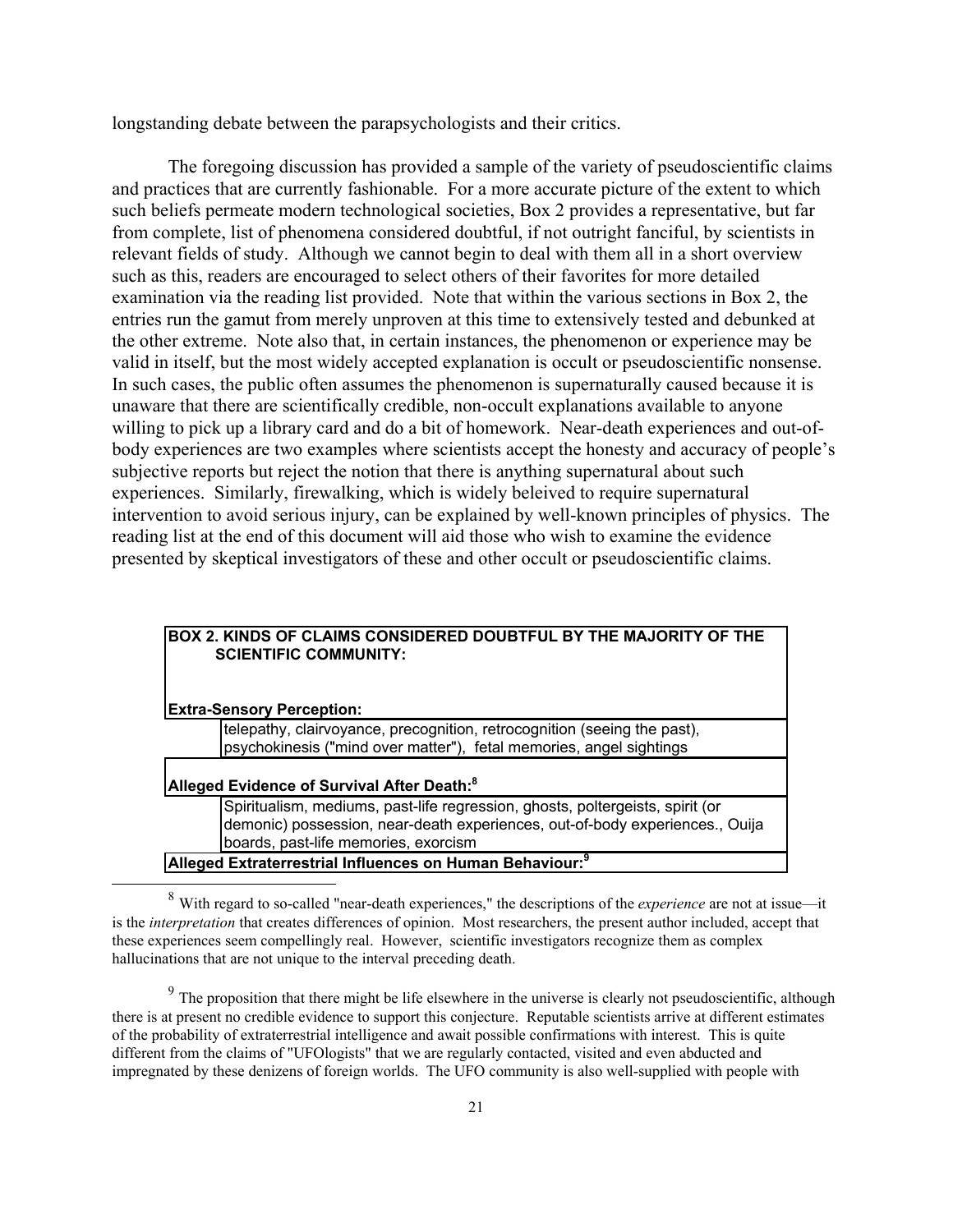UFO's, Alien Abductions, Astrology, Lunar effects on human behaviour, Ancient Astronauts (e.g., Eric von Daniken), crop circles ("Cereology"), Cattle mutilations by extraterrestrials

#### **Divination and Fortune Telling:**

"Psychic Readings": mediums, Tarot cards, I Ching, palmistry, numerology, tea leaves, crystal ball "skrying," astrology, graphology, entrail reading, dream prophesy, Nostradamus, Jeane Dixon *et al.*

### **Box 2. Cont'd.**

#### **"Spell Casting" / Supernatural Powers**

Witchcraft, Satanism, Sorcery, Voodoo, "The Evil Eye", Carlos Castaneda's Don Juan

#### **Monsters:**

 $\overline{a}$ 

Sasquatch (Bigfoot), Yeti (Abominable Snowman), Loch Ness Monster, Ogopogo, 'Caddy" (Cadborosaurus).

#### **Physical Anomalies:**

Bermuda Triangle, Great Lakes Triangle, The Devil's Sea (Japan), Corrupt versions of Quantum Mechanics, Pyramid Power, Kirilian Photography, Psychokinesis, Teleportation, Moon Effects on behaviour, Velikovsky's Cosmological Theories, Spontaneous Human Combustion, perpetual motion machines

### **Unproven Medical Procedures and Psychic Healing:**

Faith healers, Psychic Surgeons, Bogus cancer drugs (e.g., Laetrile), Bogus arthritis cures (e.g., copper bracelets), The Bates Method ("sight-without-glasses" exercises), High Colonics, Naturopathy, Homeopathy, Crystal healing, Therapeutic Touch, Reflexology, Iridology, Qi Gong, many, though not all, "herbal cures" (Matol® and Blue Green Algae are among the many highly doubtful ones that are currently popular), Bee venom therapy, Environmental sensitivity syndrome, Fad diets including many so-called "food supplements" and "health foods"

#### **Unproven Psychological Theories and Treatments:**

Scientology, EST, Re-birthing, Neurolinguistic Programming, Past Life Therapy, Aroma Therapy, pop-biorhythm calculators, Astrology, Handwriting Analysis (Graphology), Primal Scream Therapy, Jungian Archetypes, Rolfing, Reichian Orgone therapy, Plant Consciousness, Untested New Age selfimprovement schemes, sleep learning, Transcendental Meditation (most claims other than simple relaxation), subliminal perception (for self-help therapy and learning)

scientific training who are willing to bend it in service of their unshakable beliefs.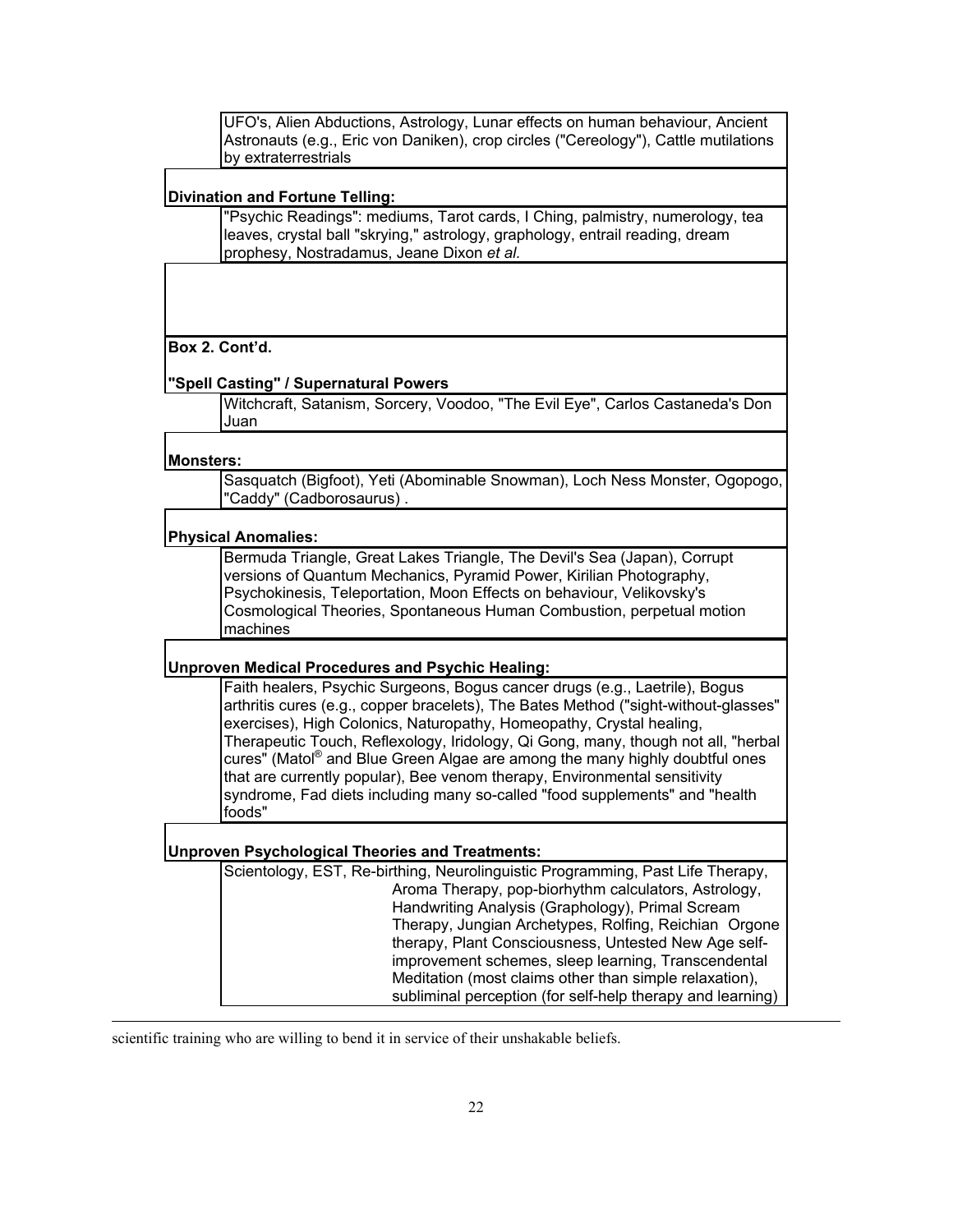# **"Applied" Psychic Powers:**

Psychic detectives, psychic archaeologists, exorcists, psychic dentists, psychic historians, psychic military battalions, psychic meteorologists, dowsers and diviners, psychic mineral deposit detectors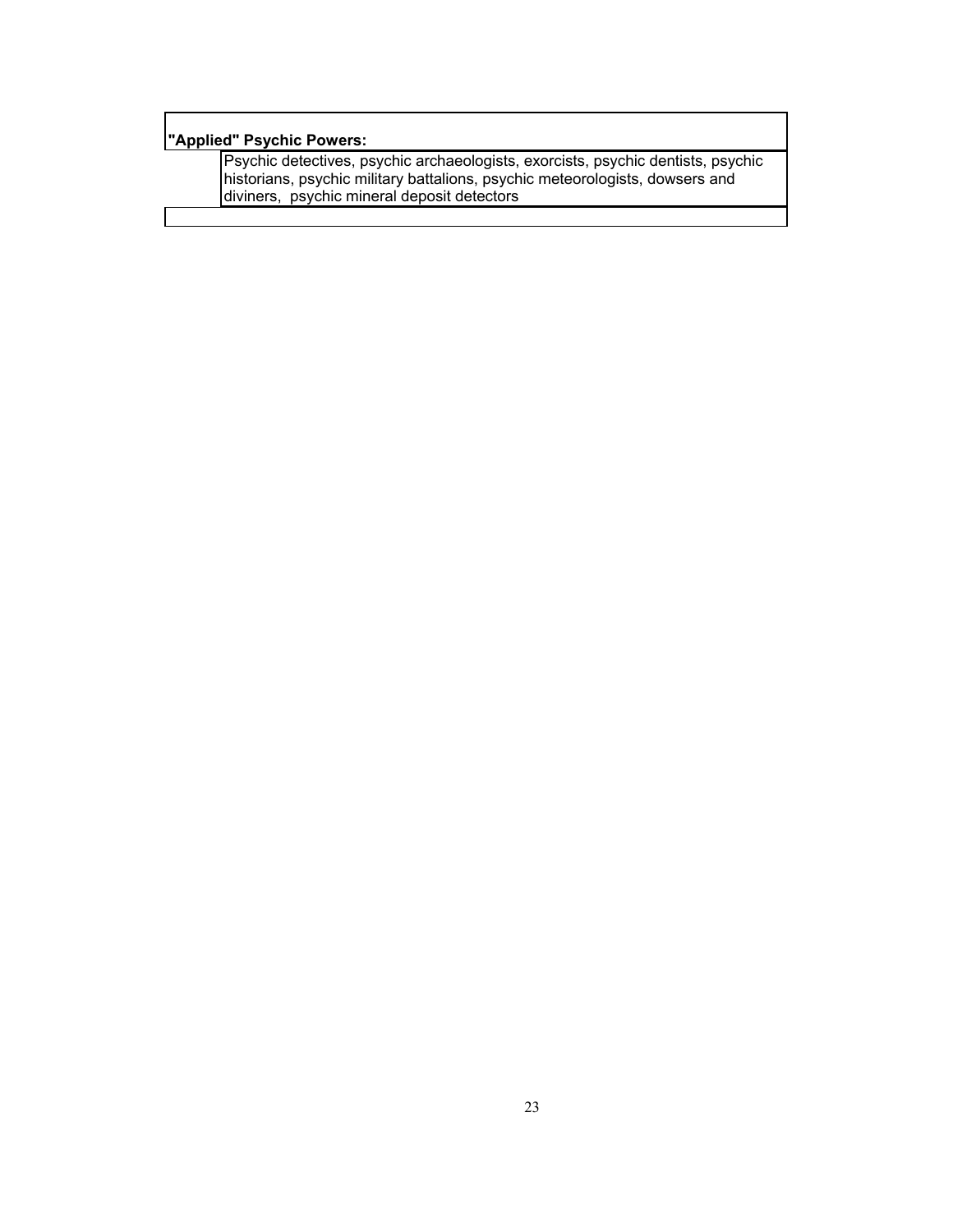# **WHAT DO THESE QUESTIONABLE PHENOMENA HAVE IN COMMON?**

The items in Box 2 exemplify various characteristics of a broader worldview that is prevalent among proponents of such beliefs. Perhaps most importantly, these people tend to share a particular attitude concerning the role of evidence—not only what would constitute reasonable evidence for particular beliefs, but more fundamentally, whether objective evidence is even necessary to substantiate one's beliefs. Those who are enamoured of the contents of Box 2 are also liable to conduct themselves in recognizable ways in their work and in debate. It is to these attributes that we now turn. In the following sections, I am greatly indebted to Professor Mario Bunge of McGill University. An eminent physicist and philosopher of science, Professor Bunge has done more than any other scholar to elucidate the boundaries between science and pseudoscience.

In a 1981 *Skeptical Inquirer* article, Bunge argued that, more than their subject matter *per se,* it is where fields stand on the issue of evidence that distinguishes scientific pursuits from pseudosciences. Thus, rather than dividing cognitive domains into sciences versus non-sciences, Bunge proposed dividing them into what he called "belief fields" and "research fields." In the belief fields he included religions, political ideologies, pseudosciences and pseudotechnologies, as well as any mystical system that believes that enlightenment can be gained through revealed truth rather than painstaking examination. Research fields, on the other hand, can include disciplines not typically thought of as scientific, as long as their practitioners are committed to gathering objective data to support their positions. Using this criterion, much work in the humanities would qualify, for inclusion in the research fields, for instance. Of course, the basic sciences, the formal sciences (mathematics, logic, semantics, etc.), the social and behavioural sciences, and the applied sciences are obviously research fields by this definition.

The primary attribute of belief fields is that, for their devotees, evidence is personal and subjective. I.e., they advocate using emotional criteria to distinguish truth from falsehood. Belief fields hold private feelings and hunches to be reasonable grounds for certainty—or, as New Age writers put it, "You create your own reality." It is popular, in such company, to deny the existence of a common external reality and to denigrate even the possibility of engaging in dispassionate, objective study of anything. For the myriad of deconstructionists and postmodernists who travel these paths, there are supposedly no non-personal standards of verification. Thus any individual's "gut feelings" about reality are as valid as anyone else's and science has no special claim to believability. "Truth" for such extreme relativists is merely a reflection of the power relationships extant in society at any given moment. Such a perspective inevitably invites one to ask how it would ever be possible for an adherent of this position to conclude that any of Hitler's deeds was morally wrong. After all, he may have only been a forerunner of the Age of Aquarius, simply "following his bliss."<sup>10</sup>

 $\overline{a}$ 

 $10$  The extent of such rampant subjectivisim and obscurantism was recently revealed in a humourous but telling hoax perpetrated by the physicist, Alan Sokal. Wondering how far the post-modernists would go, he submitted a deliberately nonsensical article to their premier journal, *Social Text.* It purported to link principles of quantum mechanics with favorite shibboleths of deconstructionist thought, such as the idea that science is merely another conventional belief system established by powerful elites and which has no special claim to describe the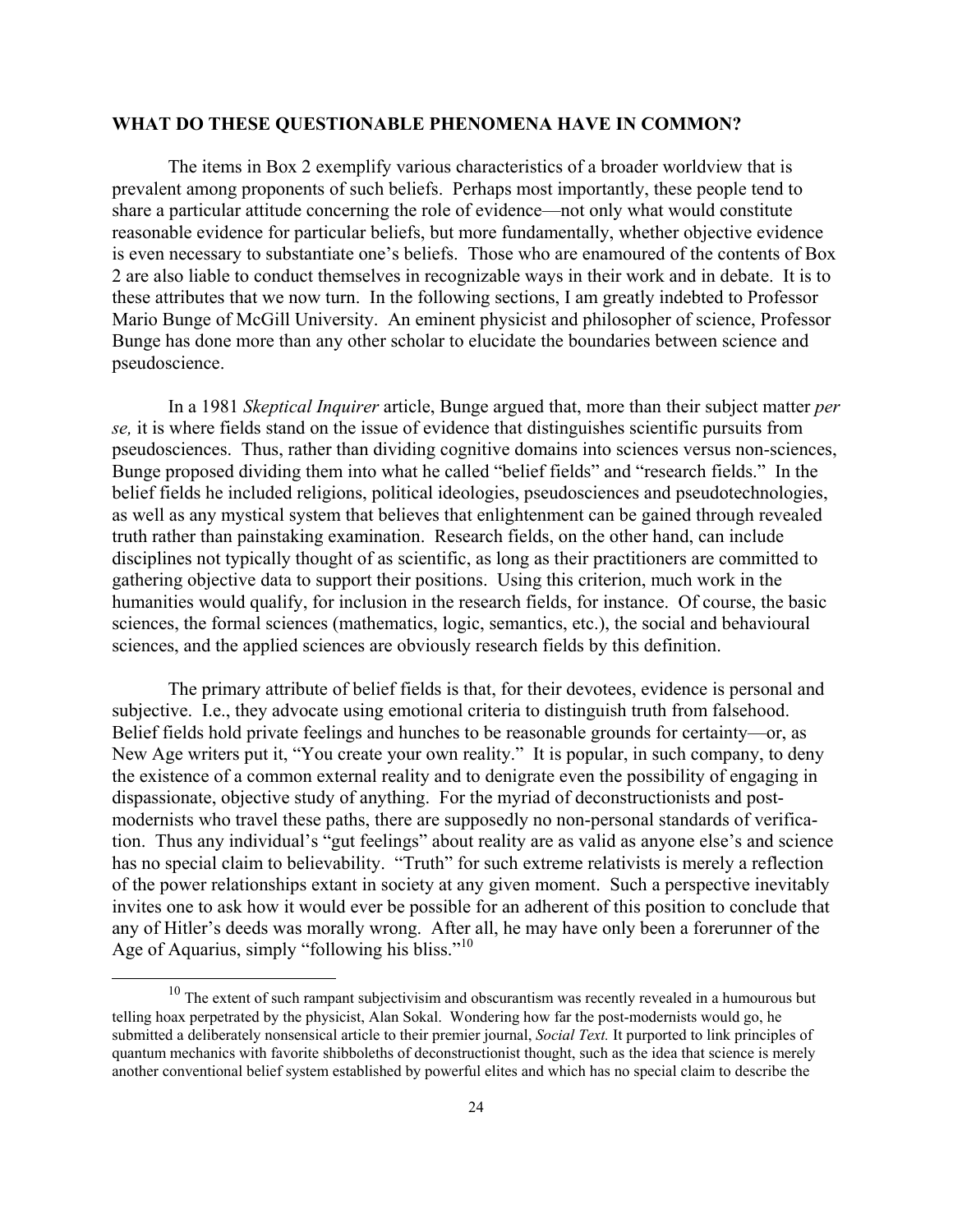-

physical universe accurately (Sokal even went so far as to question the objective existence of the physical universe!). Not only did major post-modernist thinkers not recognize that Sokal was putting them on, but they dug themselves in deeper with their attempts to exonerate themselves after Sokal debunked himself.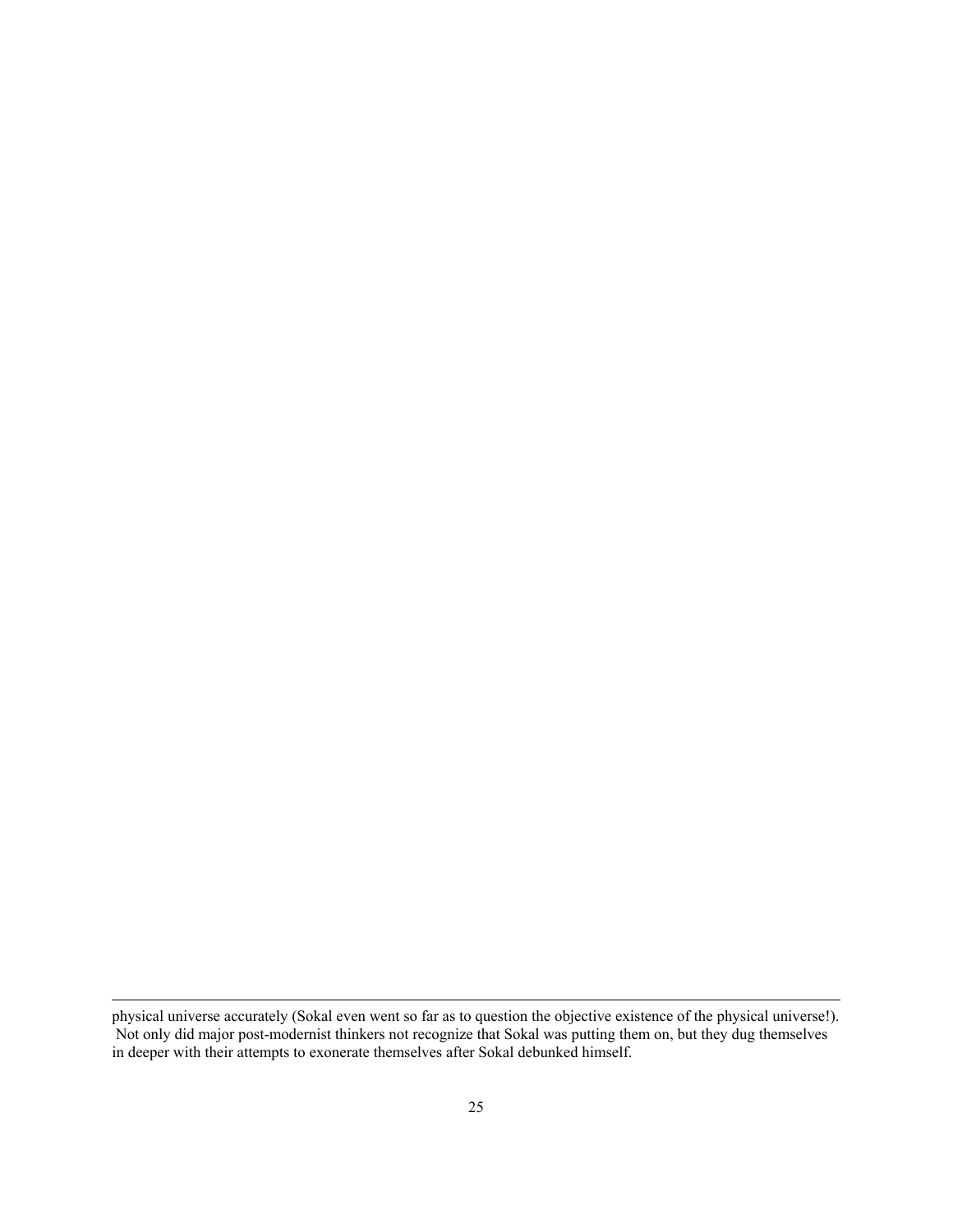By contrast, evidence in research fields is *interpersonal*. That is, it can be compared by disputants, according to open and objective criteria. It is sometimes said that objectivity is merely inter-subjectivity. I.e., an "objective" consensus is reached by comparing various individuals' perceptions with each other and against agreed-upon external standards. In research fields, hypotheses are accepted or rejected on the basis of evidence that any competent observer can double-check by repeating the same publicly-stated procedures that were followed to generate it in the first place. Posited effects must be repeatable under controlled conditions if they are to be believed. In this arena, any hypothesis is acceptable, *as long as it is testable and there is evidence to back it up.* Current orthodoxies are open to question and revision, if there are new and better data to support the amendments.

Those who vilify science are fond of pointing to embarrassments where, admittedly, the "old guard" clung to outmoded theories longer than they should have, given the new evidence that was then available. Of course, these detractors aren't as eager to mention the many other instances where whole fields came around remarkably quickly when presented with revolutionary new findings—take physicists' acceptance of quantum mechanics, for example (or the rapid revision of medical thinking on ulcers described in Footnote , above). It is well to remember that we have been discussing the *ideals* of scientific behaviour, those that distinguish it from most other realms of human discourse. These rules of conduct are not always lived up to in every case because science is practiced by human beings who are prone to the same foibles, blindspots, and inflated egos as anyone else. Jumping to congenial conclusions and overlooking uncomfortable facts are common traits of *Homo sapiens,* scientists included. Scientists simply differ in that their commitment to open scrutiny of methods and findings can reduce the impact of the shortcomings they share with the rest of humanity. Just as not all doctors, lawyers, teachers, or journalists live up to the highest ideals of their professions all of the time, scientists are also susceptible to the same blunders to which non-scientists fall prey from time to time. Occasional hubris notwithstanding, it is just that scientists are more likely than toilers in most other areas to acknowledge these human frailties and to institute checks and balances to minimize, however imperfectly, their effects. The norms of scientific behaviour, including the peer-review system, double-blind controls, etc., evolved to prevent, as much as is humanly possible, being led astray by the self-serving ways in which our minds and social systems are prone to work.

That said, it should also be emphasized that when the prevailing scientific opinion turns out to have been wrong, this is much more likely to have been the result of honest mistakes in interpretation, or limitations of the current apparatus or methods, rather than venality or fraud. Often it is the case that newer work reveals that data which seemed to be pointing unequivocally to a certain conclusion were actually due instead to some subtle, undetected artifact. This can be an important discovery in itself, and whole new fields are sometimes opened by such events. To some workers' disappointment, but to no one's discredit, these false starts are revised in the future curricula. This is what is meant by the statement that science is ultimately self-correcting. More than any other calling, science reserves its highest honours for those who prove their predecessors wrong. Warts and all, science comes nearer to the democratic ideal of an open marketplace of ideas than any other realm of social activity. Is it perfect? No, it is run by human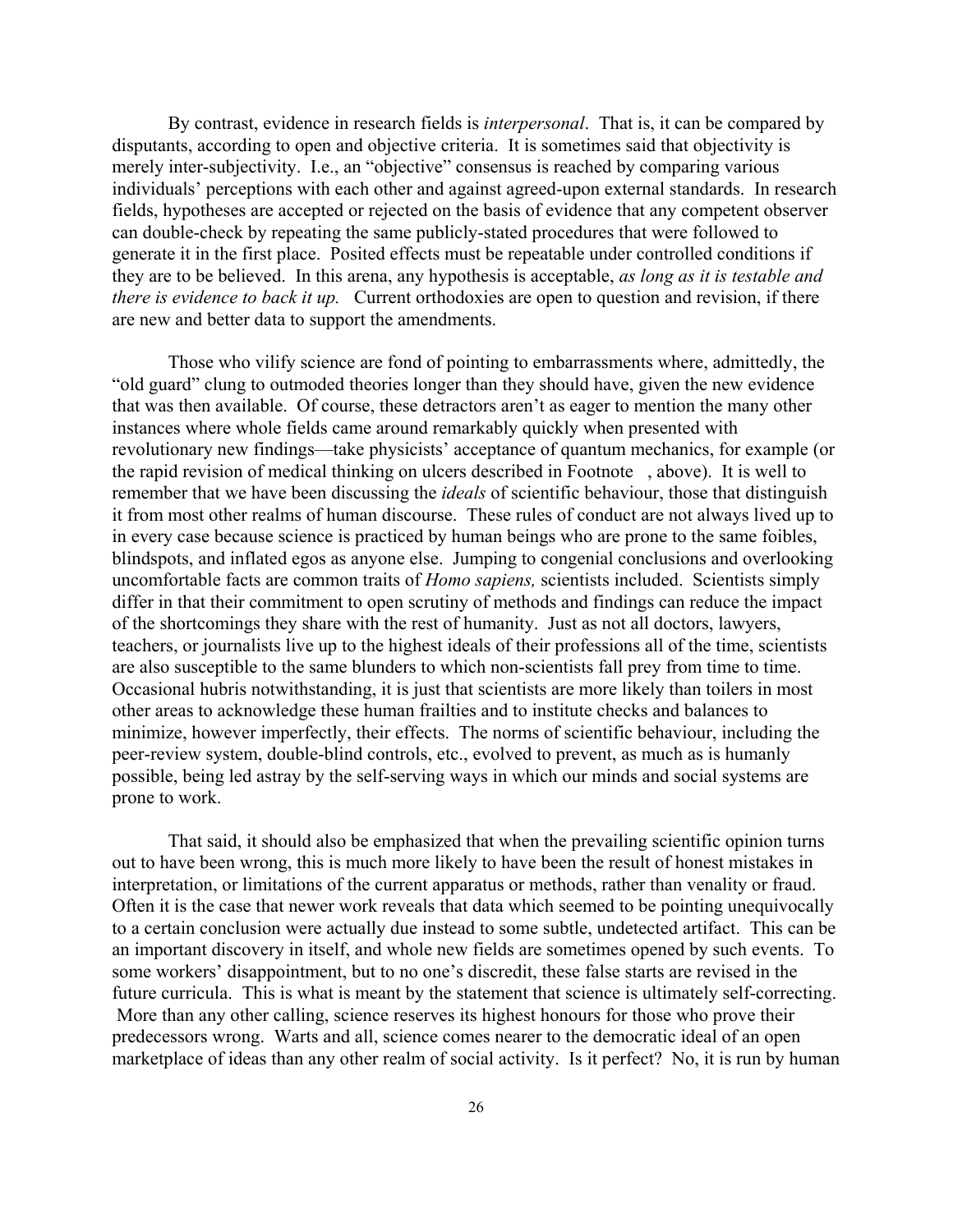beings.

#### **THE NORMS AND CHARACTERISTICS OF PSEUDOSCIENCE.**

To be called pseudoscientific, a field or one of its practitioners need not be guilty of all of the "sins" of omission or commission described below, only a reasonable number of them. Just how many blots we can tolerate in someone's copybook before deeming it fair to saddle him or her with this unflattering label can become a point of contention when individual cases are discussed. Each valid ascription of one of the incriminating traits described below adds weight to the suspicion that the field or individual is practicing bogus science. There is no automatic cut-off, however—some suspects must remain suspicious but not convicted. It is also true that some fields begin as pseudosciences but gradually gain respectability by improving their standards and procedures. E.g., alchemy evolved into modern chemistry and osteopathy slowly upgraded itself until it was assimilated into scientific medicine.

As shown in some of the examples discussed earlier, legitimate fields, or certain individuals who work in them, may occasionally fail on some of the criteria presented here. But, although it is fair to expose these lapses, as long as they represent aberrations in otherwise rigorous disciplines or careers, it would be overly harsh to assume everything associated with the person or area is equally tainted. As long as the field is institutionally dedicated to empirical verification of its procedures, aware of the possibility of unscientific pitfalls, and advocates rectifying lapses of this kind by better training of personnel, improving research methods, etc., it remains apart from the pseudosciences where such transgressions are the norm. In the following "pseudoscience checklist," I have once again built upon the seminal work of Professor Mario Bunge.

# *PSEUDOSCIENCES—CHARACTERISTICS OF THE FIELDS:*

*Isolation.* A major strength of science is that its various branches are interrelated and mutually supportive. If all the different sub-disciplines do not actively cross-fertilize one another on a day-to-day basis, at least they are not mutually contradictory. Not so with pseudosciences. Pseudosciences are typically isolated from mainstream research organizations and from workers in relevant academic fields. Their proponents do not value or promote close links with data and theory from other applicable areas of inquiry. Because of this lack of dialogue, pseudosciences tend to sport a great number of idiosyncratic terms and definitions. Neologisms and nonstandard techniques and equipment abound (take Scientology's "E-meter," for example). Pseudoscientists rarely participate in the learned societies devoted to subject matters of mutual interest. In fact, many of them are openly antagonistic to the history of previous research in areas that impinge upon their own. Rather than standing on the shoulders of giants as Newton claimed to have done, many pseudoscientists prefer to stand in their faces.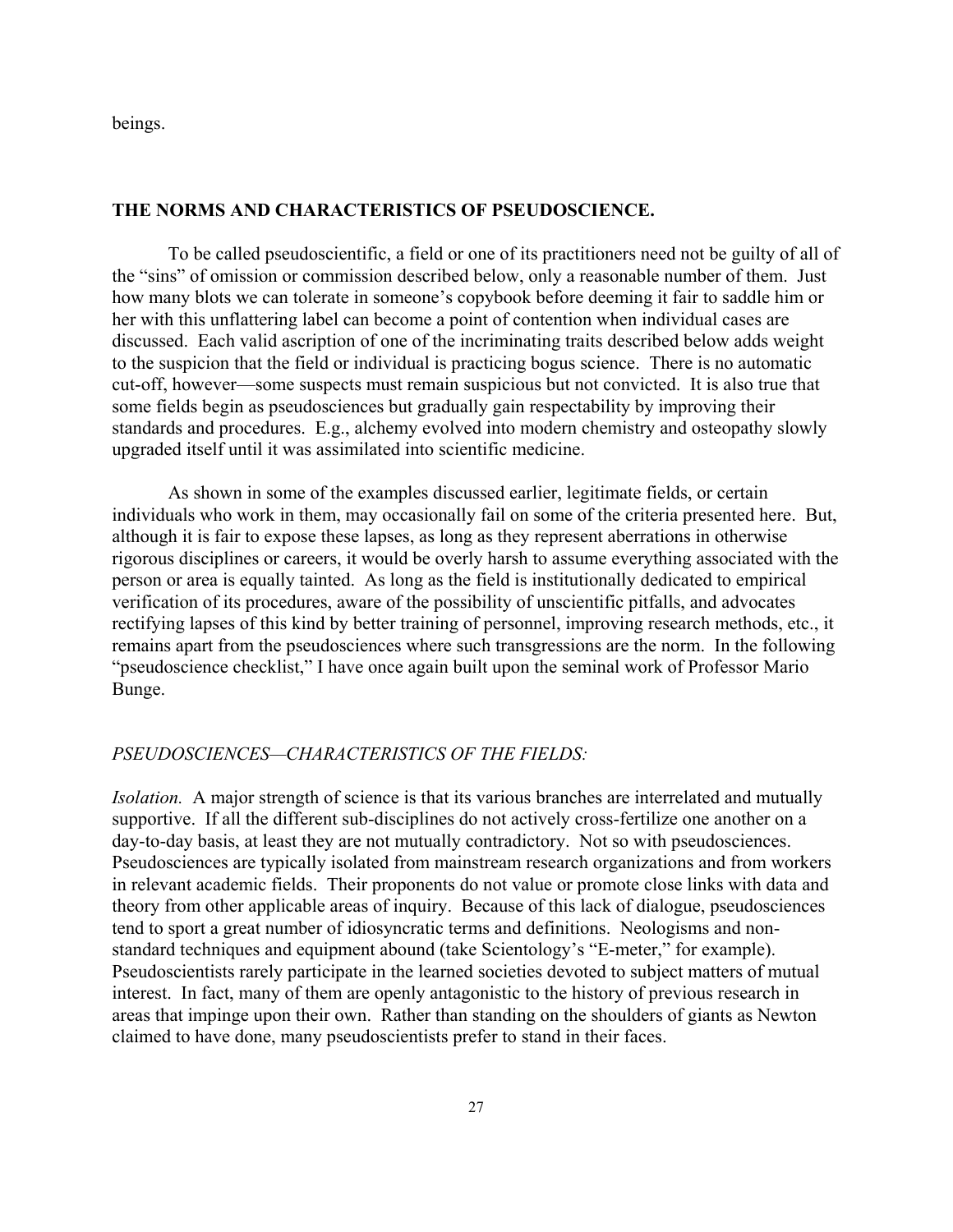As a result of their insularity, when pseudoscientists debate their critics, they seem surprisingly ignorant of basic concepts in academic fields that ought to inform their work. They rarely make appropriate use of well-established knowledge from legitimate scientific disciplines, but when they do appeal to these data or techniques, they are often inappropriately selective and/or out of date.

Rarely do pseudoscientists submit their findings and theoretical work to the appropriate refereed academic journals. Instead, their work is likely to appear in the popular press or in proprietary journals belonging to their own organizations. It is also frequently found in selfpublished tracts or monographs or in the "vanity press" which accepts virtually all submissions and charges the authors for publication. Another sign of a pseudoscience is that the "textbooks" used by professionals in the field and the popular books on the topic, written for public consumption, are often one and the same. Graphology is a field where this is particularly prevalent.

Some pseudosciences merely contradict strongly supported data in some area of conventional science. Their assertions are not entailed by established theories and observations or by logic. Others run afoul of more fundamental principles that underlie the basic scientific worldview. Many pseudosciences require assumptions that defy common sense and everyday experience. I.e., they are contrary to one or more of what the philosopher C.D. Broad called the "Basic Limiting Principles" (BLPs—see Box 3, below).

#### **BOX 3. C. D. BROAD'S "BASIC LIMITING PRINCIPLES":**

C. D. Broad was a Cambridge philosopher who was inclined to believe in the reality of psychic phenomena which, if true, would, by definition, defy not only generalizations from our everyday experience, but also many well-established laws of science (for relevant examples, see Box 1, above). Broad was greatly impressed by the parapsychology experiments published in the 1940's the by the British mathematician, S. G. Soal. Soal's experiments purportedly demonstrated psychic abilities under controlled laboratory conditions. Initially a skeptic, Soal went on to publish what, in his day, was taken to be the best evidence for extrasensory perception (ESP). Broad considered Soal's results incontrovertible because he found it inconceivable that someone with Soal's academic standing and reputation for integrity could be duped, mistaken, or dishonest. Unfortunately, as the statistician Betty Markwick later showed, Soal had tampered with his data to produce his spurious evidence for clairvoyance.

Broad, of course, was unaware of Soal's perfidy, and in his defence of psychic powers, he produced one of the most useful summaries of the principles that are generally accepted to govern interactions in the physical world-i.e., the ones that must be breached if psychic powers are indeed real. Ironically, Broad enumerated these "Basic Limiting Principles" (BLPs) in order to state clearly what he thought it was that researchers such as Soal were showing (with their well-confirmed demonstrations of psychic phenomena) to be violable after all. Although the data Broad relied upon are no longer believed, skeptics still find his statement of principles useful, precisely because they, unlike Broad, believe these principles *have* stood the test of time. Like Thomas Paine, skeptics continue to ask, "Is it more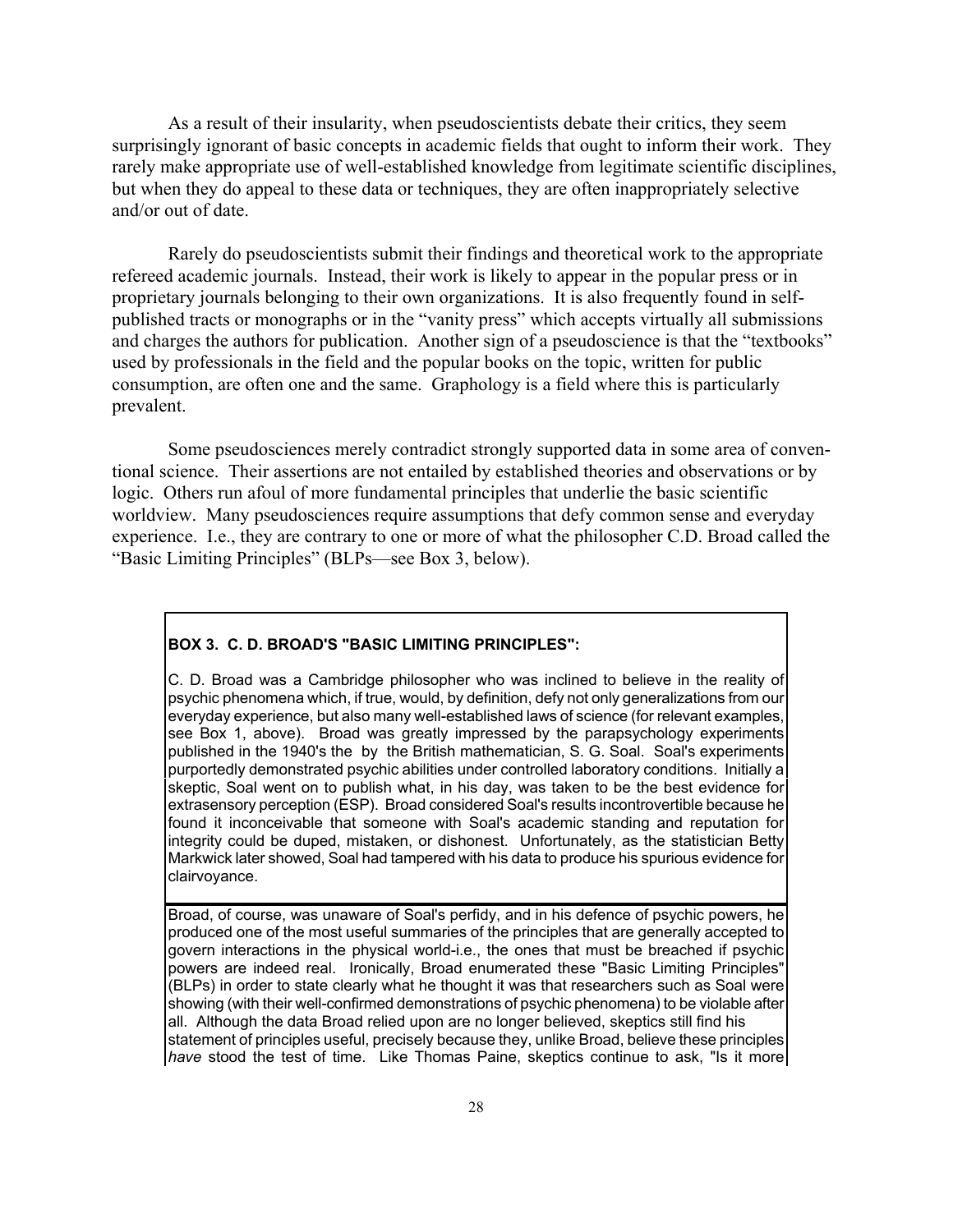probable that nature should go out of her course or that a man should tell a lie?"

Today's doubters would add to Paine's classic admonition their belief that the probability of human error is also much higher than the likelihood that any of Broad's Basic Limiting Principles is subject to repeal. Subtle mistakes and unintentional cognitive distortions undoubtedly account for a far greater proportion of apparently supernatural occurrences, as well as more pseudoscientific pronouncements, than deliberate deception.

Broad's BLPs are considered the fundamentals of reasoned thought, antecedent to any "named" laws of science such as Newton's Laws, Boyle's Law, etc. Rather than laws of nature, Broad saw them, like the principles of logical reasoning, as rules tacitly accepted by almost everybody in modern technological societies. I.e., they are almost universally agreed to describe how nature works, at least as far as everyday events are concerned. Insofar as these BLPs would be considered "basic common sense" by most people in our culture, including the scientifically untutored, the sociologist Marcello Truzzi once referred to them as our society's "cultural storehouse of 'truths.'" Because they are overwhelmingly confirmed by experiment as well as mundane experience, any alleged violation of these BLPs would necessarily rank as an extraordinary claim, calling for very strong reasons if one were to conclude that the apparent violation was not due to some sort of error or fluke occurrence. The following section paraphrases and summarizes Broad's original list which appeared in his 1953 book, *Religion, philosophy and psychical research* (NY: Harcourt Brace).

# **Broad's Basic Limiting Principles.**

1. An event should not have any effects before it has happened ("time's arrow" or the injunction against reverse causality).

2. It is impossible that an event which ends at a certain date should contribute to cause an event that begins at a later date unless the period between the two dates is occupied in the following way: the earlier event must initiate a process or structural change (mechanism) that continues throughout the interim and contributes to initiation of the later event.

3. It is impossible that an event at a certain time and place should produce an effect at a remote place unless a finite period elapses between the two events and unless that period is occupied by a causal chain of events occurring successively and continuously between the two times and two places.

4. It is impossible for a mental event to produce directly any change in the material world except certain changes in the individual's own brain; i.e., without the mediation of muscular effort.

5. Dependence of mind on brain—i.e., a necessary condition for any mental event is an intact, functioning brain.

6. It is impossible for a person to perceive a physical event or object except by means of sensations that event or thing produces in his/her mind. There must be a physical, causal chain of events linking the event/object to the sense organs, sensory pathway, brain receiving area

7. It is impossible for person A to know what experiences person B is having or has had except by: a) hearing or reading B's descriptions; b) hearing or seeing, and interpreting, B's cries, gestures, expressions, etc.; or c) drawing inferences from material evidence left by B.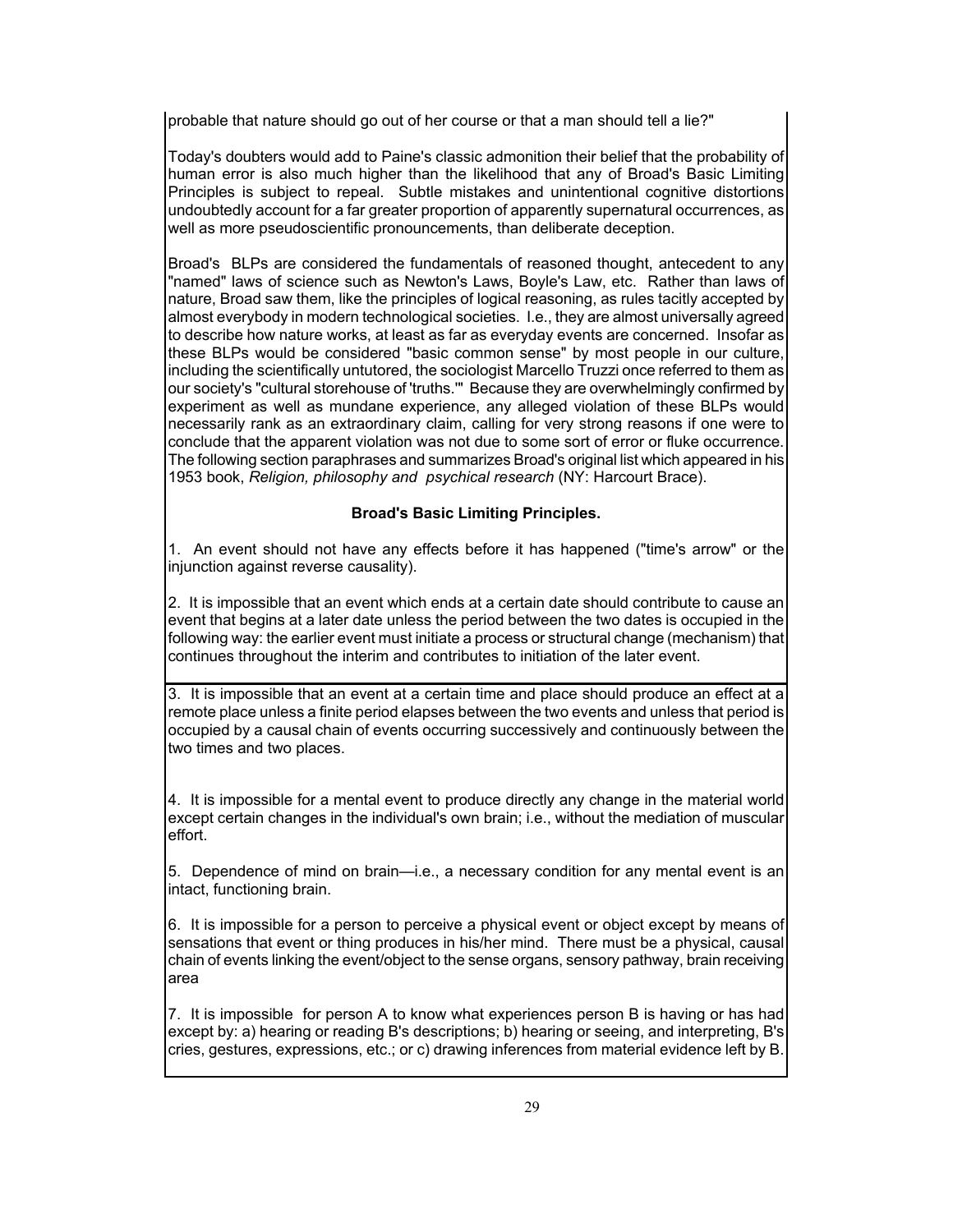8. It is impossible for a person to forecast, except by chance, extrapolation from past regularities, or the like, or from such information supplied by others.

9. It is impossible for a person to know of past events unless he or she: a) experienced it during the present lifetime in the present body and this has left a persistent physical trace (i.e., memory) in his/her brain; b) was told about the event or read an account by someone who experienced it; or c) draws inferences or accepts inferences of trusted sources, based on personal experience, records, and prior knowledge of regularities of nature.

As we have seen, many pseudosciences are based on dogmas that would violate one or more of the foregoing principles. The same is true of most alleged psychic, occult, or paranormal events. Given the overwhelming evidence from personal experience and experimentation favouring these principles, it is reasonable to demand that assertions that they have been violated be backed up with unusually strong evidence before dismissing the alternative explanation that the apparent violation was due to fraud or error.

*Non-falsifiability.* As the philosopher Karl Popper pointed out, any explanation for which there is no set of data that could possibly refute it is really no explanation at all. A growing accumulation of instances supporting a theoretical explanation can only strengthen our subjective probability that the theory is correct, but a single disconfirming instance is sufficient to topple the entire enterprise. In his examination of a variety of pseudoscientific theories, Mario Bunge has shown that most are irrefutable in this sense. Many of them are non-falsifiable, in principle, because they are not stated in a testable way, or they are so vague that there is no evidence which could not be accommodated by *ad hoc* tinkering with the theory's postulates. For instance, Freudian psychology posits that all males suffer from an Oedipus Complex. When no evidence of such malice toward one's father can be found, the theory explains this by asserting that the young man must have repressed this urge because it is consciously unacceptable. How do we know repression is at work? Because there's no evidence of an Oedipus Complex . . . . Thus, lack of evidence counts as support for the theory. This kind of inability to be proven wrong is, by itself, sufficient grounds to declare a theory unscientific.

In addition to being non-falsifiable, most pseudosciences purport to be all-encompassing. Something that claims to explain everything usually explains nothing.

*Misuse of Data.* Pseudoscientists frequently distort or misuse reliable scientific data (e.g., phrenologists carried the quite defensible notion of cerebral localization of function to absurd lengths, and "scientific creationists" are fond of mangling the second law of thermodynamics for their own polemical purposes). In this way, pseudoscientists are often able to piggy-back nonsense upon reliable knowledge. It is common among advocates of bogus science to start with a position that oppon-ents will readily concede. They then proceed, almost imperceptibly, to add increasingly contentious and unsupported arguments until the shred of truth with which they began can no longer support the edifice that has been constructed upon it.

*Sciences are cumulative and self-correcting, pseudosciences aren't.* Pseudo-sciences are stagnant; they show little evidence of progress. Their core concepts, methods, and explanations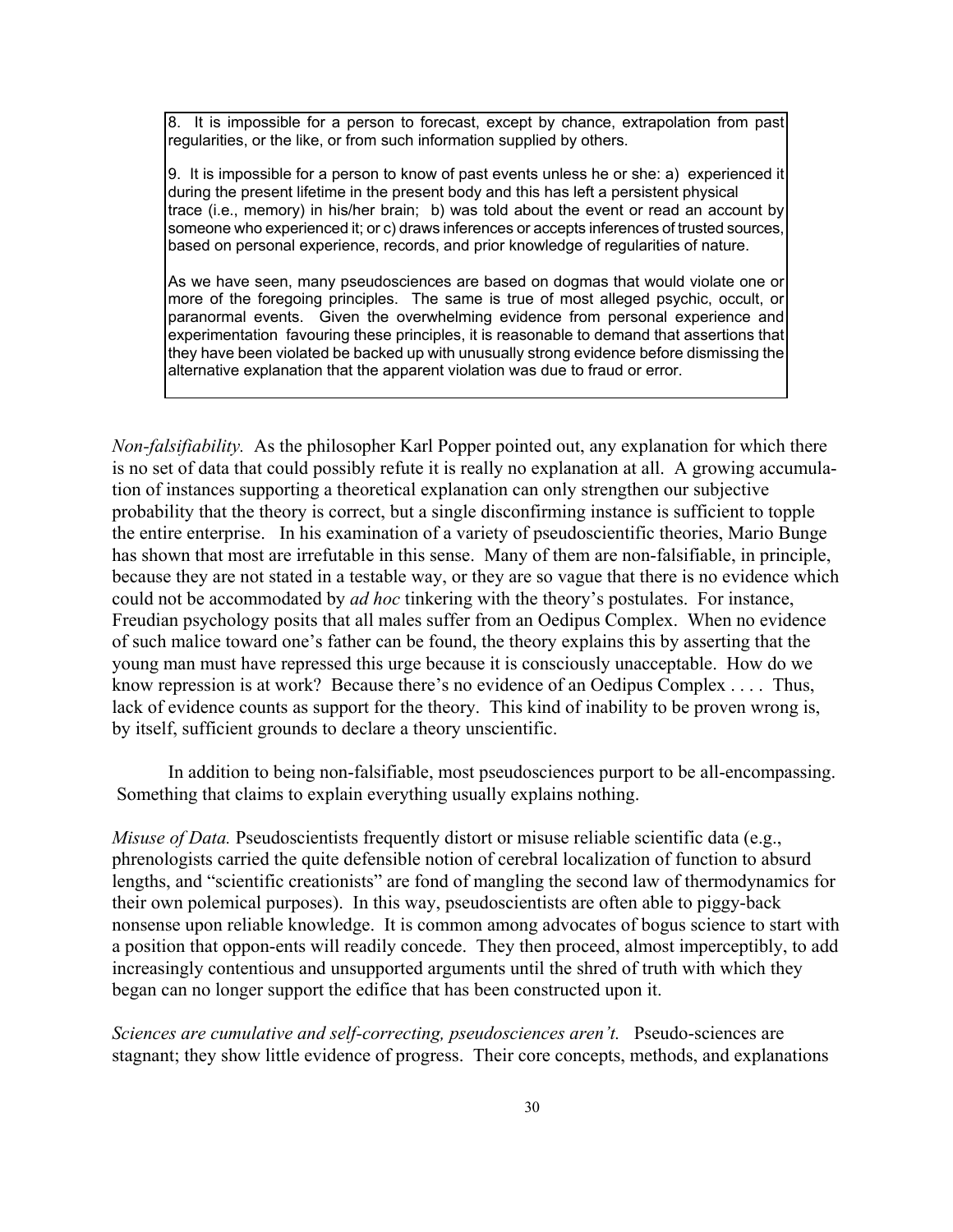rarely, if ever, change because of new empirical findings or the application of new technological or theoretical advances. As a group, pseudosciences exhibit little of the intellectual excitement, controversy, or ferment that characterize legitimate research fields. Instead of breaking new ground, pseudosciences tend to rely on the exegesis of "sacred texts" which devotees soon learn not to question or modify. Likewise, oldness is venerated for its own sake, the assumption being that if it has survived so long, the field must be sound. E.g., astrologers proudly assert that astrology has been around for thousands of years. They rarely stop to think that racism and sexism, not to mention belief in a flat earth and a geocentric universe, are even older.

*Special pleading.* Wanting to be both new and old at the same time, pseudoscientists often venerate their long heritage and still plead for special treatment because they are engaged in new explorations that should entitle them to more time in which to "iron out the bugs." They want both the prestige of an established field and release from the strict rules of evidence by which the older, legitimate fields must abide. Just as there is very little that is new in the New Age, most pseudosciences have been around long enough to have outlived the period of grace that should be granted to proto-sciences in their formative, "pre-paradigmatic" stages. In other words, as Mario Bunge has repeatedly argued, it's time for them to "put up or shut up."

*Pseudosciences invariably purvey uplifting, congenial beliefs.* A few examples that demonstrate the comforting nature of the fields we have been discussing are contained in Box 4. Doubtful as they are, even the worst curmudgeon would have to admit that it would be nice if many of these assertions were true.

| <b>BOX 4. PSEUDOSCIENCES' COMFORTING BELIEFS:</b>                                                                                                                                                                                                         |
|-----------------------------------------------------------------------------------------------------------------------------------------------------------------------------------------------------------------------------------------------------------|
|                                                                                                                                                                                                                                                           |
| a) Healing can be effected painlessly, instantaneously, and without effort. (E.g., faith healers,<br>therapeutic touch, Xi Gong, fad diets, quack cancer cures, homeopathy, crystal healing)                                                              |
|                                                                                                                                                                                                                                                           |
| b) Talent, knowledge, and wisdom can be acquired instantaneously in secret ways that require<br>little or no sacrifice or effort. (E.g., "brain tuners," "smart drugs," subliminal tapes, most self-help<br>seminars)                                     |
|                                                                                                                                                                                                                                                           |
| c) Nostalgia for the absolute. The old, comforting verities of the past can be <i>scientifically</i><br>supported; they need not merely be accepted as articles of faith. (E.g., "Creation Science,"<br>purportedly scientific evidence for an afterlife) |
|                                                                                                                                                                                                                                                           |
| d) We can have perfect prediction of the future allowing us to enhance the safety and economic<br>well-being of ourselves and our loved ones. (E.g., pop-biorhythms, graphology, astrology,<br>precognitive dreams)                                       |
|                                                                                                                                                                                                                                                           |
| e) There are foolproof ways of telling what people are really like and predicting what they will do.<br>(E.g., graphology, astrology, and pop-psychology's other pseudoscientific character reading and<br>aptitude tests)                                |
|                                                                                                                                                                                                                                                           |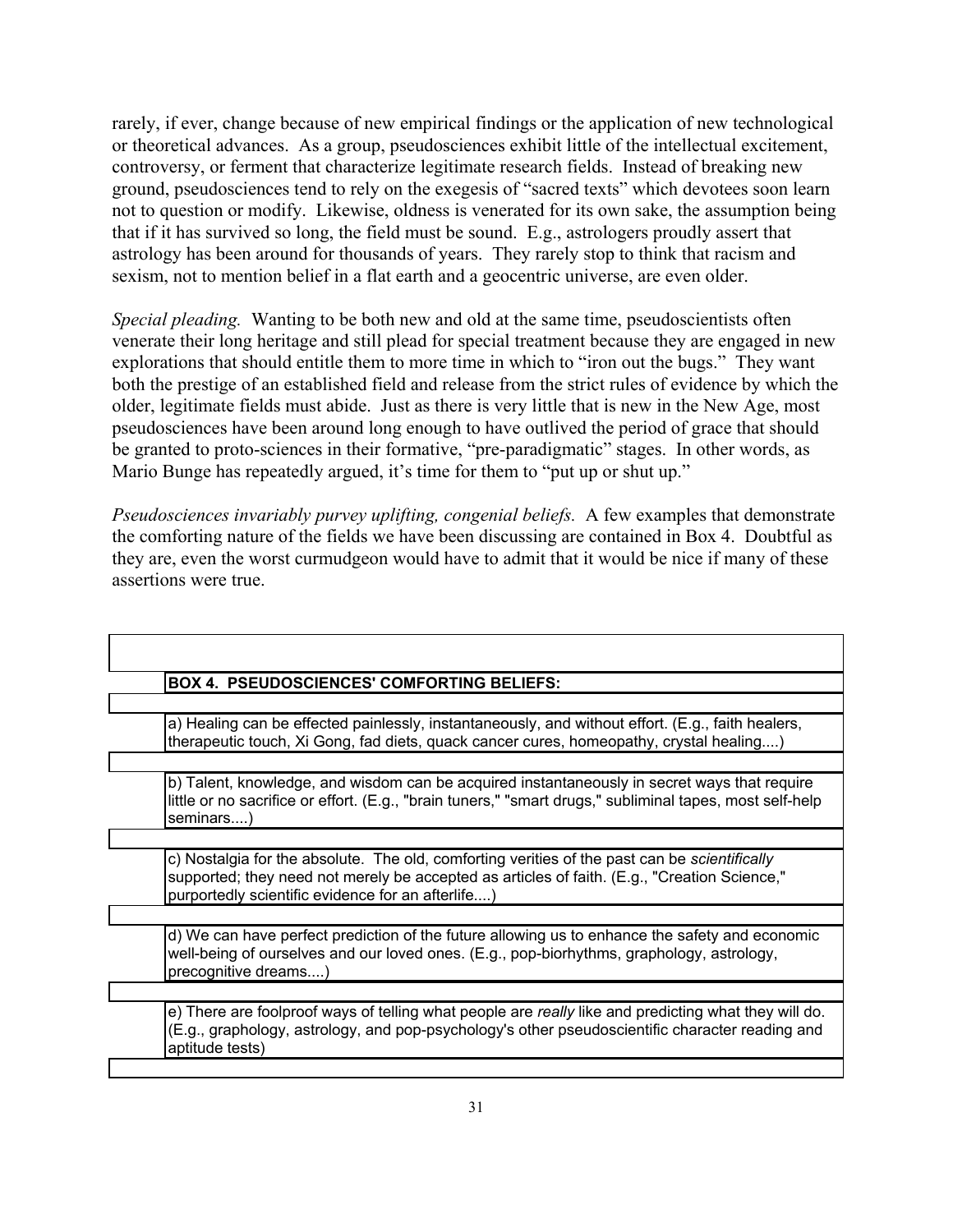| If) There are no limitations on human ability and achievement (E.g., pop-psychology's self- |
|---------------------------------------------------------------------------------------------|
| limprovement seminars, such as Neurolinguistic Programming, EST, etc.; subliminal self-help |
| (tapes, )                                                                                   |

g) The energy crisis can be banished forever. (paraphysics, perpetual motion machines, gasoline stretchers, pyramid power, cold fusion....)

h) Even though we have despoiled our planet and seem to be perpetually disposed to engage in war, there are other worlds or dimensions that have solved these problems and are willing to take us under their wing. (E.g., channelers, UFOlogists....)

i) Death hath no sting. Our personalities will live on. (E.g., Near-death studies, channelling, spiritualism....)

To summarize, pseudosciences invite us to buy into the desirable but unobtainable dream of abundance, health, and happiness for all. They add to their appeal when they assert that all this can be had in return for minimal effort or sacrifice. Enticing as this scenario obviously is, it is still fitting to be reminded once again of the old adage, *Caveat emptor.* It was this human will to believe that the philosopher Demosthenes had in mind over 2000 years ago when he said, "Nothing is easier than self-deceit. For what each man wishes, that he also believes to be true."

# *THE PRACTITIONERS:*

Some tell-tale attributes of the typical pseudoscientist have already emerged in the preceding discussions of their products. There are other signs to watch for as well, and, just as was the case with the traits that demarcate pseudoscientific disciplines, not all of the defining characteristics will be found in every one of their adherents. Some of these worrisome features, in tolerable amounts, could well be present in some legitimate scientists. It is only when a boastful pretender exhibits too many of them, and to an excessive degree, that it is fair to assume we are dealing with a pseudoscientist.

*Impenetrability*. One common indicator of a pseudoscientist is an unshakable commitment to some questionable finding or hypothesis. Following the writer Eric Hoffer, this is sometimes known as the "true believer" syndrome. A certain amount of this singlemindedness and imperviousness to criticism is probably necessary in order to keep most researchers going in the face of the long hours and tedium that most scientific work entails. A thick skin, a strong sense of self-worth, and not a little willingness to engage in self-promotion are attributes found in the careers of many successful scientists. It is only when extremes of these tendencies lead researchers to champion outrageous causes or to be impervious to evident signs of futility that it becomes problematic. When the disputed work is a direct extension of the researcher's ideology or core belief system, biases are especially likely to interfere with objectivity. Pseudosciences are often an outgrowth of the practitioner's core convictions and in such cases there is practically no evidence or argument that could possibly change the true believer's mind.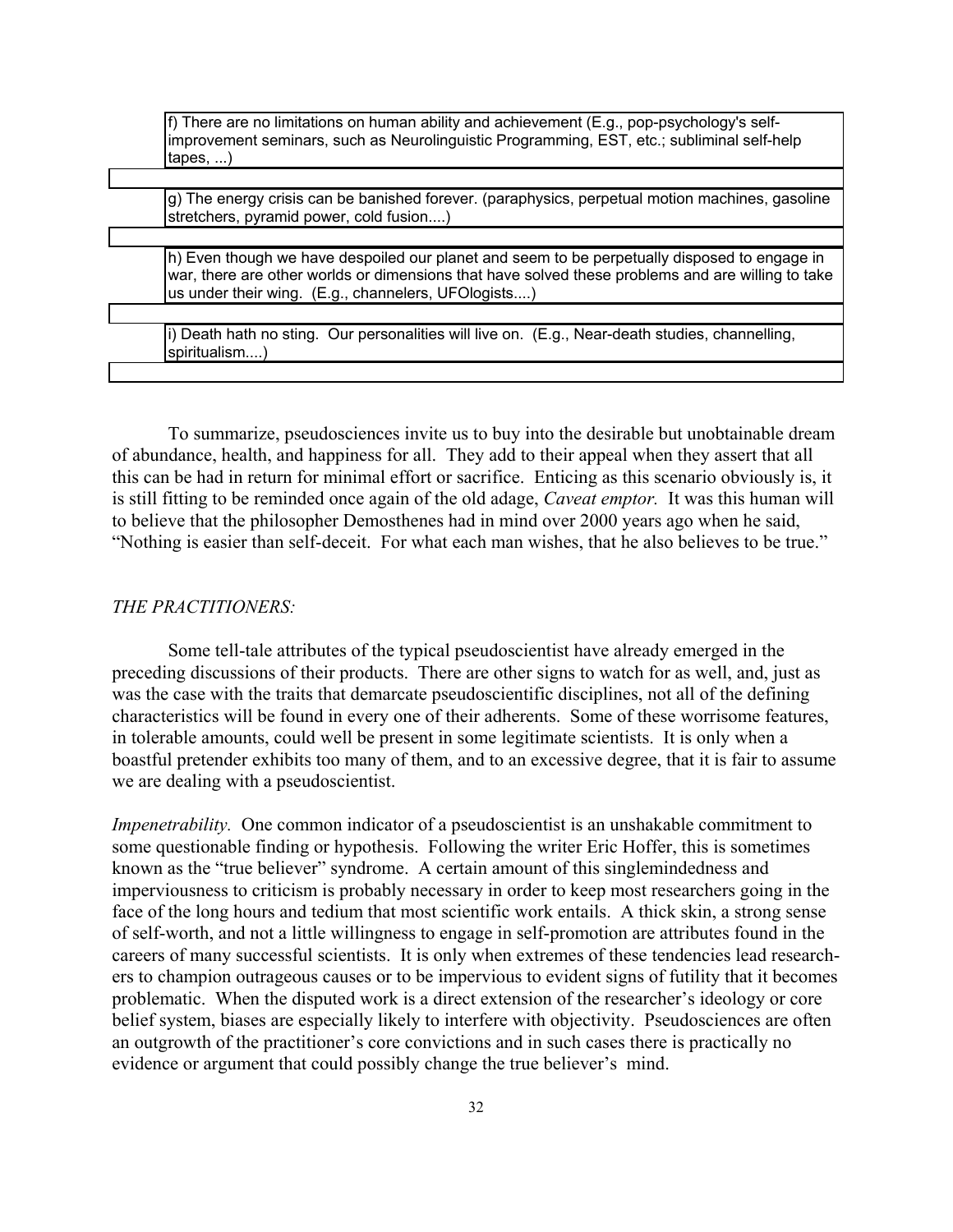*Magical thinking.* Pseudoscientists as a group are also attracted to magical thinking, i.e., the expectation that imagination and will power, by themselves, will make desirable things come to pass. Their cosmologies tend to be animistic, human centered, and permeated by immaterial causes and influences. They also have a fondness for explanations involving etherial "vibrations," "planes," "fields," "sympathies," etc., that cannot be tied to empirical (i.e., *measurable*) referents. Truth for people of this persuasion is determined by what one *feels* about a matter, not what evidence can be adduced in its favour. This, as mentioned earlier, is often found alongside a desire to re-insert a moral dimension into the prevailing mechanistic view of the natural universe (which they find too cold and restrictive for their liking). These seekers want a cosmos in which the universal forces, whatever they may be, recognize and justly reward the moral worth of individuals. They want human beings to be special rather than mere pawns of an impersonal, naturalistic universe. Instead of accepting that we are a product of natural forces and subject to the same universal laws as inanimate objects, they prefer to believe that people can override this tyranny by good deeds and thoughts. In this, they are at variance with the scientific view that human beings evolved from the same constituents and processes as the rest of the cosmos—which, unfortunately, affords them no unique status or protection.

The essence of the aforementioned belief system was described by the philosopher Charles Frankel in a 1973 essay entitled "The Nature and Sources of Irrationalism," which appeared in the journal *Science.* According to Frankel, for the mystically-inclined,

[t]he universe man inhabits is divided into two realms—one of appearance, the other of reality. The former is marked by accident, doubt, uncertainty, coldness, and alienation. In the second, doubt is dispelled, time and death have no sting. One is embraced by a world congruent with one's deepest desires, and discord and trouble are dissolved in an encompassing sense of harmony and coherence.

This worldview is founded on the belief that insight, intuition, and direct, subjective revelation are the sources of infallible knowledge. In conflicts between "instinct" (intuition, "gut feelings") and reason, instinct is the more reliable guide to the truth. ("If it feels good, do it.") For adherents to this view, enlightenment (wisdom) is sudden and complete and the preparation necessary in order to receive it is moral, not intellectual. Accordingly, not only is intellectual effort not the surest way to proceed, it may actually impede enlightenment. Of course, this is opposed to the empiricist (scientific) view which holds that observation, discourse, analysis, argumentation, and testing are the soundest sources of knowledge (i.e., that learning is slow, effortful, and requires attention—in other words, it is cumulative and achieved by trial-anderror). Empiricists assume that false starts and errors will occur and these are to be corrected by more hard work.

*Ulterior motives.* Proponents of pseudoscience often have a financial stake in the claims they promote. This further tends to compromise their objectivity. It is true that, these days, conventional scientists are increasingly apt to have commercial interests in their work as well. If so,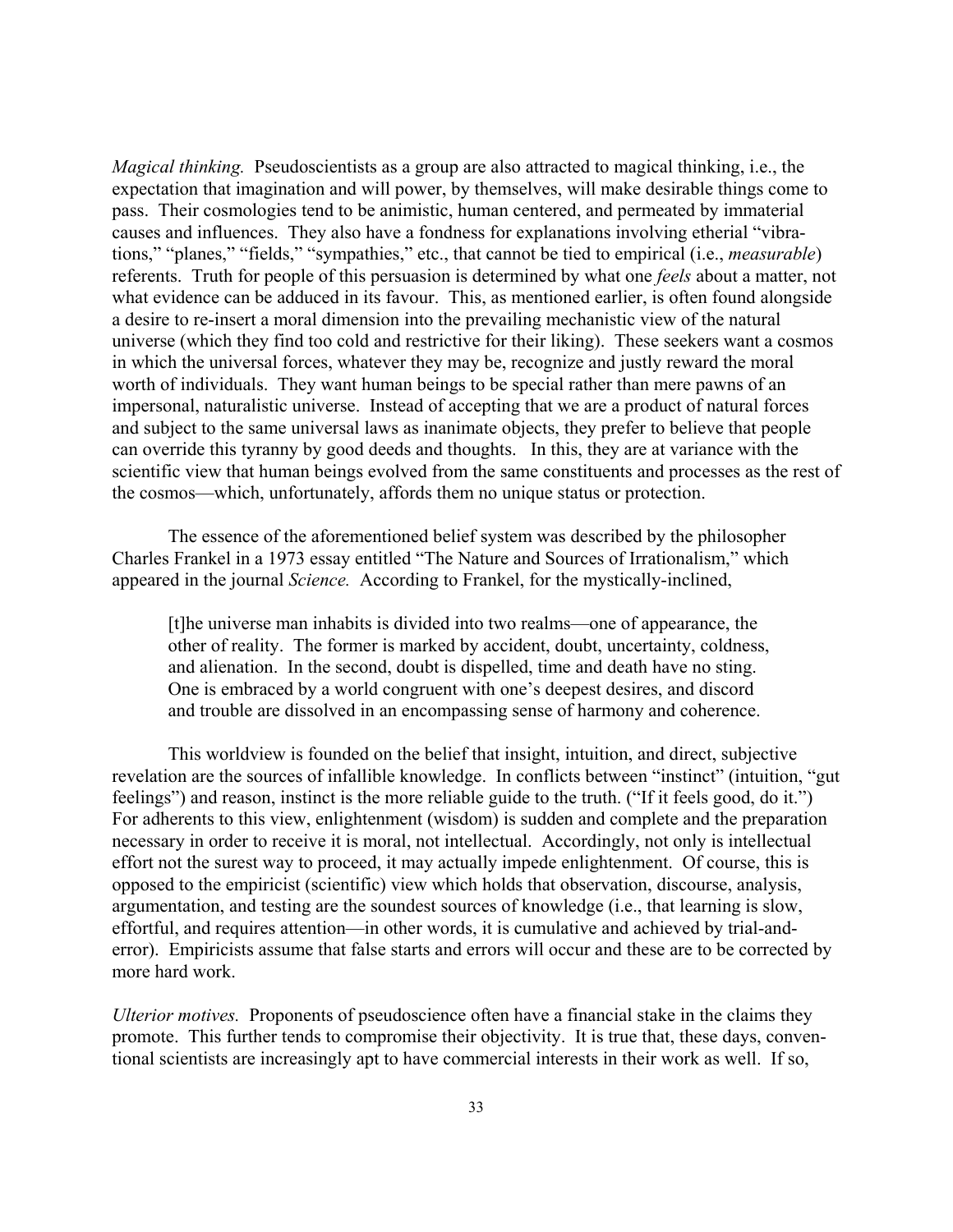their pronouncements should be equally scrutinized for intentional or inadvertent biases, but it should also be noted that in legitimate fields there are at least some built-in safeguards in this regard. The oversight policies of the scientific granting agencies, research institutions, and journals make disclosure of orthodox researchers' conflicts of interest more likely. Most pseudoscientists, on the other hand, work outside this system and thus are under no obligation to reveal any entanglements of this sort.

*Lack of formal training.* If practitioners of pseudoscience are not self-taught, they often have credentials that are irrelevant to the areas in which they offer their questionable pronouncements. Exemplary qualifications in one area do not necessarily translate into equal competence in unrelated fields. A case in point is that of William Shockley who received a Nobel Prize for being the co-inventor of the transistor and later went on to pontificate on the genetic basis of racial differences in intelligence.

Observers of pseudoscience frequently encounter self-professed "outsiders" who flaunt their lack of formal education, claiming that it allows them to bring a fresh, unbiased outlook to their work. Ignorance of previous accomplishments in the field supposedly permits them to see truths that were missed by those who were brainwashed by the standard modes of training. It is true that breakthroughs have sometimes been made by outsiders who brought with them novel approaches, but these days most areas of science are so complex, conceptually and technically, that the likelihood of someone who has not served something like the normal apprenticeship making a revolutionary contribution is quite small. The insights of science are not readily available to those on the run. As Pasteur wisely observed, "Nature favors the prepared mind."

*The "bunker mentality."* In addition to being proud of their insularity, which they take as a sign of rugged independence, pseudoscientists are also prone to see their lack of recognition as the result of persecution or suppression by a hostile "Establishment." As a result, another frequent sign of a pseudoscientist is the willingness to engage in wild conspiracy theories. How else to explain the lack of acceptance of someone given to considering himself the new Galileo, Einstein, or Pasteur? Not only are pseudoscientists fond of making grandiose claims, but they also frequently show an excessive reluctance to admit ignorance. A humorous but telling checklist for spotting such operators was recently uploaded to the Internet by John Baez (see Box 5).

# **BOX 5. THE CRACKPOT INDEX.**

 **By John Baez:**

*A simple method for rating potentially revolutionary contributions to physics.*

1) A 5-point starting credit.

2) 1 point for every statement that is widely agreed to be false.

3) 2 points for every statement that is clearly vacuous.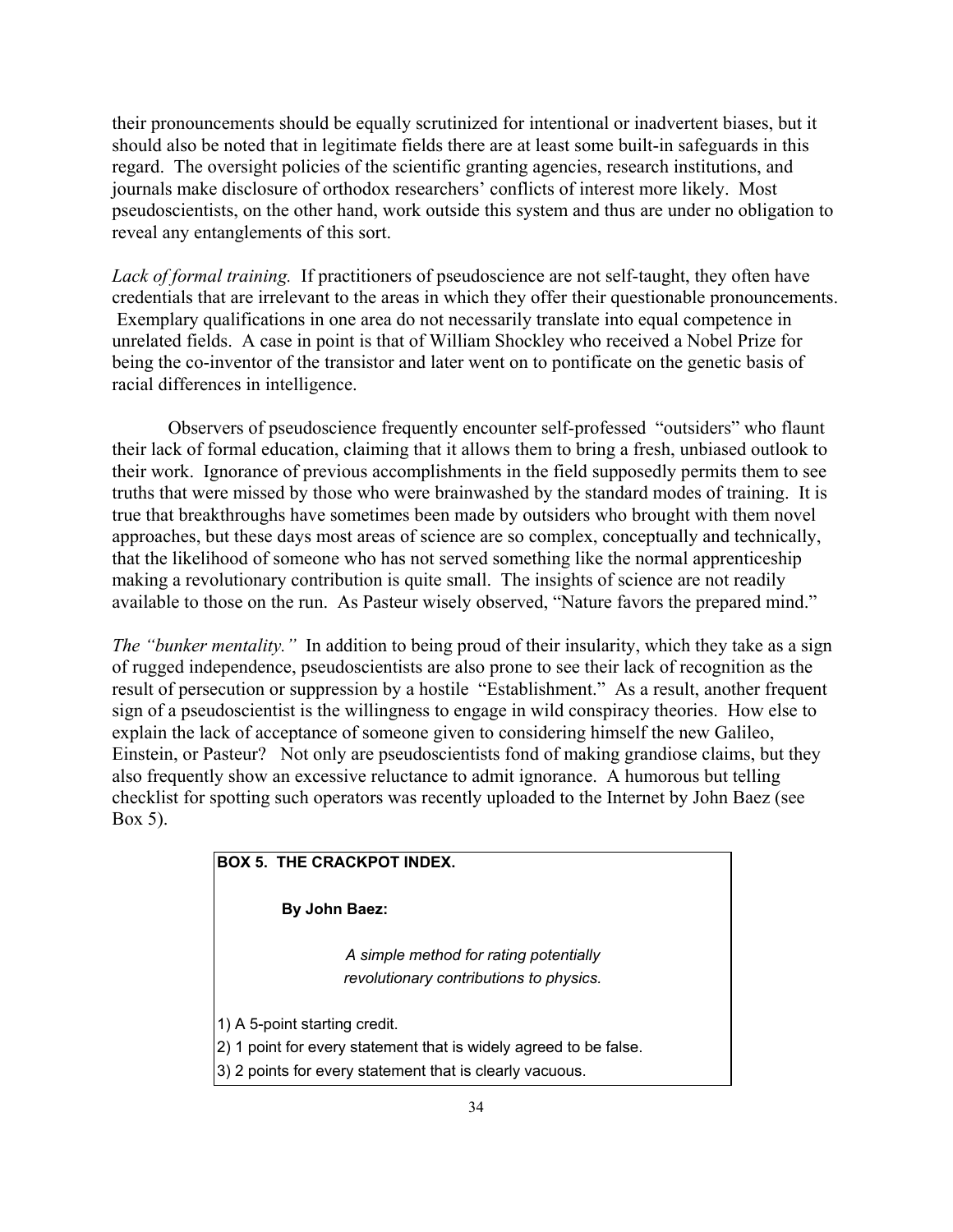# *THE CONTENTS OF PSEUDOSCIENCES:*

*Lack of replicability by the uninitiated*. In pseudosciences many effects are postulated that run counter to natural laws or easily replicable data in legitimate fields. Typically, these dubious phenomena are neither producible on demand nor accurately predictable. Not surprisingly, pseudosciences contain many "results" that can not be reproduced by competent critics. This would normally be considered a shortcoming, but it is sometimes elevated instead to the status of a finding in itself, and given a glorified title such as "The Shyness Effect." Parapsychologists are particularly apt to believe that their pet phenomena will disappear when examined by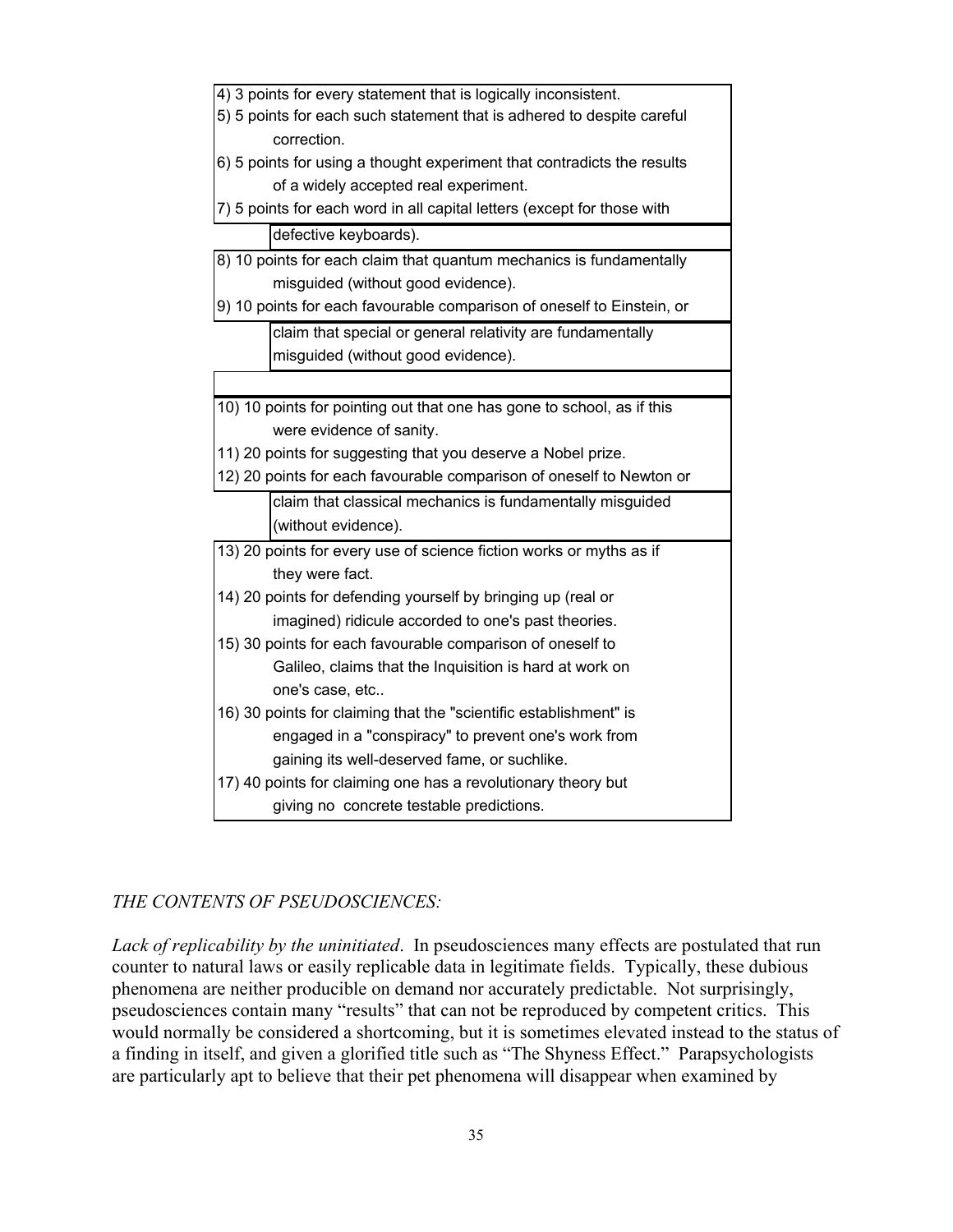skeptics under controlled conditions (Would you accept your bank manager's reassurance that your account tallies when she checks it but not when the auditor does?). Pseudoscientists often claim when others can't replicate their results that special talents of the experimenter are necessary to achieve the putative effect. However, when their data gathering methods are observed, they are usually found to have been content with subjective estimates by the experimenter, rather than demanding objective, preferably automated, measurements. This, as we saw in the case of N-rays, is often responsible for spurious findings.

*Size of claimed effects is inversely related to stringency of experimental controls.* Institution of double-blind procedures, adequate control groups, automated data gathering techniques, and the like, tends to eliminate or greatly reduce the effect sizes claimed by pseudoscientists. Wallace Sampson noted such a relationship in his appraisal of the acupuncture literature, and numerous observers such as James Alcock, C. E. M. Hansel, and Ray Hyman have noted this for decades in their critiques of the field of parapsychology.

*Large effects are attributed to causes which are of barely detectable magnitude.* Often the magnitude of effects claimed by pseudoscientists is largely unrelated to the magnitude of the putative causal agent. For instance, among those who believe in telepathic communication, it is commonly held that the infinitesmally small amount of energy involved in the neural processes that constitute mental events can be heard around the world. It was this lack of congruence between the magnitude of cause and effect that most bothered Albert Einstein when he explained to the parapsychologist J. B. Rhine his doubts about the reality of psychic phenomena.

*Unusually high precision, sensitivity of detection, or accuracy of measurement is claimed.* Avowed effects are of a magnitude close to the theoretical or practical limits of detection–i.e., close to the noise level in the system employed in the experiment. The current parapsychological work with random number generators suffers from a need for astronomical numbers of trails to pull out above-chance effects which are very small and perilously close to the noise levels of the apparatus. This does not prove that results such those reported by the Princeton engineer, Robert Jahn are spurious, but it raises the suspicion that they could be due to some kind of artifact. Parenthetically, these studies have also failed to be replicated in experiments conducted in other laboratories (such as that of Professor Stanley Jeffers of York University's Physics Department). In Jeffers' case, the studies were conducted with the original researchers' assistance, and in some cases, funding.

# *NORMS OF BEHAVIOUR IN PSEUDOSCIENCES:*

Observers of fringe science have spent a great deal of time watching pseudoscientists at work. From their observations can be derived some generalizations about habitual methods of operation among pseudoscientists. Mario Bunge, for one, has emphasized that, unlike mainstream scientists, pseudoscientists are rarely interested in discovering natural laws–their observations tend to be a hodge-podge of unconnected, often contradictory, alleged facts. Their work is neither synthetic nor systematic, tending instead to flit from one isolated demonstration to another. As a rule, neither mathematical analyses nor mathematical modelling are prevalent, nor are they particularly valued. Similarly, the importance of logic in deriving hypotheses, integrating data with theory, and weighing conclusions is not stressed. There is frequent appeal to the authority of the unquestionable, and often quite old, tomes that defined the field.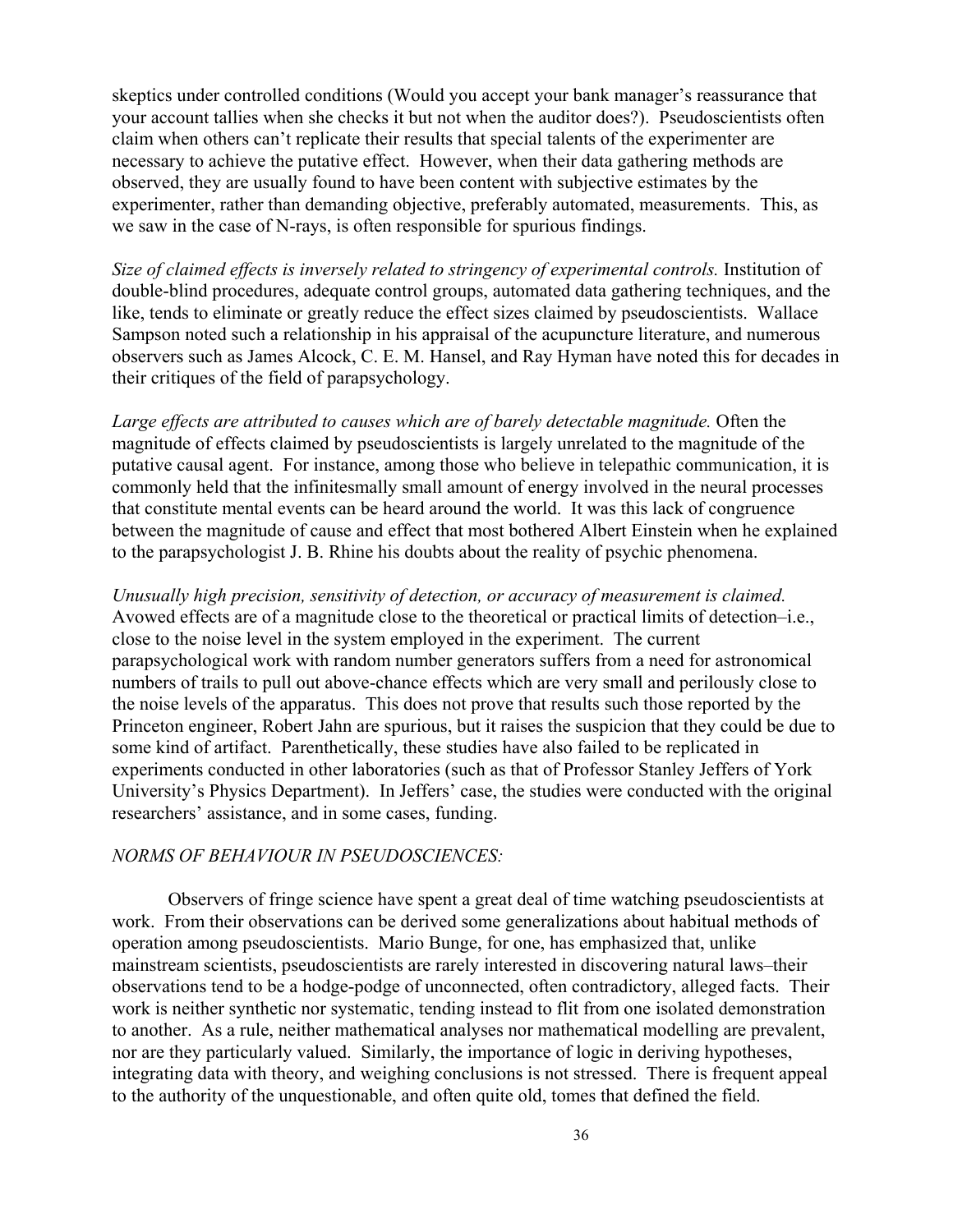Skepticism from within or without is not welcomed, as evidenced by the fact that little effort is expended in searching for counter-examples, alternative explanations, or data that would refute pet hypotheses. Critiques and disconfirming data are likely to be "explained away" in an *ad hoc* manner. Critics are often subjected to *ad hominem* attacks rather than having the substance of their objections dealt with.

The Nobel Laureate chemist, Irving Langmuir, had a longstanding interest in what he called "pathological science." After examining many cases of self-delusion among researchers of various sorts, he attempted to summarize some of the tell-tale signs of the type. The symptoms of pathological science Langmuir identified are reprinted in Box 6.

**Box 6. Irving Langmuir's Symptoms of "Pathological Science".**

1. The maximum effect that is observed is produced by a causative agent of barely detectable intensity, and the magnitude of the effect is substantially independent of the intensity of the cause.

2. The effect is of a magnitude that remains close to the limit of detectability or, many measurements are necessary because of the very low statistical significance of the results.

3. There are claims of exceptional accuracy.

4. Fantastic theories contrary to experience are suggested.

5. The ratio of supporters to critics rises up to somewhere near 50 percent and then falls gradually to oblivion.

Irving Langmuir (1953), quoted in V. Stenger, *Physics and Psychics*, (Prometheus Books, 1990, p. 69).

*Human Judgmental Errors and Biases.* Many of the most egregious errors made by pseudoscientists stem from the fact that, as a group, they are insufficiently aware of the need for tight experimental controls to help reduce the kinds of errors in data gathering and decision making that frequently intrude when we rely on casual observations and reasoning. Cognitive psychologists have studied the myriad ways in which humans can fool themselves (see, e.g., the books by Gilovich and by Nisbett and Ross in the suggested readings at the end of this essay). These researchers underscore the need for systematic, mechanized, quantitative observations to help compensate for the fallibilities of human decision making. Work in this area suggests that our cognitive abilities evolved under conditions where it was usually more advantageous to arrive at a "quick and dirty" answer that was close enough to the mark than to get the exact answer by means of slower, more precisely logical reasoning processes. Because they are economical of mental effort and lead us tolerably close to the right answer often enough, we all rely frequently on a number of these shortcuts in reckoning that have come to be known as "cognitive heuristics." Useful as they are in the long run, these habits of thought can still lead us to major errors if the right conditions should prevail. In addition to studying errors attributable to the fallibility of inference (the research domain known as "cognitive and heuristic biases"), psychologists have also studied the contributors to incorrect conclusions that stem from the fallibility of perception and the corruptability of memory.

Because of these uncertainties in the ability of human cognition to handle large, complex bodies of information, unaided human judgement simply cannot be trusted to draw the right conclusions when many variables are interacting at once. Much research has shown that failure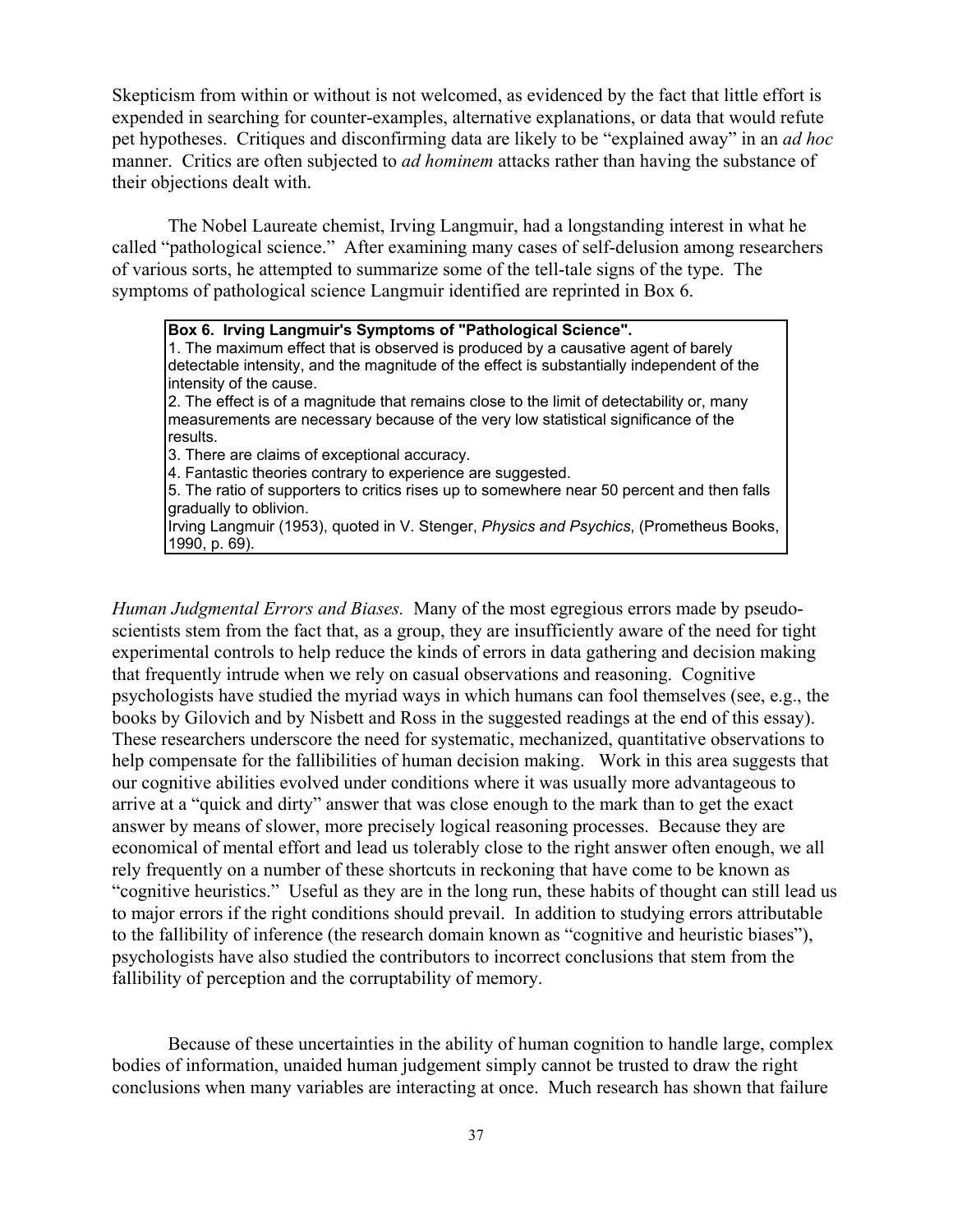to compensate for these cognitive limitations can result in large and systematic errors in the inferences we draw about events in the world around us. That is why we need the scientific approach–it is a way of trying to stack the deck against our human propensity for jumping to expected or congenial conclusions.

*Public scrutiny.* A prime requisite of science is public availability of methods and data. Pseudoscientists are often evasive when responsible critics ask to examine their apparatus or raw data. An example is that of "therapeutic touch," the modern descendent of the magical healing technique that used to be known as "laying on of hands." When practiced by the kings of old, whose Divine Right supposedly included the power to cure their subjects of illnesses, it was known as "the Royal Touch." This ancient form of faith healing has adopted a pseudoscientific veneer and has become quite popular in some schools of nursing and more than a few otherwise reputable hospitals. As one might expect, the experimental evidence for the practice is pitifully inadequate. However, there is one research paper that is always cited by proponents of therapeutic touch because it, unlike the rest, seems to have incorporated the kinds of controls demanded by conventional biomedical researchers. On the surface, this article—by a parapsychologist named Daniel Wirth—seems to have met the most obvious objections levelled in the past at fringe healt claims, but if so, one wonders why a paper of such potential import would have to be relegated to a New Age journal called *Subtle Energies* (Vol. 1, No. 1), rather than, say, *Science* or *The New England Journal of Medicine.*

In wishing to pursue several doubts suggested by some omissions and vague allusions in Wirth's article, Dale Beyerstein and Béla Scheiber have been stymied in their quest for more information and access to his raw data. These two critics wasted dozens of hours checking telephone directories, contacting professional associations, sending telegrams, and the like, trying to get in touch with Wirth. They left numerous messages with people who know him and, as of the time of writing, he has not responded to several letters mailed to the address he listed in his publication. When Dale Beyerstein contacted Wirth's thesis supervisor in the department where he received his master''s degree in parapsychology, the former advisor was curiously reluctant even to admit whether or not he knew Wirth's present whereabouts. Trying to flush out this reluctant researcher, Beyerstein has posted requests for information to relevant interest groups via the Internet, so far to no avail. Given the extraordinary lengths the critics to which have gone in trying to contact Wirth, and the number of separate routes they have taken to let him know they would like to learn more about what he actually did in his study, one must wonder if he has some reason for not wishing to be queried.

*Secrecy and suspicion.* Pseudoscientists often come up with gizmos and gadgets for which they make fantastic claims. While they will sometimes conduct demonstrations, these are often carried out in ways that prevent doubters from observing the underlying mechanisms or techniques. The operative principles are frequently guarded suspiciously for fear that the priceless idea will be stolen. Such was the case with Dr. Albert Abrams, one of the most infamous quacks America has ever produced. Abrams amassed millions early in this century by selling a tightly-sealed treatment device he called an "oscilloclast." Purchasers were required to sign a sworn statement that they would never look inside the sealed instrument box. After Abrams' death, one of his devices was cracked open and found to contain a meaningless jumble of wires and non-functional components. In the meantime, in a manner that should give pause to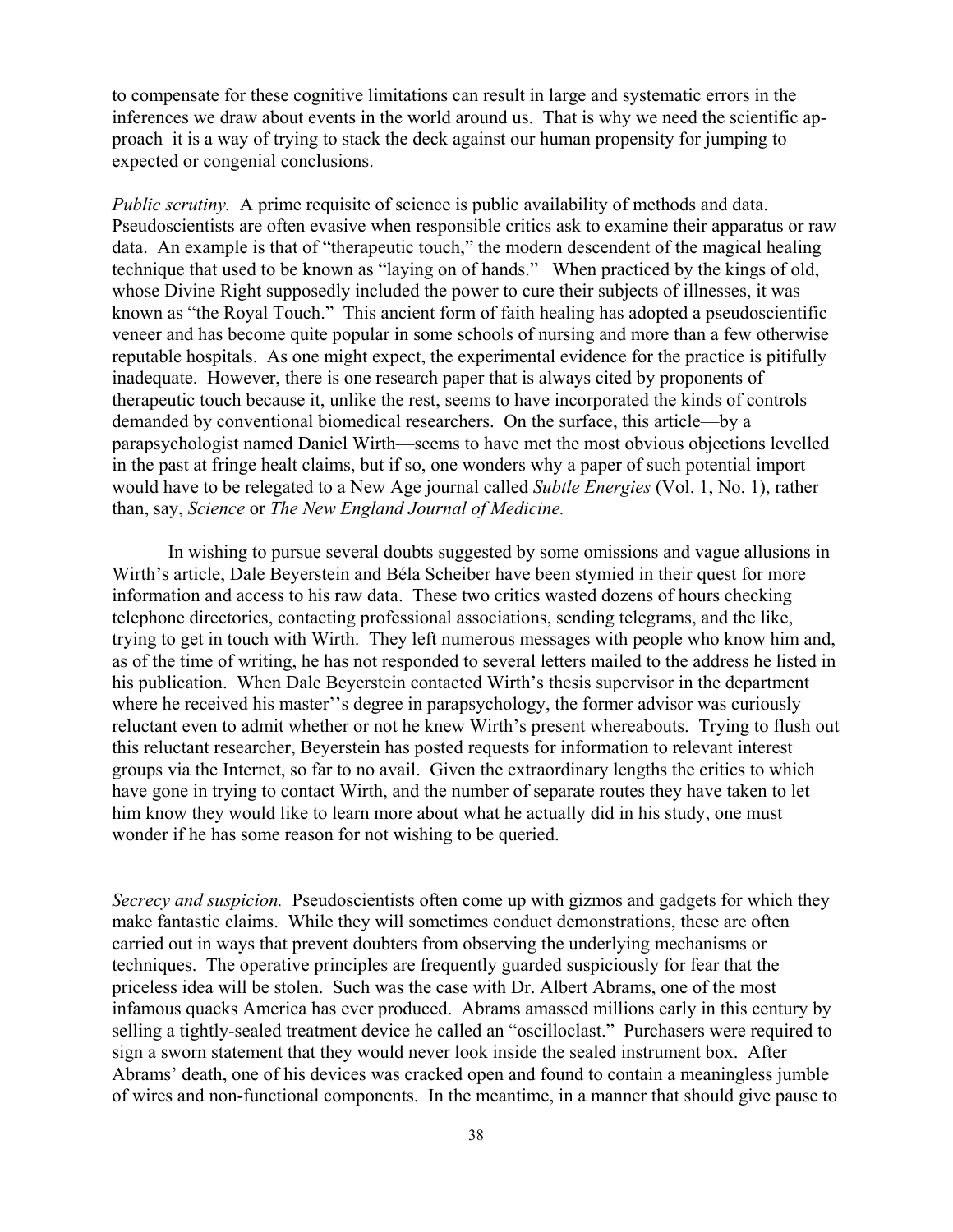those who claim that satisfied customers count as proof of therapeutic efficacy, Abrams' peculiar contrivance had accumulated a devoted following, totally convinced that it had dramatic curative powers.

# **THE NEED FOR SKEPTICISM**

The physicist Victor Stenger once said that a phenomenon is not accepted as a scientific fact until its observation becomes almost commonplace. One of the main strengths of science is this institutionalized skepticism—things are not conceded to be true until sufficient evidence has been amassed. Unfortunately, the term "skepticism" has acquired pejorative connotations in the vernacular of the the New Age movement wherein positive-thinking gurus have convinced so many that requests for evidence are unnecessarily restricting. "After all," they say, "anything is possible if you believe hard enough." Despite this widespread misconstrual of its actual meaning, the word "skepticism" merely refers to a method of inquiry. A skeptic is one who demands reasonable evidence and logical justification before granting provisional assent to truth claims. Equally important, a skeptic is also one who will *modify his or her beliefs if presented with more definitive evidence*.

When I give public lectures on this topic, I am frequently assailed by someone in the audience who thinks he or she is being cleverly original with the line, "I'm skeptical about skepticism. Heh. Heh. Heh." On cue, I reach for my dictionary and say, "Fine. And what is the alternative that you prefer?" Skepticism, according to *Webster's Collegiate Dictionary,* is "the method of suspending judgement pending investigation; it includes inquiry, questioning, criticism, doubt." As a point of view, it is the opposite of *dogmatism*. *Roget's International Thesaurus* lists among the antonyms of skepticism: gullibility, credulousness, dupability, exploitableness, humbugability, simpleness, and naivety. How many of us would be eager to have these descriptors applied to ourselves?

George Bernard Shaw once remarked that "the power of accurate observation is commonly called cynicism by those who don't have it." Skepticism is often confused with cynicism which, as Shaw was obviously aware, is something quite different. The correct meaning of "cynic" is one who constantly attributes base motives to other people's actions, especially if these deeds appear to be generous or altruistic. Although it is sometimes difficult not to become cynical when one sees pseudoscientists preying on gullible members of the public, it is still possible to be a civil and charitable skeptic. The kind of skeptic I like to encourage will answer politely, "That's nice, but this doesn't make sense to me. Would you please show me why you believe that." This kind of skeptic would never assume *a priori* that he or she was dealing with a fool or a charlatan in a situation of this sort. Independent reasons would always be necessary to back up such an assumption.

# *PRINCIPLES OF SKEPTICISM*

In this age of the sound bite, it is often useful to have a succinct statement of what it means to be a skeptic. There are different brands of skepticism, only the first of which I wish to advocate. I am indebted to the philosopher, Paul Kurtz, for making the following distinctions. A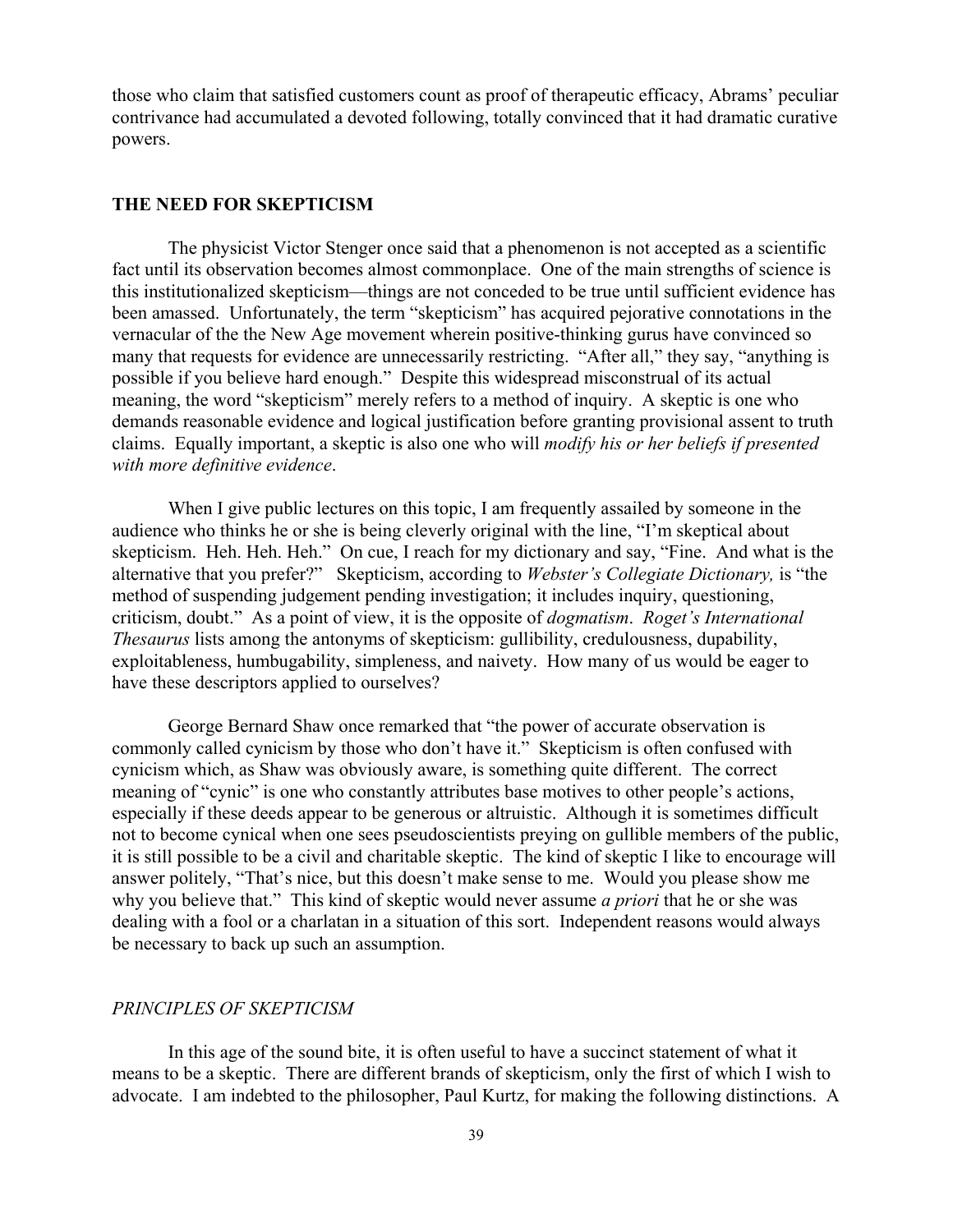*methodological skeptic* is one who, in approaching disputes, weighs the evidence fairly and accepts, provisionally, whichever position is best supported by logic and evidence. This pragmatic approach is different from that of the *philosophical skeptic* who denies the possibility of ever being certain about anything (In an absolute sense, he or she may have a point, but it makes it very difficult to get about the job of living one's life). The position of the methodological skeptic is also different from that of the *pathological skeptic* whose mind is so firmly made up that he or she refuses to examine contrary information. Such a closed-minded individual is no better than the gullible fool who will accept anything without asking if it makes sense or can be supported. Open-mindedness is indeed a virtue if it means that one is disposed to give one's opponents a fair hearing. But just because someone declines to change his or her mind after being presented with an inadequate case does not imply, as fringe supporters often assert, that he or she is closed-minded. In response to such a slur, William Orton once replied, "If you keep your mind sufficiently open, people will throw a lot of trash in it."

 Believers in various areas of fringe science often accuse methodological skeptics of being pathological skeptics (and, to be sure, it is often an effective rhetorical device). Undoubtedly, some pathological skeptics exist among the critics of fringe science but, in my experience, most who withhold their assent on these controversial issues would be quite willing to change their minds if presented with sufficient reason for doing so. For instance, Phillip J. Klass, the most prominent doubter on the subject of the extraterrestrial origins of UFOs, is an agnostic on the question of the possibility of life elsewhere in the universe and is not averse to the idea that *someday* it might be demonstrated that such beings exist and have even tried to contact us. Klass has said many times that nothing would give him greater pleasure than to be able write in *Aviation Week and Space Technology*, the magazine where he has served as an editor for over 30 years, that there was *finally* acceptable evidence that alien beings had visited our planet. In my own case, I have often said that the fame and fortune that would accrue to me (not to mention the place in history) if I were to be the first to provide scientifically acceptable evidence that someone possessed ESP would more than compensate me for eating a bit of crow.

To wrap up this essay, here, then, is the essence of the skeptical position as it has been advocated in the foregoing discussion:

**1. Extraordinary claims demand extraordinary evidence.** The more conterintuitive a claim, or the more it seems to contradict existing, easily demonstrable knowledge, the more one needs to be convinced that the new report is not due to error or fraud on the part of the claimant. It is just as important to look at what else we must *reject* if we accept a cotroversial claim as it is to examine the evidence in its favour.

**2. The burden of proof lies with the claimant.** The claim stands or falls on the quality of the evidence the proponent can provide. It is not the skeptic's job to prove him or her wrong. It is also quite alright for the skeptic to say, "I don't know." He or she needn't feel obliged to offer a counter-explanation unless there is a plausible and well-supported one at hand. It is sometimes the best strategy, when confronted with a dubious claim, simply to point out its logical improbability and the paucity of evidence in its favour, and then adopt a "wait-and-see" attitude.

**3. To be taken seriously, claims must be testable, at least in principle.** Above all,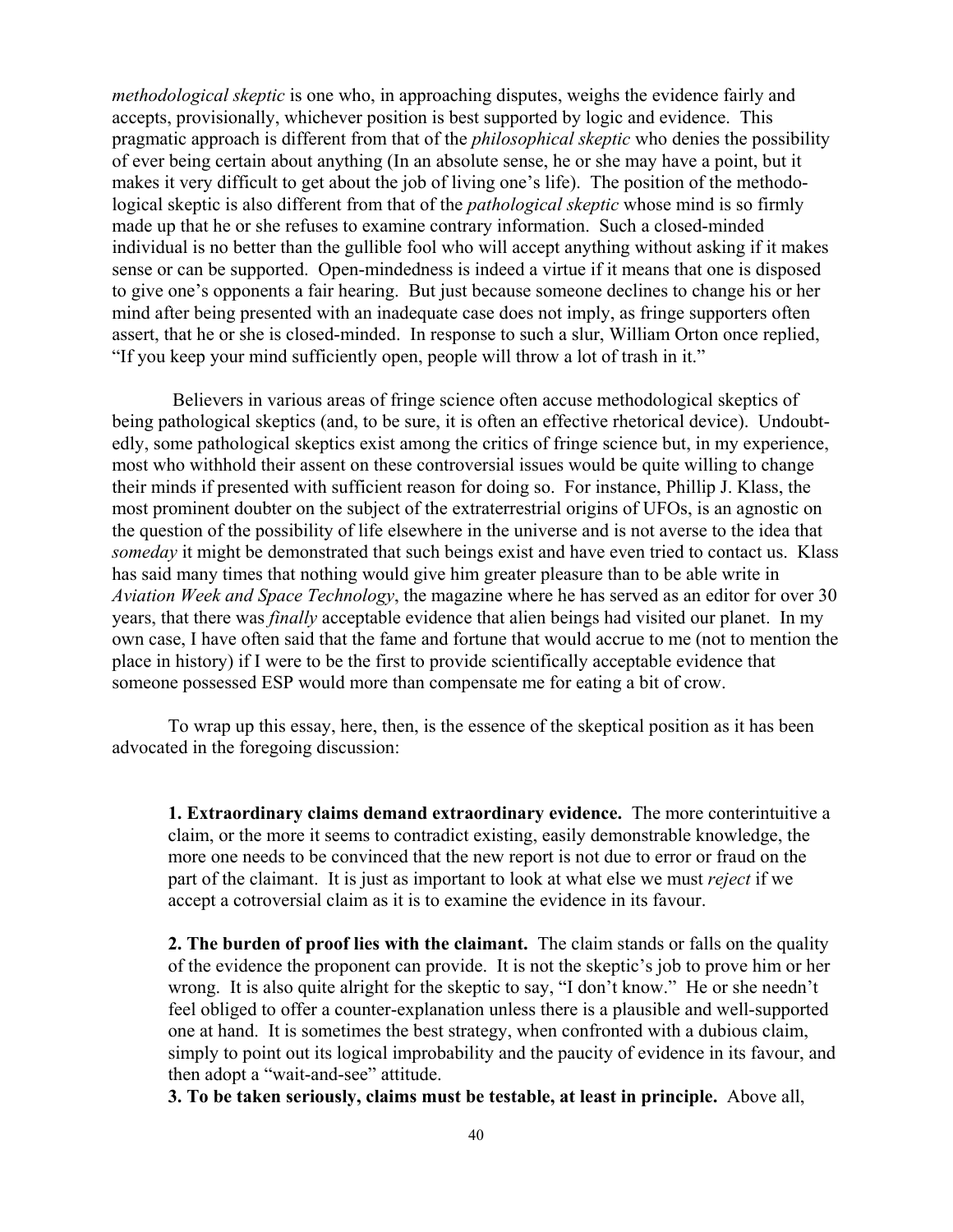claims must be falsifiable. In addition, they must be stated clearly and in a logically rigourous manner. It must be explicitly stated what will count as evidence, for and against the claim, and what will constitute an adequate amount of evidence.

**4. The evidence must be public and accessible to all competent critics.** Science is a public activity based on trust. With very few exceptions, any researcher who cannot or will not allow serious competitors to observe his or her methods or apparatus, or to have access to the raw data from an experiment, must surrender the presumption to be believed merely on his or her own say so. Over and above the possibility of fraud, there is the more likely probability that egregious results could be due to subtle, uncontrolled variables that the experimenter may not have noticed.

Application of these simple rules of thumb, and comparisons of dubious cases with the sample beliefs and practices described in this essay, would do much to help expose pseudoscience as well as a number of garden variety scams in everyday life. It is hoped that arming citizens with this information will help them to avoid being taken in by hucksters of various stripes. The principles outlined above are just as applicable to pronouncements of politicians or the stories in the morning newspaper as they are to scientific crackpots. Further information on these and other examples can be obtained from the references in the list of suggested readings at the end of this paper. Before concluding, it would be well to mention some of the reasons why this sometimes thankless task is worth the effort. There are practical consequences; it is not merely an interesting intellectual exercise.

# *WHAT'S THE HARM?*

Those who attempt to expose pseudosciences can expect to be roundly disliked by those who have a stake in the questionable enterprise and for obvious reasons. But critics are often chastised by others as well, including many who have no particular belief in or benefit from the dubious claim. This criticism sometimes arises from a commendable but misplaced desire to come to the aid of someone who is perceived as an underdog. More often, perhaps, it is because pseudosciences tend to be seen as a harmless form of silliness that don't rate such a disproportionate reaction from the scientific community. "Lighten up!" their defenders will say to the earnest skeptic, "What's the harm?" Indeed, the costs in any individual case are sometimes quite modest but overall, the consequences of widespread growth of pseudoscience are much greater than many tend to think. In the case of medical quacks who cause needless suffering or death, handwriting analysts who besmirch people's reputations, and poorly-trained psychotherapists who unintentionally implant false memories of sexual abuse, the negative impact is plain for all to see, but there are also other costs of scientific illiteracy that can be more subtle. The following is a list of some other kinds of harm that belief in pseudosciences can cause.

1. **Deception of the public.** Most people generally would rather have correct information than false data upon which to base their beliefs and decisions. People should not prosper by spreading false information, whether they intend to mislead or not.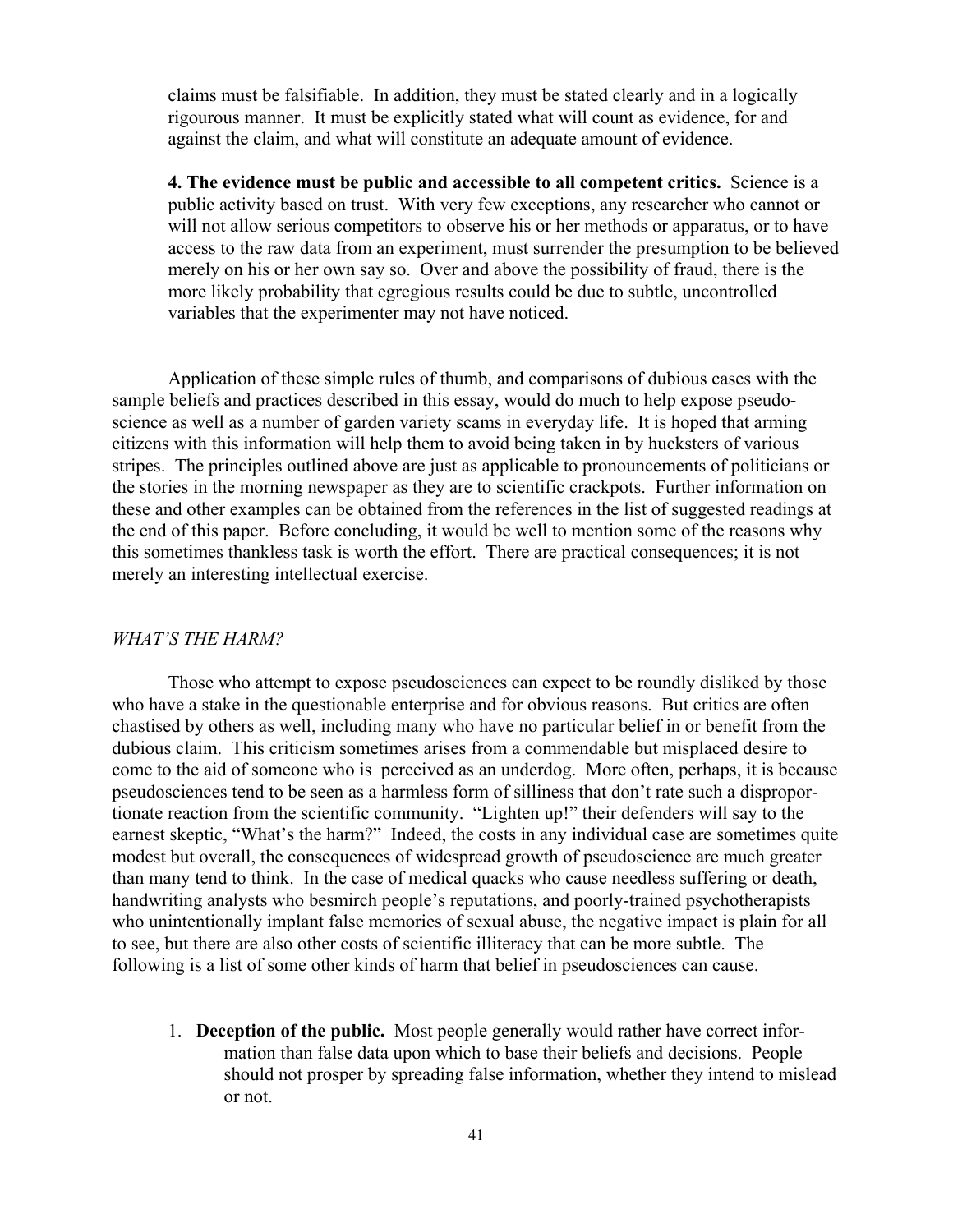- 2. **Monetary harm**—the "truth in advertising" criterion. Pseudosciences deliver little value for the money they extract.
- 3. **Diversion from tested products that really do live up to their claims.** Pseudosciences result in a waste of time and money that could have been spent more productively. *E.g.,* cases where patients forego proven medical therapies, enriching dangerous quacks while their conditions progress to the point where conventional treatments can no longer help them, the employment of dowsers to choose well sites, or graphologists to select personnel..
- 4. **Promotion of magical thinking** (the "something for nothing" mentality). The occult worldview that spawns pseudosciences promotes the belief that thinking good thoughts can substitute for concerted effort. It fosters the false hope that there is some magical shortcut just waiting to be revealed. This diverts careful thought and hard work from the much needed search for real solutions to the daunting problems we face in today's world.

In certain special cases, such as in Nazi Germany, official promotion of occult and pseudoscientific beliefs and the denigration of critical thinking has helped pave the way for truly monstrous events. It was a fear of this dark potential of unreason that Sarvepalli Radha Krishnan was expressing when he uttered the warning, "If we believe absurdities, we shall commit atrocities."

- 5. **Pseudosciences encourage false hopes and unreasonable expectations.** E.g., beliefs such as those of the "Post Modernists" and New Age promoters of the human potential movement who assert that physical and personal limitations are just arbitrary conventions"—i.e., they apply only to those who are unimaginative enough to acknowledge them. Unfortunately, there are very real limitations to human abilities in confronting nature and our selves. It is the intransegence of these barriers that makes the ever-optimisitc pseudoscientist's advertisements so appealing in the first place.
- 6. **Failure to surmount these obstacles can lead to self-recrimination, deterioration in self-image, and depression.** When the vaunted technique doesn't work, or the desired changes don't last the disappointed customer is more likely to turn on himself that on the purveyor of false hope ("I'm a hopeless case. I didn't try hard enough.")
- 7. The climate in which pseudosciences thrive contributes to a **decline in scientific literacy and critical thinking skills**. The spread of pseudoscience discourages the reasonable right of potential customers to demand acceptable evidence from impartial, controlled trials, rather than unsubstantiated testimonials from satisfied customers.
- 8. Declining scientific literacy **detracts from the ability of citizens to make informed choices on many pressing policy issues.** There is an increasing number of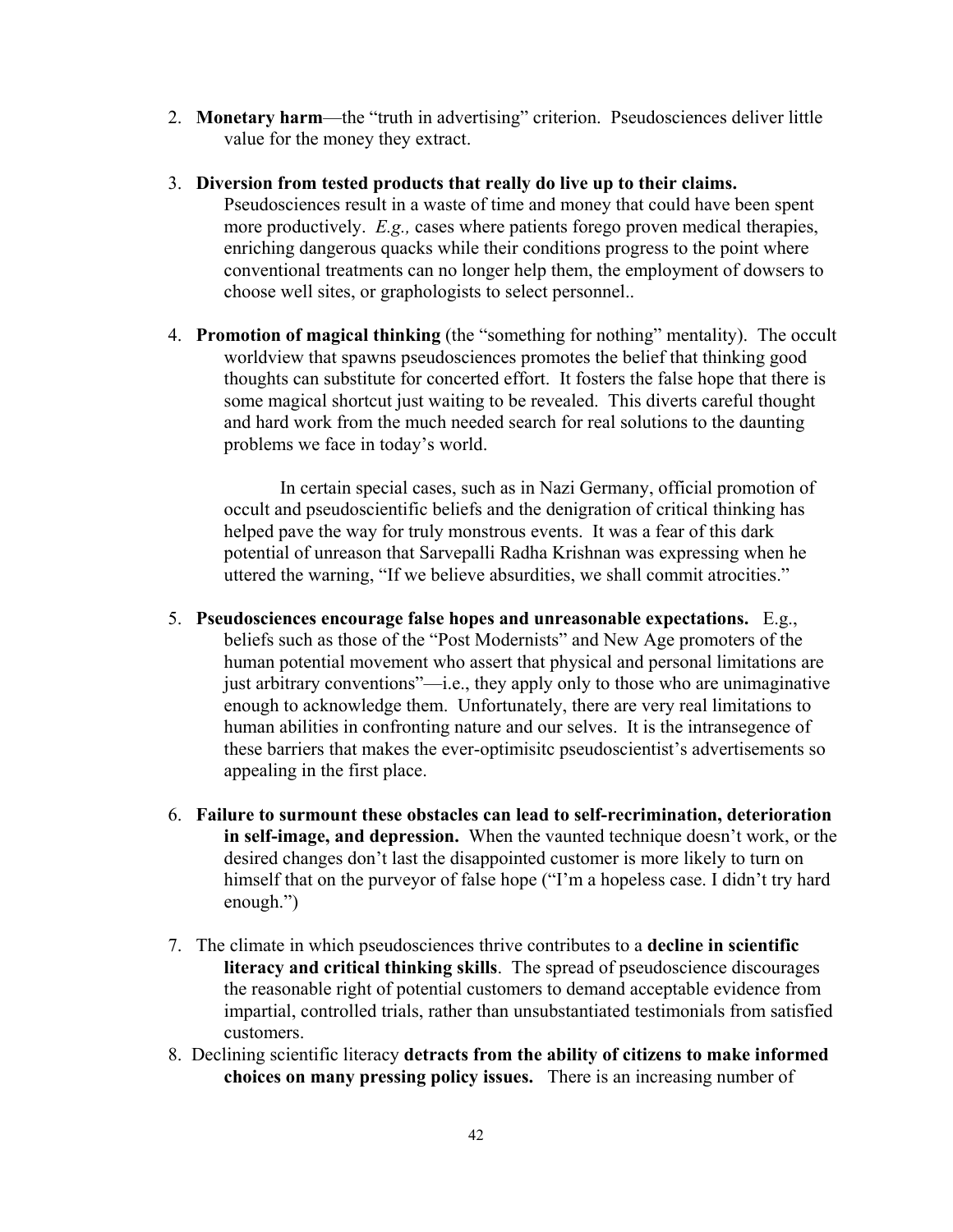choices that confront voters in industrialized democracies which cannot be properly understood without at least a passing familiarity with the basic principles of science. Yet, survey after survey finds the majority of North Americans to be scientifically illiterate (and often proud of it). Similarly, our economic well-being in an era of global competition will depend more and more on the availability of a scientifically knowledgable workforce. It is ironic that many of the Far-Eastern nations that are threatening to overtake us in technologically sophisticated markets have been adopting Western scientific approaches while New Age believers in the West have been advocating a shift toward ancient Eastern doctrines with supposedly superior "other ways of knowing." Our Eastern competitors have been reaping the economic benefits of their concerted efforts to improve math and science performance in their schools while we have let our standards slide—science courses have become increasingly optional in our school systems, and pseudosciences have even gained access to the curriculum in some localities. Sad to say, promotion of extreme relativism and anti-scientific attitudes is even prevalent in many of our finest universities as the Sokal hoax, mentioned in Footnote 10, will attest. Further evidence of this disturbing trend trend will be found in *Higher Superstition: The Academic Left and its Quarrels with Science* by Paul Gross and Norman Leavitt (Johns Hopkins University Press, 1994).

# **SUMMARY AND CONCLUSION**

The late Nobel Laureate, Richard Feynman was not only one of the greatest scientific geniuses America has produced, he also had a life-long interest in exposing bogus research, which he liked to call "cargo-cult science."<sup>11</sup> Feynman described cargo-cult sciences as sham enterprises that present the outward appearance of doing science but have none of its real substance. As Anthony Pratkanis put it in an article in the Spring 1992 issue of *The Skeptical Inquirer* (p. 264), cargo-cult science has

 $11$  The term "cargo cult" refers to pre-technological Melanesian societies that, during World War II, were the recipients of various cargoes that missed their intended destinations in military supply operations. When anthropologists later came into contact with these isolated tribes, they found that they had formed hypothetical explanations for why they had been so favoured with these deliveries from the air. They had incorporated their speculations into elaborate rituals, designed to re-attract the superhumans who had supplied them with this bounty. In the process, the conjectures that were offered evolved into full-blown religious dogmas. Not knowing what some of the items they scavenged were for, the recipients often built complex icons and ceremonies around them as well. Feynman drew parallels between the rituals of pseudoscientists and these pre-literate tribes.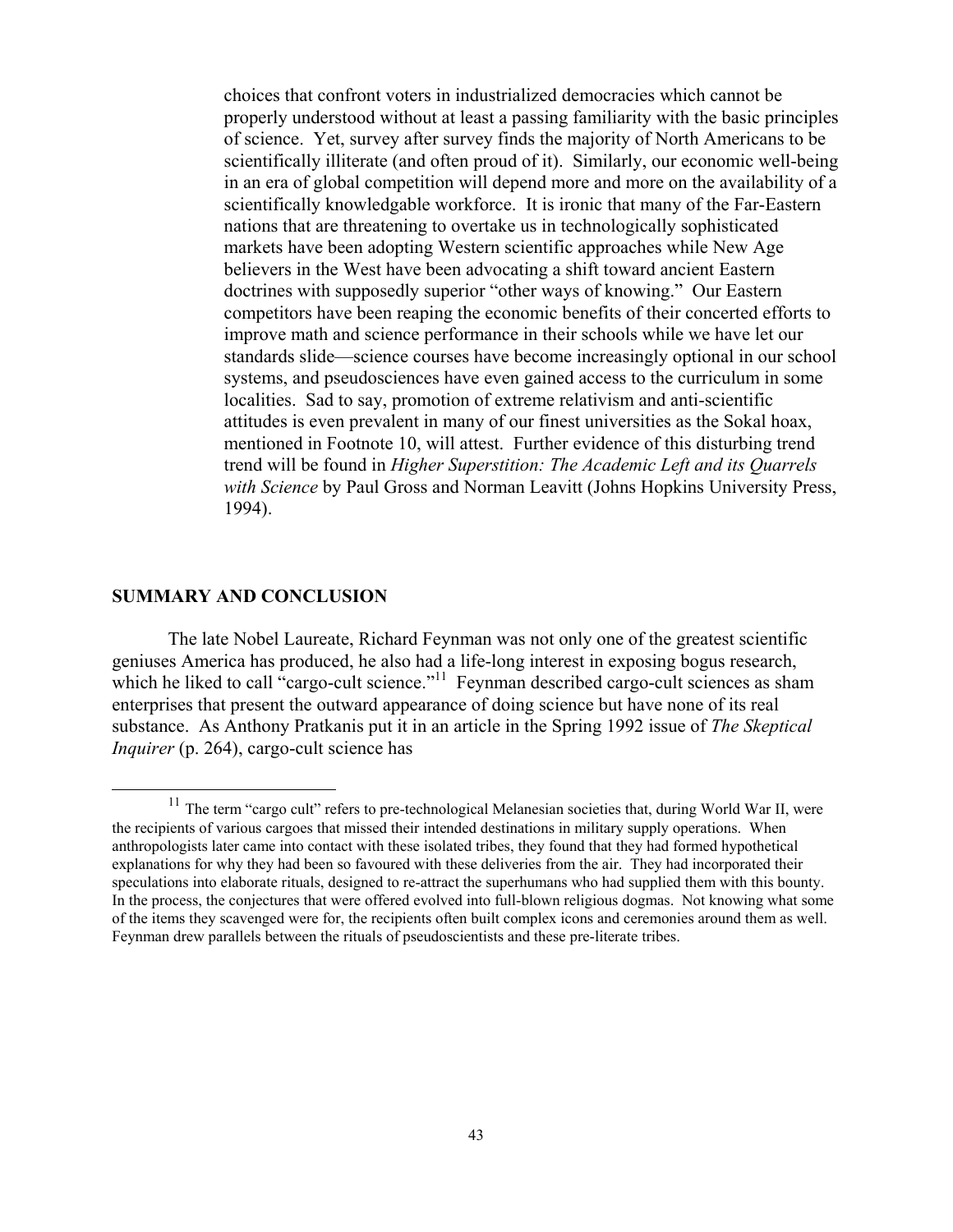the illusion of objectivity, the appearance of careful study, and the motions of an experiment—but lacks one important ingredient: skepticism, or a leaning over backward to see if one might be mistaken. The essence of science is to doubt your own interpretations and theories so that you may improve upon them.

It is this lack of doubt, hard-nosed self-examination, and a willingness to look for alternatives to one's preferred explanations, along with the comforting nature of their conclusions, that primarily accounts for the longevity of pseudosciences. They practically never disappear. One need only look at the resurgence in popularity of astrology, graphology, homeopathy, therapeutic touch, phrenology, spiritualism, . . . .

It strikes manyobservers as odd that pseudosciences should be so popular in societies that are so utterly dependent on valid science for their health, safety, entertainment, nutrition, and mobility, not to mention their productivity and economic well-being. The blame for the widespread appeal of pseudoscience is often laid at the feet of a school system that does an inadequate job of instilling basic scientific literacy in the population. This is undoubtedly true to some extent, but I have tried to show in this essay that there are also a number of psychological factors that make pseudosciences particularly alluring. Individual pseudosciences may wax and wane in popularity but the hopeful messages they convey are so enticing that a thorough debunking in one era is far from a guarantee that they will not rise from the ashes to nourish a new group of true believers once the forewarned generation has died off (see Carl Sagan, *A Demon Haunted World: Science as a Candle in the Dark*, Random House, 1996).

It was the intent of this essay to provide readers who have (or wish to develop) a keen ear for nonsense with some tools for separating scientifically supportable endeavours from those that merely look like the real thing. The readings that follow, as well as the ones that appeared in the body of the text, above, should help in that quest. They all serve to remind us of that timehonoured warning to potential consumers of widgets or ideologies: Caveat emptor!

# **SUGGESTED READINGS ON PSEUDOSCIENCE AND SKEPTICISM**

# **General:**

- *The Skeptical Inquirer.* Published bi-monthly by the Committee for the Scientific Investigation of Claims of the Paranormal. Box 703, Amherst, NY 14226-0703 USA; (716) 636-1425. —contains scientific critiques of all areas of the occult and pseudoscience.
- *The Rational Enquirer.* Published quarterly by the British Columbia Skeptics. Box 48844 Bentall Centre, Vancouver, B.C. V5A 1S6. (Check the back pages of *The Skeptical Inquirer* for the addresses of similar groups in your own province or state,)

Abell, G. & Singer, B., eds. (1981) *Science and the Paranormal.* NY: Charles Scribner's Sons.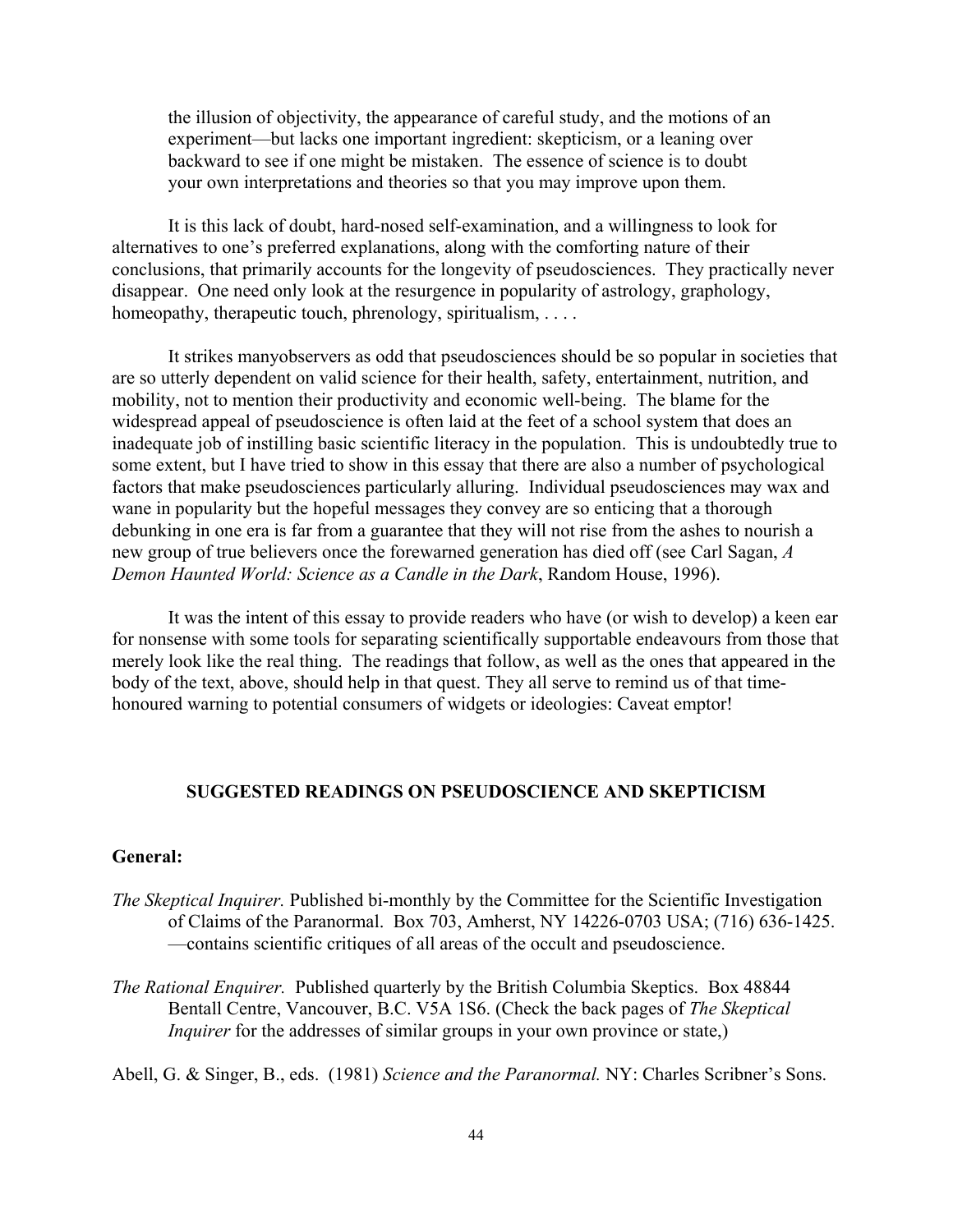- Baker, R. & Nickell, J. (1990) *Missing Pieces: How to Investigate Ghosts, UFOs, and Other Mysteries.* Buffalo, NY: Prometheus Books.
- Frazier, K., ed. (1991) *The Hundredth Monkey and other Paradigms of the Paranormal.* Buffalo, NY: Prometheus Books.
- Gardner, M. (1952) *Fads and Fallacies in the Name of Science.* NY: Dover Publications.
- Gardner, M. (1981) *Science: Good, Band and Bogus.* Buffalo, NY: Prometheus Books.
- Giere, R. N. (1984) *Understanding Scientific Reasoning*. (2nd Edition) NY: Holt, Rinehart and Winston.
- Gilovich, T. (1991) *How We Know What Isn't So: The Fallibility of Human Reason in Everyday Life.* NY: The Free Press.
- Hines, T. (1988) *Pseudoscience and the Paranormal.* Buffalo, NY: Prometheus Books.
- Jahoda, G. (1969) *The Psychology of Superstition.* NY: Jason Aronson.
- Kurtz, P., ed. (1985) *A Skeptic's Handbook of Parapsychology.* Buffalo, NY: Prometheus Books.
- Kurtz, P. (1986) *The Transcendental Temptation: A Critique of Religion and the Paranormal.* Buffalo, NY.: Prometheus, Books.
- Kurtz, P. (1992) *The New Skepticism.* Buffalo, NY: Prometheus Books.
- Ludwig, J., ed. (1978) *Philosophy and Parapsychology.* Buffalo, NY: Prometheus Books.
- Nisbett, R. & Ross, L. (1980) *Human Inference: Strategies and Shortcomings of Social Judgment.* Englewood Cliffs, NJ: Prentice-Hall.
- Paulos, J. (1988) *Innumeracy: Mathematical Illiteracy and Its Consequences.* NY: Hill & Wang.
- Radner, D. & Radner, M. (1982) *Science and Unreason.* Belmont, CA: Wadsworth
- Randi, J. (1980) *Flim-Flam: The Truth about Unicorns, Parapsychology and Other Delusions.* NY: Lippincott.
- Rothman, M. (1988) *A Physicist's Guide to Skepticism.* Buffalo, NY: Prometheus Books.
- Stenger, V. (1990) *Physics and Psychics.* Buffalo, NY: Prometheus Books.

# **Astrology:**

R. Culver & Ianna, P. (1984) *The Gemini Syndrome.* Buffalo, NY: Prometheus Books.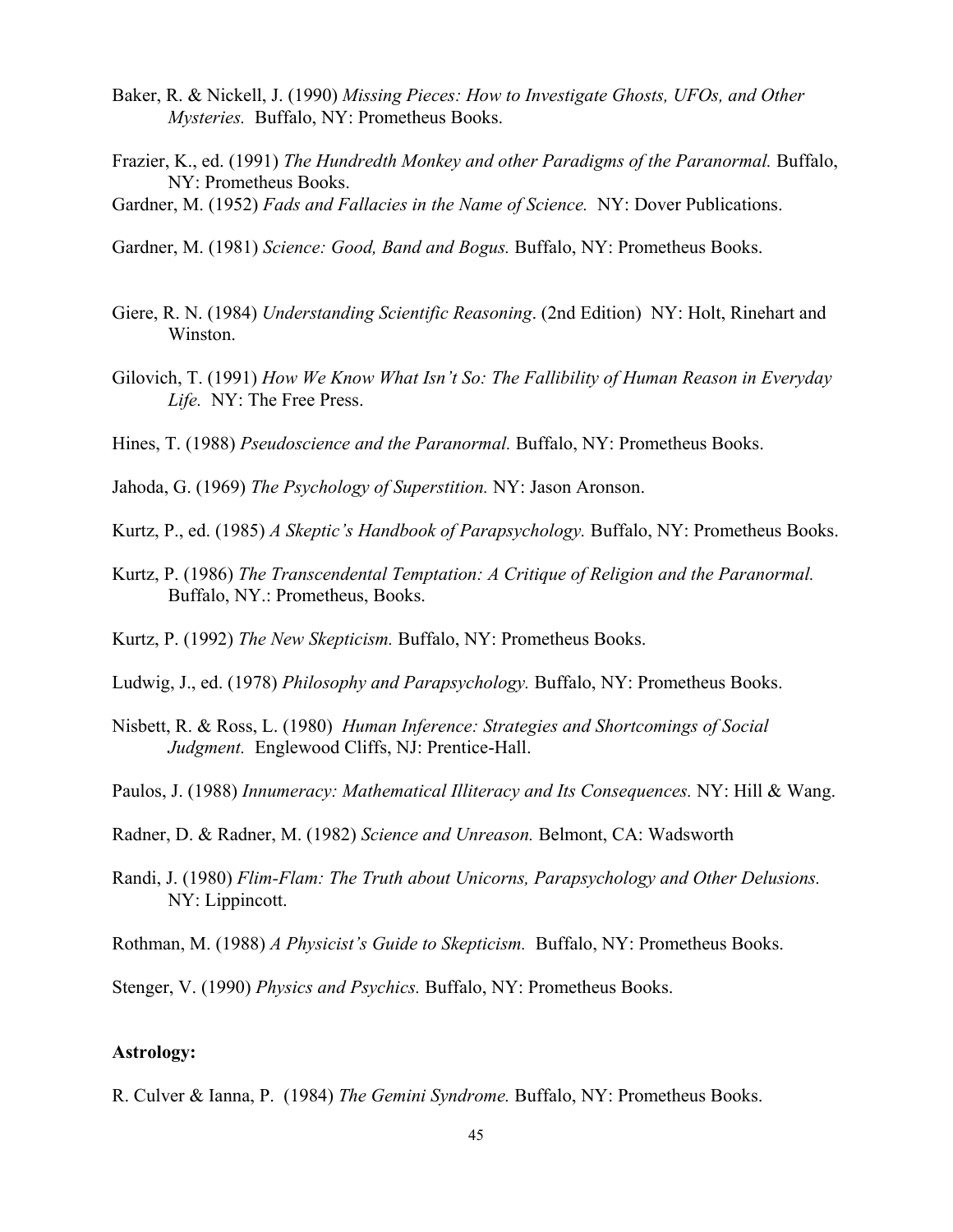- Dean, G. (1987) Does Astrology Need to be True? The Answer is No. *The Skeptical Inquirer.* v. 11: 257-273.
- Furnham, A. (1991) Hooked on Horoscopes. *The New Scientist.* January 26, 1991: 33-36.

Kelly, I. (1980) The Scientific Case Against Astrology. *Mercury.* Nov.-Dec., 1980, pp. 135-142.

### **The Bermuda Triangle:**

Kusche, L. (1975) *The Bermuda Triangle Mystery--Solved.* NY: Warner Books.

## **Creation Science ("Creationism")**

Kitcher, P. (1982) *Abusing Science: The Case Against Creationism.* Cambridge, Mass.: MIT Press.

- McGowan, C. (1983) *In the Beginning: A Scientist Shows Why the Creationists are Wrong.* Toronto: Macmillan Canada.
- Ruse, M. (1982) *Darwinism Defended: A Guide to the Evolution Controversies.* Reading, Mass.: Addison-Wesley.

# **Dowsing (Water Witching):**

Vogt, E. & Hyman, R. (1979) *Water Witching U.S.A.*, Chicago: University of Chicago Press.

### **Carlos Castaneda, Teachings of Don Juan:**

de Mille, R. (1978) *Castaneda's Journey*. Santa Barbara, CA: Capra Press.

de Mille, R. (1980) *The Don Juan Papers.* Santa Barbara, CA: Ross-Erikson Publishers.

# **E.S.P./Psychic Powers:**

Alcock, J. (1981) *Parapsychology: Science or Magic?* Oxford: Pergammon Press.

- Hansel, C.E.M. (1980) *ESP and Parapsychology: A Critical Re-evaluation*. Buffalo, NY: Prometheus Books.
- Hyman, R. (1991) *The Elusive Quarry: A Scientific Appraisal of Psychical Research.* Buffalo: Prometheus.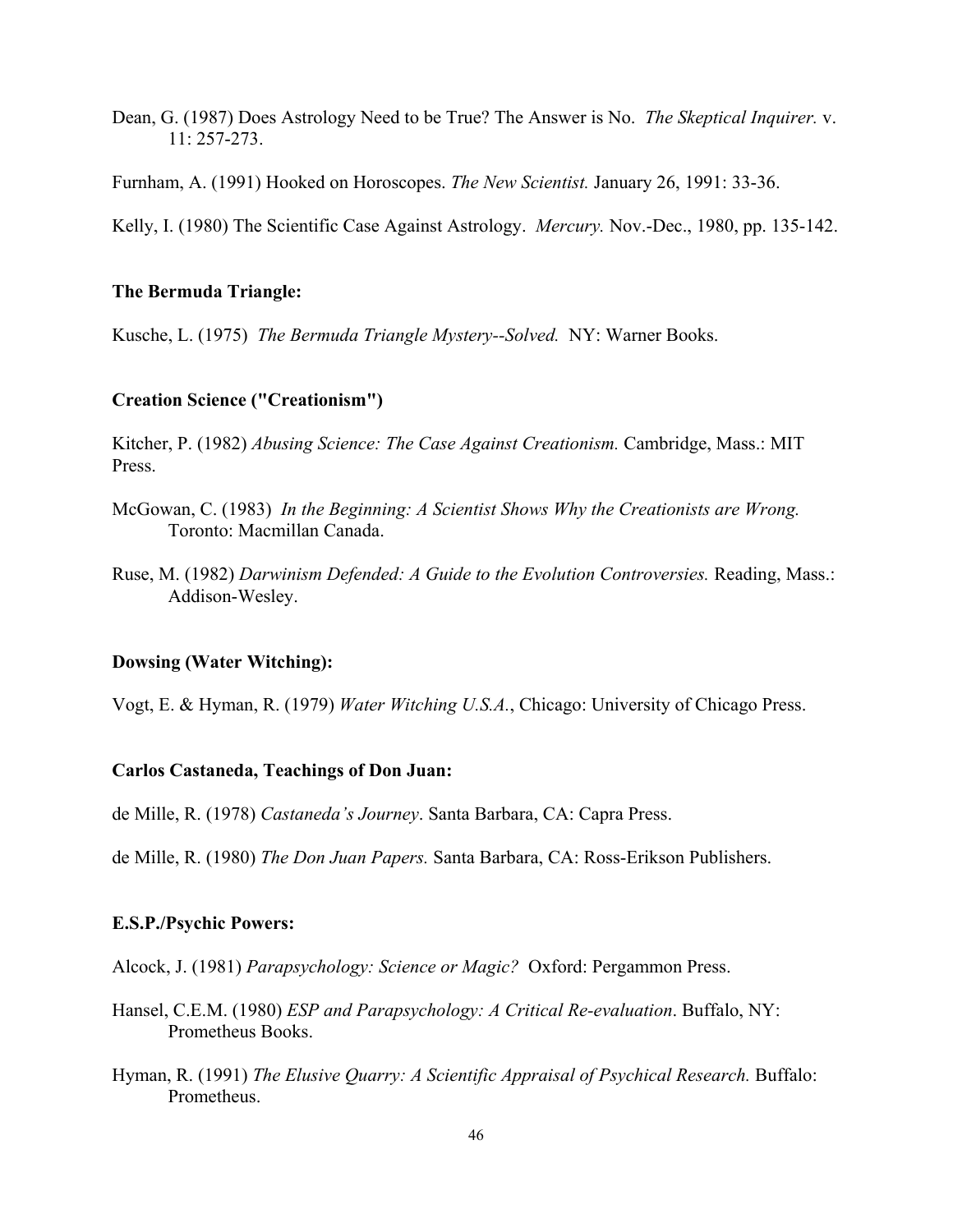Marks, D. & Kammann, R. (1980) *The Psychology of the Psychic.* Buffalo, NY: Prometheus Books.

Wiseman, R. and Morris, R. (1995) *Guidelines for Testing Psychic Claimants.* Hertfordshire, UK: University of Hertfordshire Press.

# **Faith Healing, Medical Quackery, Alternative Medicine:**

- *NCAHF Newsletter.* Published by the National Council Against Health Fraud. Wallace Sampson, Chair, P.O. Box 1276, Loma Linda, CA, U.S.A. 92345.
- Armstrong, D. & Armstrong, E. (1991) *The Great American Medicine Show.* NY: Prentice Hall.

Barrett, S. & Knight, G., eds. (1976) *The Health Robbers.* Philadelphia: George Stickley.

Barrett, S. (1990) *Health Schemes, Scams, & Frauds.* Mt. Vernon, NY: Consumers Union.

- Nolen, W. (1974) *Healing: A Doctor in Search of a Miracle.* NY: Fawcett Crest.
- Pantanowitz, D. (1994) *Alternative Medicine: A Doctor's Perspective.* Cape Town, S.A.: Southern Book Publ.
- Randi, J. (1989) *The Faith Healers.* Buffalo, NY: Prometheus Books.
- Skrabanek, P. & McCormick, J. (1990) *Follies and Fallacies in Medicine.* Buffalo, NY: Prometheus Books.
- Stalker, D. & Glymour, C., eds. (1985) *Examining Holistic Medicine.* Buffalo, NY: Prometheus Books.

#### **Handwriting Analysis (Graphology):**

Beyerstein, B. & Beyerstein, D., eds. (1992) *The Write Stuff: Evaluations of Graphology*. Buffalo, NY: Prometheus Books.

# **Mediums, Psychics, Spiritualism:**

Christopher, M. (1975) *Mediums, Mystics, and the Occult.* NY: Thomas Crowell.

Fuller, U. (1975) *Confessions of a Psychic.* Teaneck, NJ: Karl Fulves.

Fuller, U. (1980) *Further Confessions of a Psychic.* Teaneck, NJ: Karl Fulves.

Houdini, H. (1924, 1972) *A Magician Among the Spirits.* NY: Harper.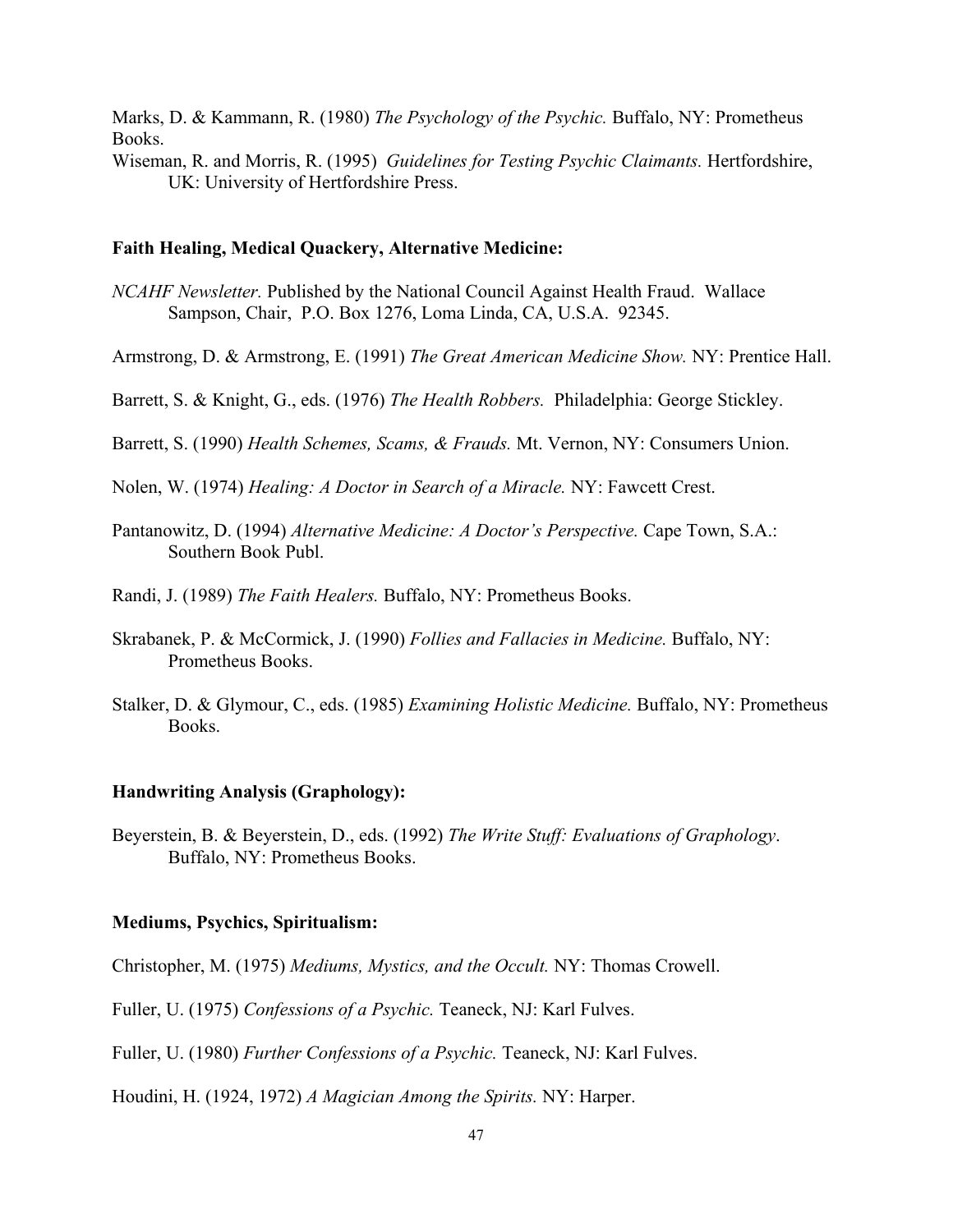Houdini, H. (1980) *Miracle Mongers and their Methods.* Toronto: Coles Publishing. Hyman, R. (1977) Cold reading: How to convince strangers you know all about them. *The Zetetic*,

1(2): 18-37.

Keene, L. (1976) *The Psychic Mafia.* NY: St. Martin's Press.

Randi, J. (1973) *The Magic of Uri Geller.* NY: Ballantyne.

# **Miracles:**

Nickell, J. (1993) *Looking For A Miracle.* Buffalo, NY: Prometheus Books.

# **Near-Death Experiences; Out-of-Body Experiences:**

Alcock, J. (1981) Pseudoscience and the soul. *Essence*. 5(1): 65-76.

Blackmore, S. (1982) *Beyond the Body*. London: Heineman.

Blackmore, S. (1988) Visions from the dying brain. *The New Scientist.* May 5, 1988: 43-45.

Blackmore, S. (1993) *Dying to Live.* Buffalo, NY: Prometheus Books.

Christopher, M. (1979) *Search for the Soul.* NY: Crowell.

# **New Age Nonsense:**

Basil, R., ed. (1988) *Not Necessarily the New Age.* Buffalo, NY: Prometheus Books.

Schultz, T., ed. (1989) *The Fringes of Reason: A Whole Earth Catalog.* NY: Harmony Books.

# **Nostradamus:**

Randi, J. (1992) *The Mask of Nostradamus.* Buffalo, NY: Prometheus Books.

# **Pop-Psychology:**

Druckman, D. and Swets, J., eds. (1988) *Enhancing Human performance: Issues, Theories, and Techniques.* Washington, DC: National Academy Press.

Gambrill, E. (1990) *Critical Thinking in Clinical Practice.* San Francisco: Josey-Bass.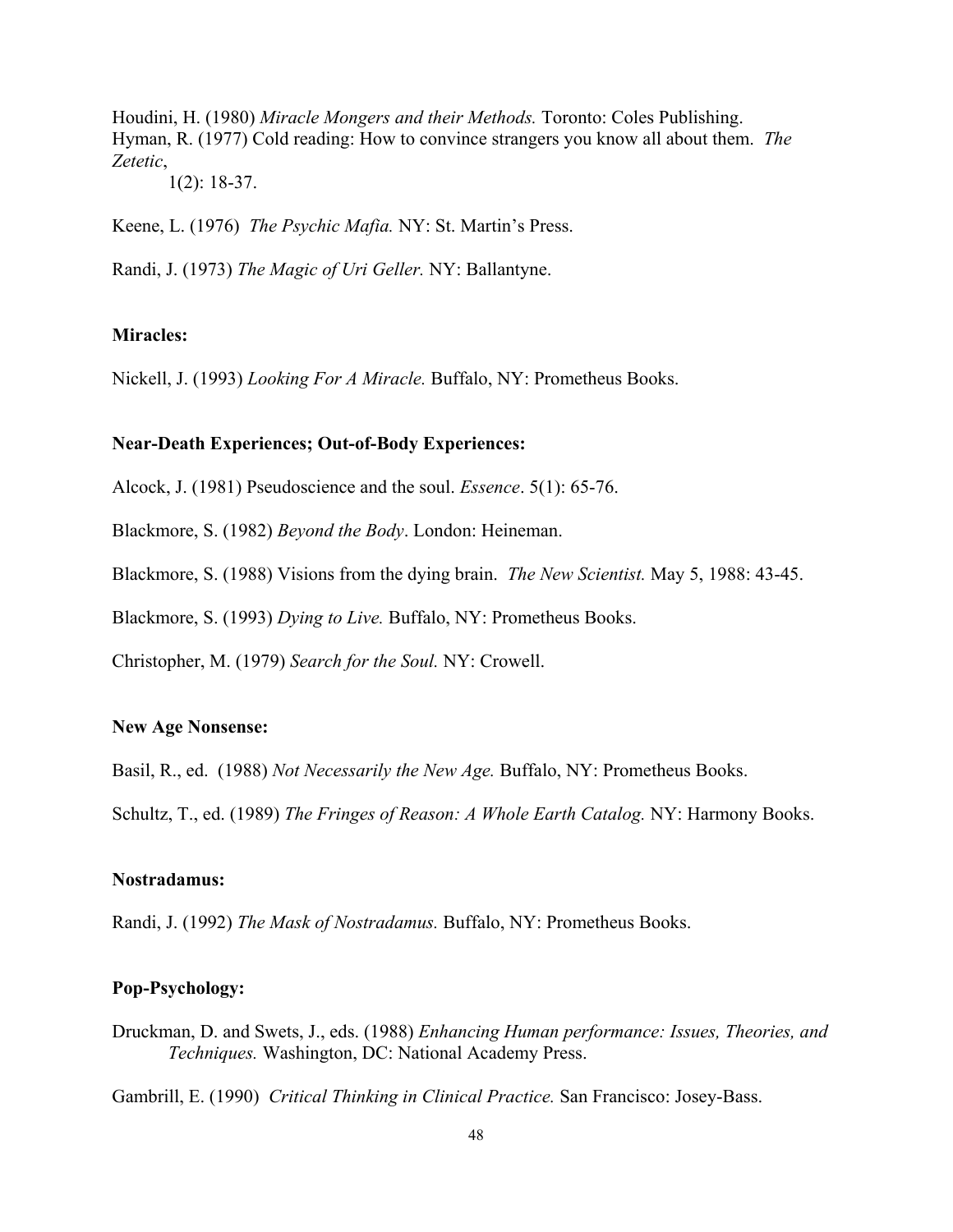- Kaminer, W. (1992) *I'm Dysfunctional–You're Dysfunctional: The Recovery Movement and other Self-help Fashions.* Reading, MA: Addison-Wesley.
- Meyer, D. (1965) *The Positive Thinkers: A Study of the American Quest for Health, Wealth and Personal Power from Mary Baker Eddy to Norman Vincent Peale.* Garden City, NY: Doubleday/Anchor.
- Rosen, G. (1987) Self-help treatment and the commercialization of psychotherapy. *The American Psychologist*, January, 1987, pp. 46-50.
- Rosen, R. D. (1978) *Psychobabble: Fast Talk and Quick Cure in the Era of Feeling.* NY: Atheneum.
- Pankratz, L., ed. (1990) Unvalidated, Fringe, and Fraudulent Treatment of Mental Disorders. Special edition of the *International Journal of Mental Health*, Vol. 19, No. 3., Armonk, NY: M. E. Sharpe.

# **Scientology:**

- Evans, C. (1973) *Cults of Unreason.* NY: Farrar, Straus, and Giroux.
- Miller, R. (1987) *The Bare-faced Messiah: The True Story of L. Ron. Hubbard.* Toronto: Key-Porter Books.

# **Strange Subjective Experiences:**

- Neher, A. (1990) *The Psychology of Transcendence.* NY: Dover Publications.
- Reed, G. (1988) *The Psychology of Anomalous Experience.* Buffalo, NY: Prometheus Books.
- Zusne, L. & Jones, W. (1989) *Anomalistic Psychology: A Study of Magical Thinking.* Hillsdale, NJ: L. Erlbaum.

### **UFOs:**

Condon, E. (1969) *Scientific Study of Unidentified Flying Objects.* NY: Bantam Books.

Klass, P. (1974) *UFOs Explained.* NY: Random House.

Klass, P. (1983) *UFOs: The Public Deceived.* Buffalo, NY: Prometheus Books.

Klass, P. (1991) *UFO Abductions: A Dangerous Game.* Buffalo, NY: Prometheus Books.